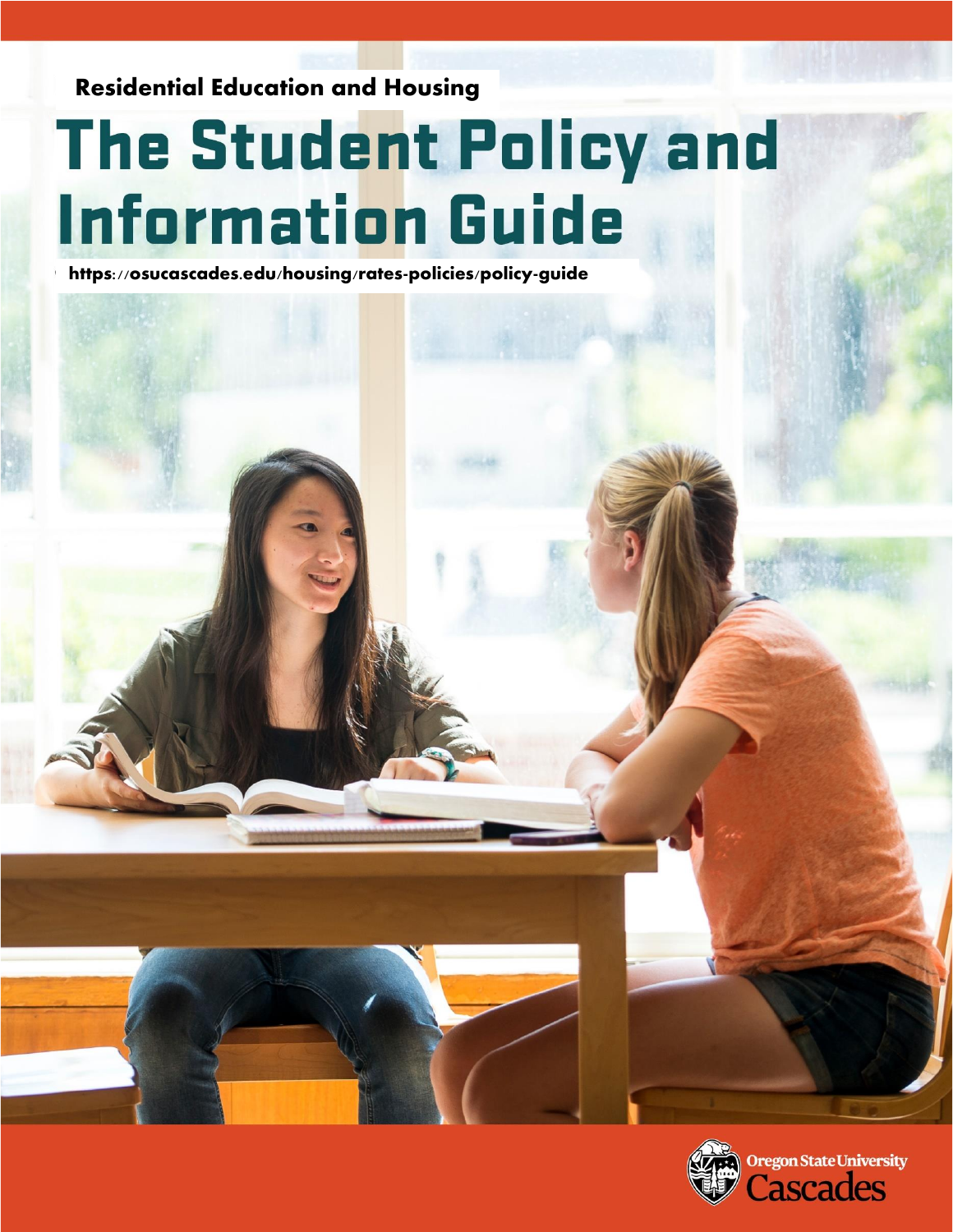#### **Table of Contents**

| Residential Education and Housing COVID-19 Policy Expectations: All Housing Contract Holders 7 |  |
|------------------------------------------------------------------------------------------------|--|
|                                                                                                |  |
|                                                                                                |  |
|                                                                                                |  |
|                                                                                                |  |
|                                                                                                |  |
|                                                                                                |  |
|                                                                                                |  |
|                                                                                                |  |
|                                                                                                |  |
|                                                                                                |  |
|                                                                                                |  |
|                                                                                                |  |
|                                                                                                |  |
| Firearms, Weapons, Destructive Devices, Fireworks, Explosives and Combustibles  15             |  |
|                                                                                                |  |
|                                                                                                |  |
|                                                                                                |  |
|                                                                                                |  |
|                                                                                                |  |
|                                                                                                |  |
|                                                                                                |  |
|                                                                                                |  |
|                                                                                                |  |
|                                                                                                |  |
|                                                                                                |  |
|                                                                                                |  |
|                                                                                                |  |
|                                                                                                |  |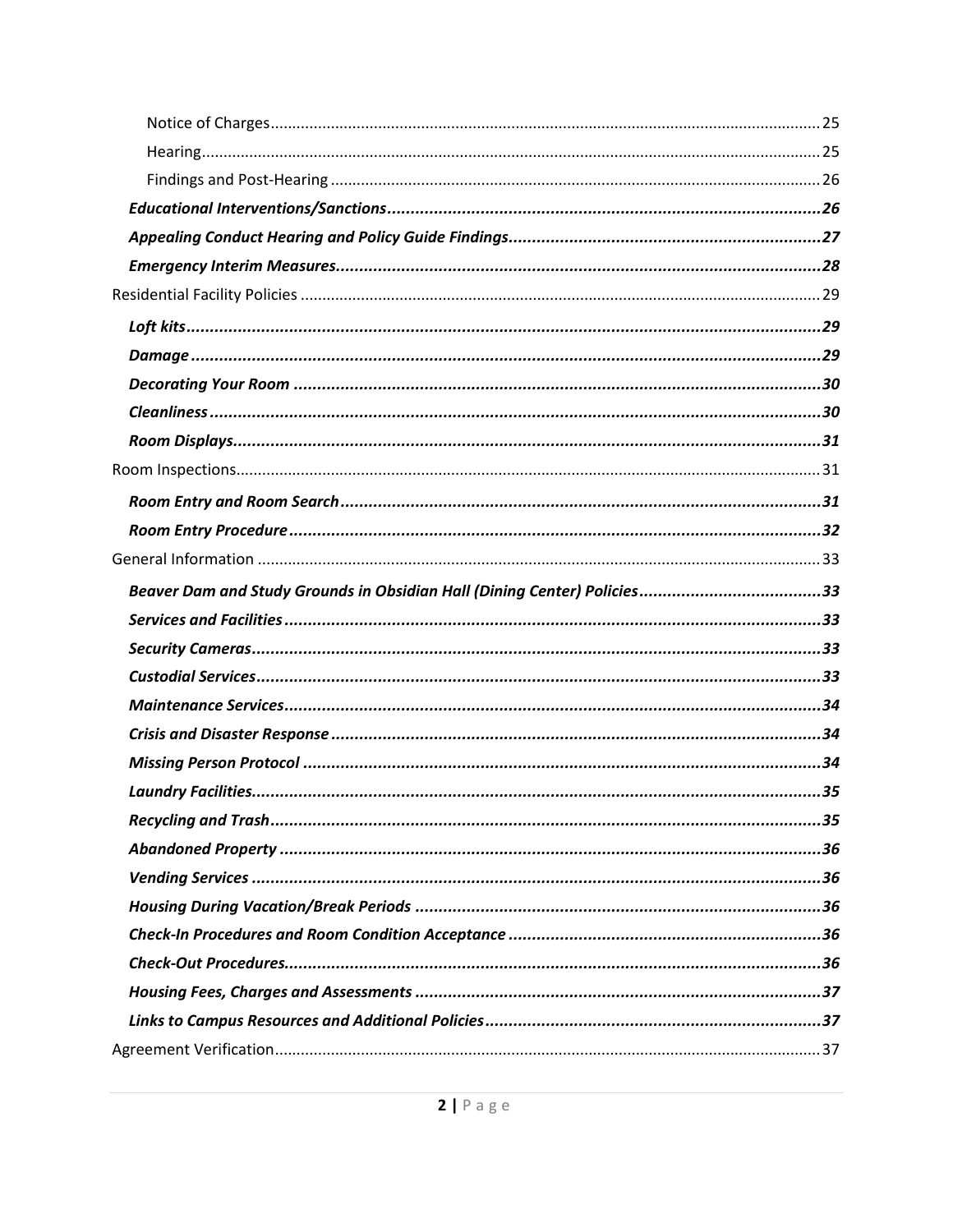## <span id="page-3-0"></span>**Residential Education and Housing Policy Guide Introduction**

#### **Updated September 2021**

The [Residential Education and Housing \(Housing\)](http://osucascades.edu/uhds/rates-policies/uhds-policy-guide) Policy Guide serves as an extension of th[e Residential](http://osucascades.edu/uhds/rates-policies/contracts)  [Education and Housing \(Housing\)](http://osucascades.edu/uhds/rates-policies/contracts) Room and Dining Contract ("Contract"), the set of terms and conditions that each resident signs before moving into Housing. In signing the Contract, the resident is agreeing to all of the policies outlined in this Policy Guide. **Violation of the Policy Guide may result in immediate disciplinary action up to and including cancellation of the Contract and dismissal from the university.** Additionally, the Policy Guide supplements but does not replace the Code of Student Conduct, which applies to all Oregon State University Students. The Code of Student Conduct can be found here:<https://studentlife.oregonstate.edu/studentconduct>

This Policy Guide can be made available in alternative formats. Please contact Housing (541) 322-3177, or [housing@osucascades.edu](mailto:housing@osucascades.edu) for alternative format requests.

**PLEASE NOTE THAT CHANGES TO THIS GUIDE MAY BE MADE AT ANY TIME AND FOR ANY REASON BY AUTHORIZED OSU-CASCADES STAFF. Please review the latest version of this Policy Guide periodically to ensure that you remain in compliance.**

## <span id="page-3-1"></span>**Safety and Security: A Shared Responsibility**

Students contracted to live on campus agree to take primary responsibility for their own personal safety and security, and to support the safety and security of fellow residents, the buildings, and dining areas. The University and Housing will work cooperatively with students to promote a safe and secure environment, although safety cannot be guaranteed. Students agree to read and abide by security policies and precautions stated in this publication and in all other University publications.

## <span id="page-3-2"></span>**Community Living / Compelling Community Interests**

The rationale for most Residential Education and Housing rules are guided by the four "Compelling Community Interest" principles set forth below (see Judicious Leadership for Residence Hall Living, Forrest Gathercoal, 1991, Caddo Gap Press). These principles also are generally applied to all individuals with regard to their rights and responsibilities on campus. These Compelling Community Interests are:

#### **Health and Safety**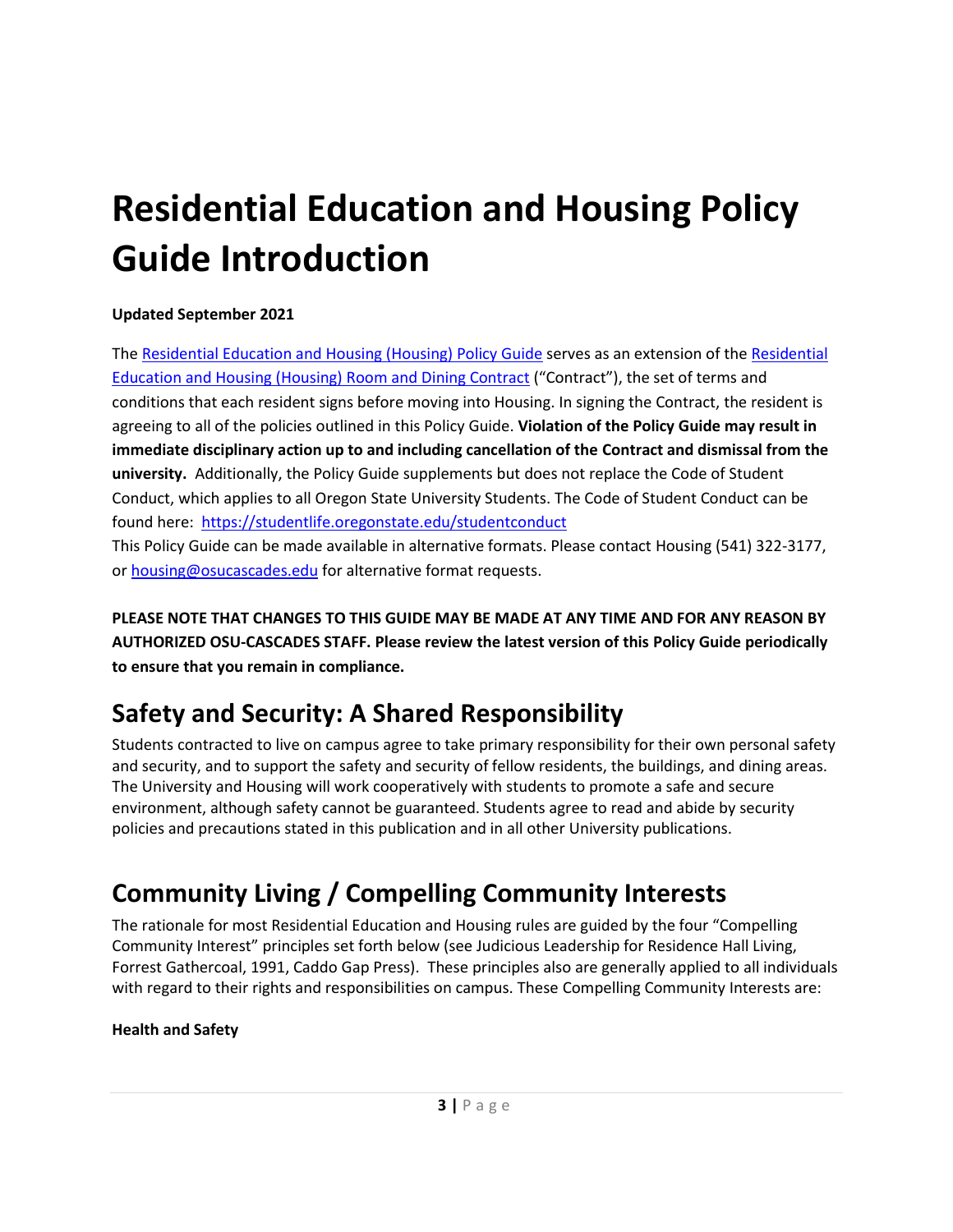The University has established Compelling Community Interests with regard to the health and safety of students. Policies and procedures have been developed to help protect students against incidents or behavior that may jeopardize the physical, mental, emotional health and/or safety of either the group or the individual. As such, there is a need to limit certain rights of the individual for the common good of the community.

#### **Property, Property Loss, or Damage**

While the campus has a relatively low incidence of crime, it is important to remember that no community can be totally risk-free from incidents that cause property loss and damage. Care and protection of both community and personal property are a shared responsibility.

#### **Serious Disruption of the Educational Environment**

In order for a large number of people to live together successfully, it is the responsibility of each member of the community to respect the needs and rights of the other members. The establishment and enforcement of rules that foster and encourage a proper campus living environment are necessary to the efficient and successful operation of residence halls and family housing units. Please remember that you are responsible not only for your own behavior but also for the behavior of your guests. You and your guests must abide by the community standards to protect your rights, as well as the rights of others, in order to make residential living a positive aspect of your college experience.

#### **Furthering Educational Pursuits**

Often in student government, staff training, and certain student conduct situations, the question is asked, "Why are you here?" Generally, the answer is, "To get a degree." With this basic and fundamental premise, anything not directly or indirectly contributing to the accomplishment of this goal goes against the educational goals of the University and of the housing system. Therefore, Residential Education and Housing has established policies, procedures and programs that support the compelling community interest of "Furthering Educational Pursuits" on campus.

All OSU students are expected to follow all University policies and rules, including but not limited to the Code of Student Conduct at<http://oregonstate.edu/studentconduct/home> , and all applicable federal and state laws.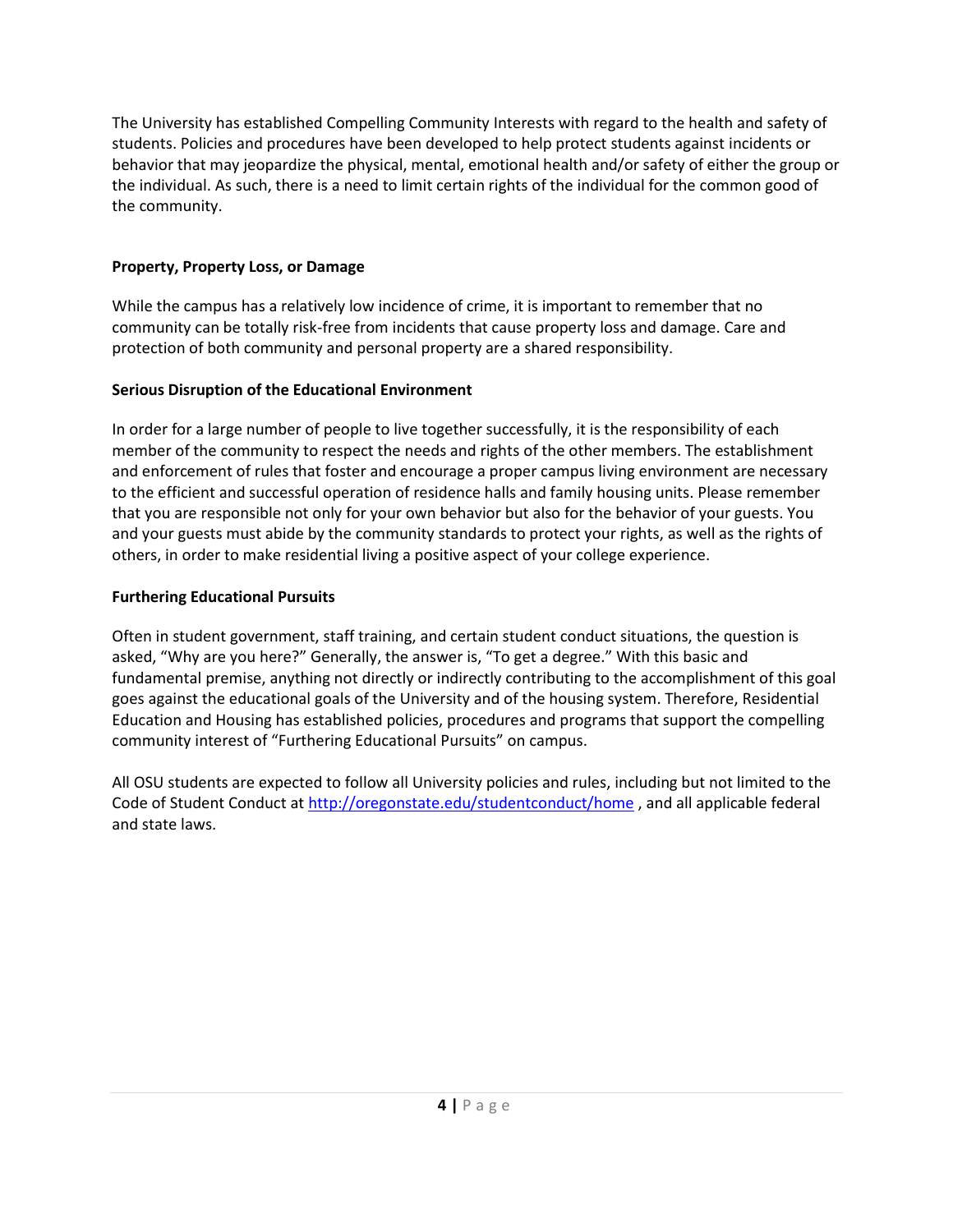## <span id="page-5-0"></span>**HOUSING/OSU Residents Rights and Responsibilities**

The following is a list of some of your *rights* - things to which you are entitled as a student living in one of OSU's on-campus living environments – and your *responsibilities* – things that are expected of you as a member of a residential living unit and community. These rights and responsibilities are aspirational and are not legally binding (unless contained in your contract(s)) but they are principles that are meant to complement formal living group and university policies.

**YOU HAVE THE RIGHT** to as safe and secure a living space as is reasonably practicable;

**YOU HAVE THE RESPONSIBILITY** to keep your room or apartment door and hall doors locked, and to not prop them open or allow strangers into the building or common areas, and to report concerning behavior to university staff or the Department of Public Safety in a timely manner.

**YOU HAVE THE RIGHT** to a reasonably peaceful and quiet place in which you can sleep and study; **YOU HAVE THE RESPONSIBILITY** to observe quiet hours, to keep your music, electronic devices, and your voice at a reasonable volume, and to remind others that you expect the same of them.

**YOU HAVE THE RIGHT** to reasonable expectations of privacy and to the proportionate use of your room, both in terms of space and time, and the right to be free of unwanted guests in your room; **YOU HAVE THE RESPONSIBILITY** to let your room and suitemate(s) know of your wishes and preferences for hours of sleep, study, and visitation, and to work through a difference you may have in a peaceful manner within the guidelines established in this Housing Policy Guide.

**YOU HAVE THE RIGHT** to safely and respectfully confront another person's behavior which infringes on your rights,

**YOU HAVE THE RESPONSIBILITY** to examine your own behavior when confronted by another and to work toward resolving conflicts, and to monitor your own behavior to ensure it is not impacting the rights of other students to live in a safe environment free from disruption..

**YOU HAVE THE RIGHT** to the assistance of your RA or other University staff members when you need help with a reasonably communicated problem;

**YOU HAVE THE RESPONSIBILITY** to notify a staff person of your problem in a timely manner and to be cooperative with those involved as they work with you to resolve your problem.

**YOU HAVE THE RIGHT** to know what behavior is expected in your living group; **YOU HAVE THE RESPONSIBILITY** to read the information provided for you by Housing, especially the Housing and Dining contract and applicable University Policies.

The University staff does not assume the role of campus parent, and you will seldom be told what to do or not do with regard to your personal behavior. The obvious exception, as with society at large, is when individual behavior disrupts the legitimate pursuits of others within the residence halls. As a resident of the OSU-Cascades residence hall, you possess specific individual rights which your room and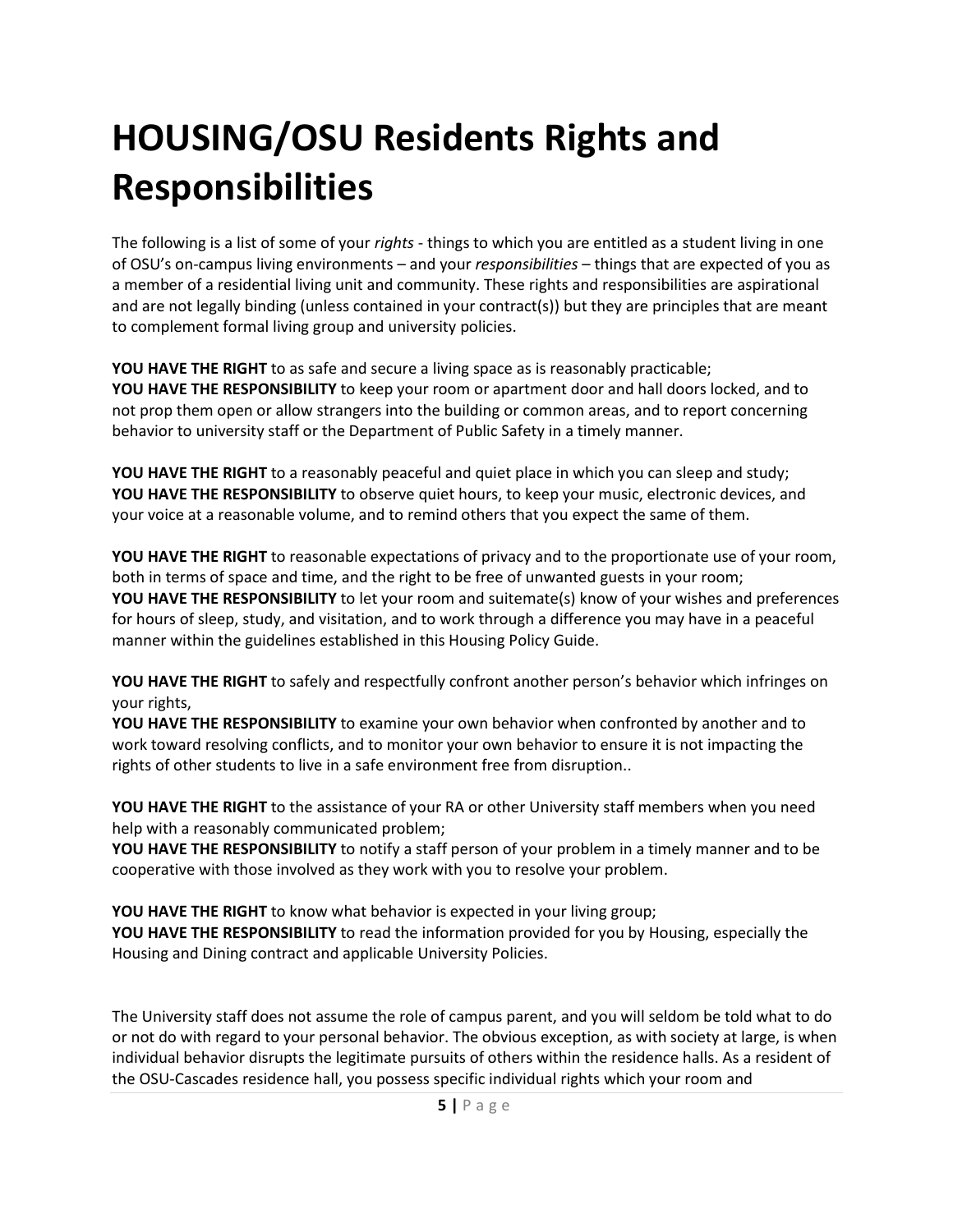suitemate(s) and those living around you must respect. These rights carry with them a reciprocal responsibility on your part to ensure that these same rights exist for your roommate, suitemates, floor mates, and other residents.

You and your community may choose to add to this list. It is important that these items and the concept of others' rights and responsibilities be discussed throughout the year. The Residential Education and Housing staff does not, nor can it, guarantee you will attain these rights at all times. You share the responsibility. You can help ensure that everyone's rights will be honored through thoughtful discussion and open communication with roommates, suitemates, floor mates, and other residents.

The Residential Education and Housing staff is committed to offering you an environment which will allow you to grow; the extent to which you take advantage of these opportunities is up to you. There are risks associated with programs and activities within the University setting. Please take the time to recognize the voluntary nature of these activities and programs that are offered.

The Residential Education and Housing staff hopes you will invest in your own development and growth. This investment will pay off many times over. The staff is available and wants to help you accomplish this goal.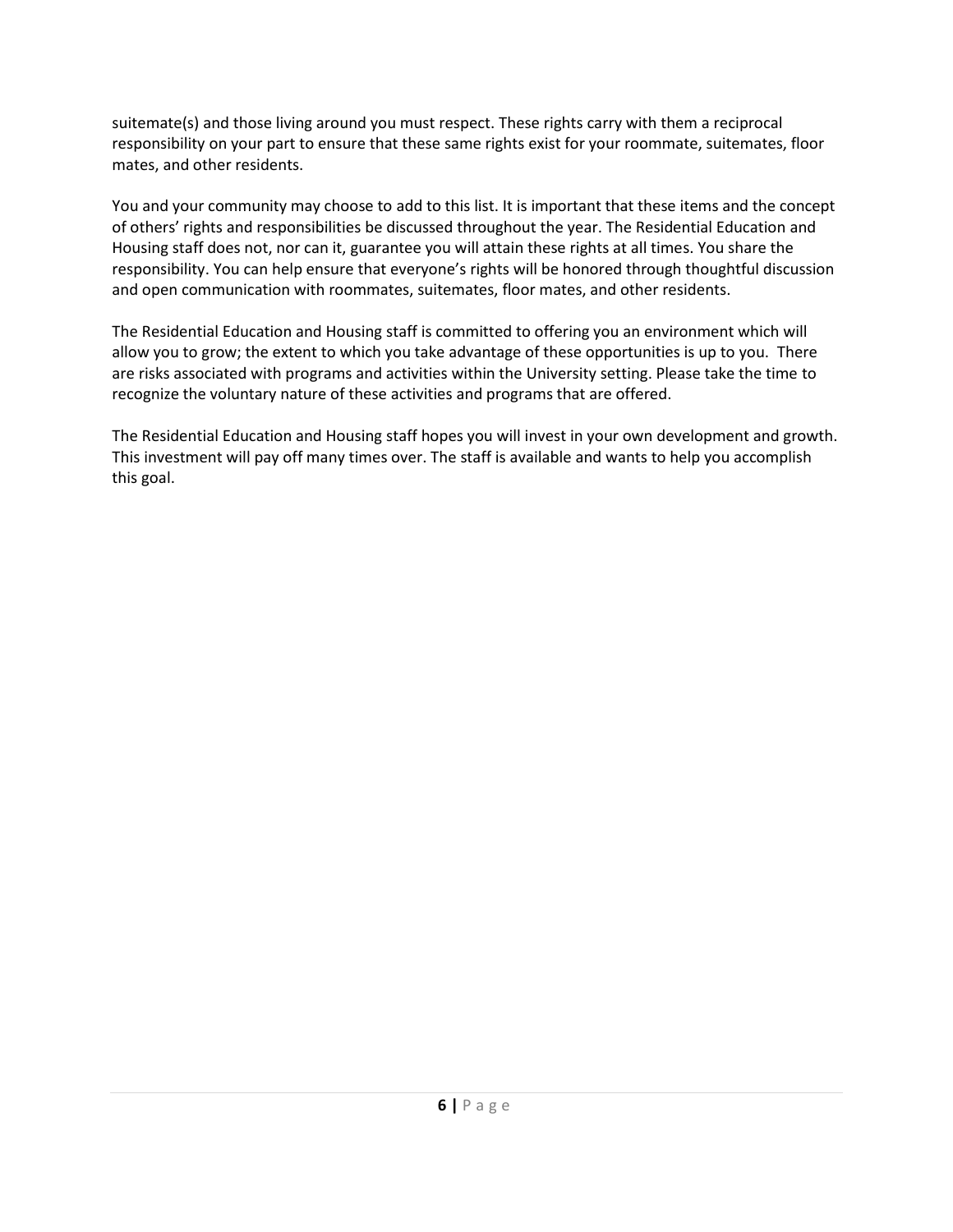## <span id="page-7-0"></span>**Residential Education and Housing COVID-19 Policy Expectations: All Housing Contract Holders**

#### <span id="page-7-1"></span>*COVID-19 Policy Expectations*

Please note that these expectations may change in accordance with University, local, state, and federal requirements and guidelines for health and safety. With the continuation of the COVID-19 pandemic and its variants, Housing reserves the right to implement any reasonable measures, practices, and/ or procedures to reduce the impact and/or risk of the virus in the community. This includes, but is not limited to: requiring face coverings to be worn in certain settings; limiting the number of guests or entirely prohibiting guests; implementing physical distancing expectations and closing areas of community gathering, such as floor lounges. Updated expectations and policies around COVID-19 for housing will be communicated through the resident's OSU email and University guidance and policies around COVID-19 can be found at https://policy.oregonstate.edu/UPSM/04-042 covid safety success.

Violations of these expectations may result in a disciplinary process; egregious violations may lead to cancellation of a resident's housing contract. In the event of updated or adjusted policies around COVID-19, we ask that all residents help support our communities' health and safety by being diligent about monitoring their own health and activity, and by holding each other accountable to these expectations.

#### Specific reminders:

- 1. Residents may not exceed the posted maximum occupancy of common spaces and as specified in elevators.
- 2. Residents are encouraged to be mindful of applicable social get-together and event requirements or limitations.
- 3. Residents showing symptoms of COVID-19 are expected to get a COVID-19 test promptly through their primary care provider or TeleHealth with Student Health Services (SHS). Residents should not go in person, but rather should contact their medical provider for further direction about how to get tested. If a resident is showing COVID-19 symptoms, has a positive COVID-19 diagnosis, or has been exposed to someone who has tested positive for COVID-19, they will be required to isolate for the amount of time recommended by local public health authorities. Residents may return to their home location, or if they choose to stay on campus and live in the residence hall, they may be required to temporarily move into a designated isolation space.
- 4. For the safety of the entire University community, residents are encouraged to disclose a positive COVID-19 diagnosis; they can do s[o here](https://nam04.safelinks.protection.outlook.com/?url=https%3A%2F%2Fhr.oregonstate.edu%2Fcovid-19-resources%2Fpositive-case-communication&data=04%7C01%7CEsther.Henry%40oregonstate.edu%7Ccb8b2839ca484875f07108d979ef6b7e%7Cce6d05e13c5e4d6287a84c4a2713c113%7C0%7C0%7C637674891463799729%7CUnknown%7CTWFpbGZsb3d8eyJWIjoiMC4wLjAwMDAiLCJQIjoiV2luMzIiLCJBTiI6Ik1haWwiLCJXVCI6Mn0%3D%7C1000&sdata=bEyn0jkf4TEhgCn6pLOMl1Dkpw%2BrCKHiBtCOwkn6S40%3D&reserved=0) by contacting their designated Point of Contact (POC). Residents are expected to follow the directives of the Oregon Health Authority and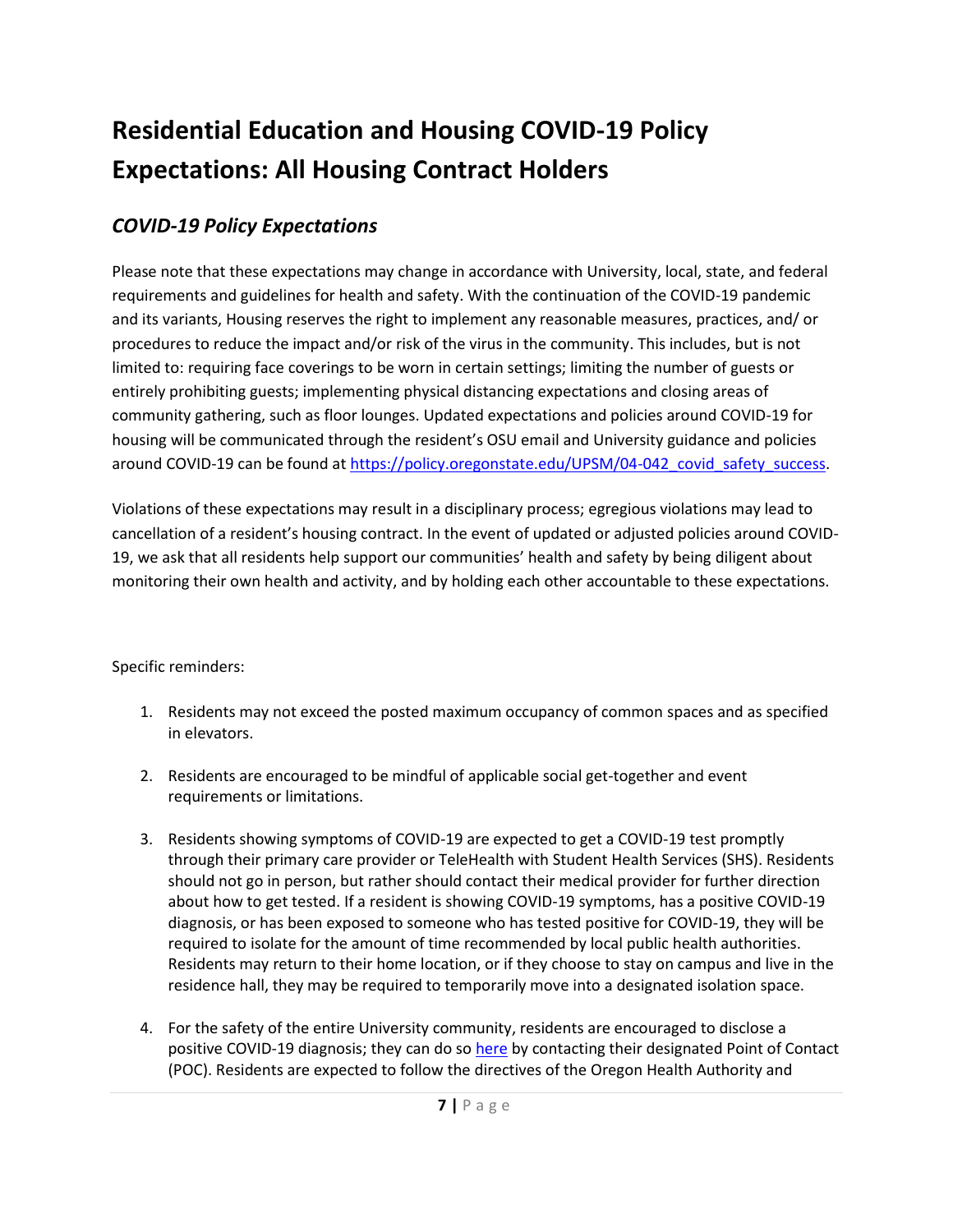campus officials in the event they have a positive COVID-19 diagnosis. Failure to do so may be considered a violation of the Code of Student Conduct and University policies.

5. Residents are expected to follow all additional health and safety requirements set forth by the University and applicable health authorities regarding testing, self-quarantining, isolation, and contact tracing. Residents are expected to cooperate with contact tracers in a timely manner when contacted. Failure to follow any University or health authority directives in a timely manner may be considered a violation of the Code of Student Conduct.

## <span id="page-8-0"></span>**Residential Education Policies and Contractual Agreements**

#### <span id="page-8-1"></span>*Acceptable Use of University Computing Facilities*

Students must follow the policy regarding the acceptable use of University computing facilities, which can be found at [fa.oregonstate.edu/gen-manual/acceptable-use-university-computing-resources](http://fa.oregonstate.edu/gen-manual/acceptable-use-university-computing-resources) and [fa.oregonstate.edu/gen-manual/policy-file-sharing.](http://fa.oregonstate.edu/gen-manual/policy-regarding-unauthorized-peer-peer-p2p-file-sharing-and-other-copyright-infringement) The University takes copyright infringement and unauthorized file sharing seriously and engaging in this behavior can have significant negative financial and legal ramifications.

#### <span id="page-8-2"></span>*Alcohol*

- 1. Residents and their guests must abide by the Code of Student Conduct expectations regarding alcohol use. Residents and their guests who are under the age of 21 may not possess or consume alcohol.
- 2. No resident, or their guests, regardless of age, may possess or consume hard alcohol in the residence halls. Hard alcohol is defined as alcohol that is equal to or greater than 15 percent alcohol by volume or 30 proof.
- 3. Residents and their guests may not consume alcohol in the presence of those under the age of 21. It is a violation of policy for anyone under the age of 21 to be present in a residential space where they know that alcohol or alcohol containers are present (empty or full), or in a common area where violations of this policy are occurring.
- 4. Residents who are 21 years of age or older may possess alcohol, with the exception of hard alcohol (defined as equal to or greater than 15 percent alcohol by volume or 30 proof) which is never permitted, if they follow the requirements listed below:
	- a. Residents who are at least 21 years of age may not consume alcohol in the room in the presence of individuals, including roommates, who are under the age of 21.
	- b. Residents of legal age must discreetly transport alcohol to their rooms.
	- c. Residents of legal age may only store their alcohol out of view in their assigned area of the room.
- 5. It is a violation of housing policy to provide alcohol to anyone regardless of age who is visibly intoxicated.
- 6. It is a violation of housing policy to be publicly intoxicated in the residence halls. Students who are 21 or over who are disruptive because of the use of alcohol may be considered in violation of this policy.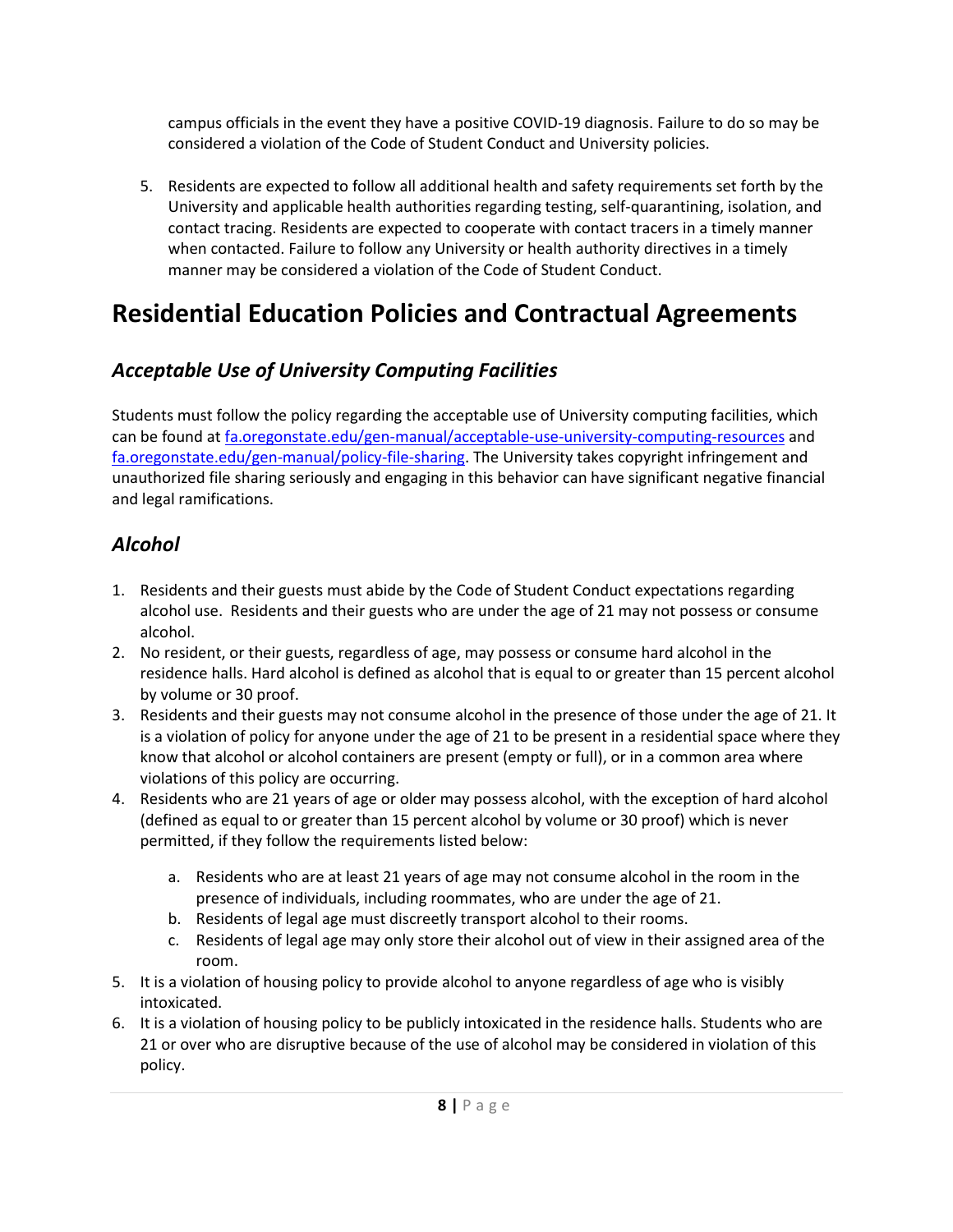- 7. Individuals under 21 years of age and all residents living in Substance Free Living Environments, regardless of age, may not display and/or possess alcohol containers (empty or full) within Housing facilities or grounds.
- 8. Open containers of alcohol are not permitted in public or common areas either inside or outside of the residential building. Common areas include, but are not limited to, outside entry or adjacent sidewalk areas, all lounges, lobbies, kitchenettes, recreation rooms, entertainment areas, hallways, bathrooms, stairways, fire exits, elevators, and laundry rooms, and a student room with an open door.
- 9. Games of chance, imitation or actual drinking games, contests, and other activities that induce, encourage, or result in the rapid consumption of alcohol are prohibited. Items used for drinking games or other activities that encourage the excessive or rapid consumption of alcohol (e.g. keg, beer pong tables, beer bongs, funnels, etc.) are prohibited.

University officials will ask individuals who violate the alcohol policy to dispose of all alcohol in their possession. Students who violate the alcohol policy may be referred for disciplinary action. University officials have discretion to call police. Housing staff will dispose of alcohol found abandoned in public areas. Housing staff will direct students to dispose of alcohol that is determined to have been in the illegal possession of a student.

If you have any questions or concerns about alcohol use, you are encouraged to talk with a staff member in the Student Wellness office. They are trained staff that provides information, assistance, and counseling. For more information on alcohol and other drugs, please visit the following website: [studenthealth.oregonstate.edu/alcohol-and-other-drugs](http://studenthealth.oregonstate.edu/alcohol-and-other-drugs)

#### <span id="page-9-0"></span>*Animals*

Student residents may not have pets in the residential building, with the exception of fish kept in one aquarium no larger than 10 gallons. Fish kept as pets in the residential building must remain in their aquariums at all times. No gravel is allowed down the drains in the sinks, showers, or toilets.

Exceptions to this policy are granted for students who have preapproval for a service or emotional support animal through Disability Access Services. For more information please visit: <http://oregonstate.edu/accessibility/serviceanimalpolicy>

Disability Access Services (DAS)-approved service or emotional support animals must not pose a health or safety risk or create a significant disruption to the educational environment. The University may require a resident to remove an approved animal from residential facilities in the following instances:

- o The animal poses a direct threat to the health or safety of others;
- o The animal causes significant property damage;
- $\circ$  The animal creates significant disruption to the community such that the educational goals of the living environment are not met; or
- $\circ$  The resident does not comply with their responsibilities as outlined in the Service and Assistance Animal checklist in effect at the time that their animal is approved to live in residence.

If you notice stray animals in or around the living groups, please notify a staff member so that the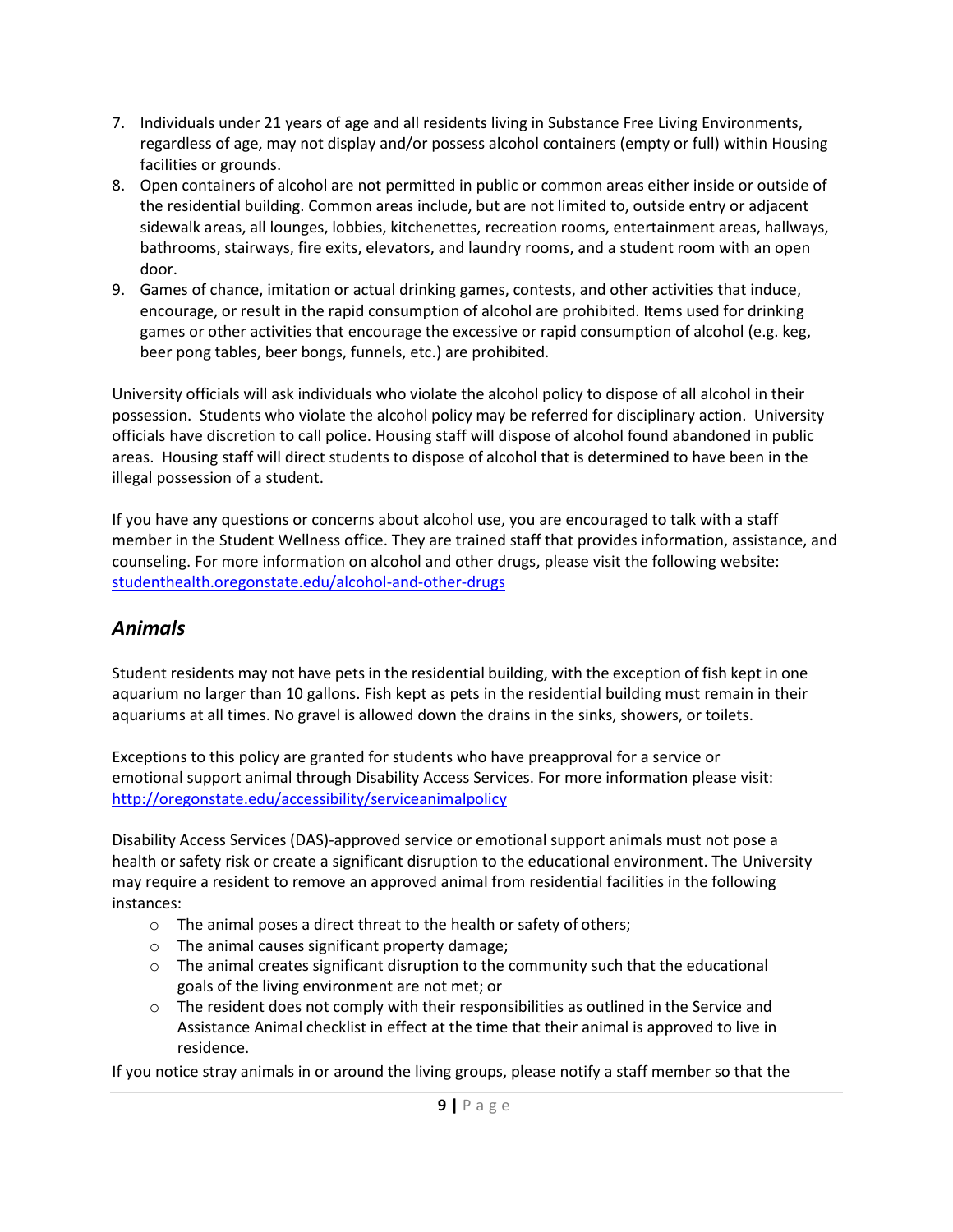animal can be appropriately assisted or relocated. You must not abuse, feed, or bring the animal into any campus building.

#### <span id="page-10-0"></span>*Building Security*

- 1. All residence hall living areas are locked 24 hours a day. Propping doors jeopardizes the safety of students, staff, and property. Residents are prohibited from propping exterior doors or leaving doors propped open.
- 2. Residents may not open doors for non-residents of the hall or allow non-residents to follow them into the building. Residents are responsible for the behavior of anyone they allow into the building. Se[e Visitors and Guests Policy](#page-20-2) for more information.
- 3. Residents are responsible for proper use of the key(s) and electronic access devices (ID card or proximity device) issued to them by the University and/or Housing. Students may not loan keys, ID cards, or proximity devices to other people.
- 4. Residents may not duplicate University-issued keys.

Residents are encouraged to keep their room doors locked at all times, including when they leave their room (even for a short while) and when they are sleeping. To enhance safety and security efforts, security video cameras may be placed in a hall, lobby, stairwells, or other public areas. These cameras are not continuously monitored. See the Housing web site at **osucascades.edu/housing/resident**[services/safety](http://osucascades.edu/uhds/resident-services/safety) for additional information.

#### <span id="page-10-1"></span>*Cannabis*

- 1. Residents and their guests must abide by the [Code of Student Conduct](https://studentlife.oregonstate.edu/sites/studentlife.oregonstate.edu/files/final_code_of_student_conduct_updated_1_25_18.pdf) expectations regarding cannabis use.
- 2. The possession, use or distribution of cannabis in housing is prohibited. This is true even if a resident has a medical card or is over 21 years of age.
- 3. It is a violation of policy for anyone to knowingly be present in a room/suite where cannabis is present, or where violations of the Cannabis section of the [Code of Student Conduct](https://studentlife.oregonstate.edu/sites/studentlife.oregonstate.edu/files/final_code_of_student_conduct_updated_1_25_18.pdf) are taking place.
- 4. It is prohibited to be under the influence of cannabis in any form. Students who exhibit behaviors that appear to have been influenced by cannabis use may be subject to disciplinary process. Such behaviors may include, but are not limited to smell of cannabis or disruptive behavior due to cannabis use.
- 5. Students may not possess cannabis paraphernalia, which includes equipment, products and materials of any kind which are marketed for use or designed for cannabis use including, but not limited to, bongs, smoking pipes, vaporizers, and roach clips. For a more complete listing of prohibited items please see Oregon Revised Statutes (ORS) 475B.376.

**Because cannabis is prohibited on campus regardless of age or medical cardholder status, Housing staff will work with the Department of Public Safety to remove and destroy cannabis in any form and/or drug paraphernalia that is found on campus property.** For more information about cannabis at OSU, please review the following website[: http://main.oregonstate.edu/university-policies](http://main.oregonstate.edu/university-policies-regarding-marijuana)[regarding-marijuana](http://main.oregonstate.edu/university-policies-regarding-marijuana)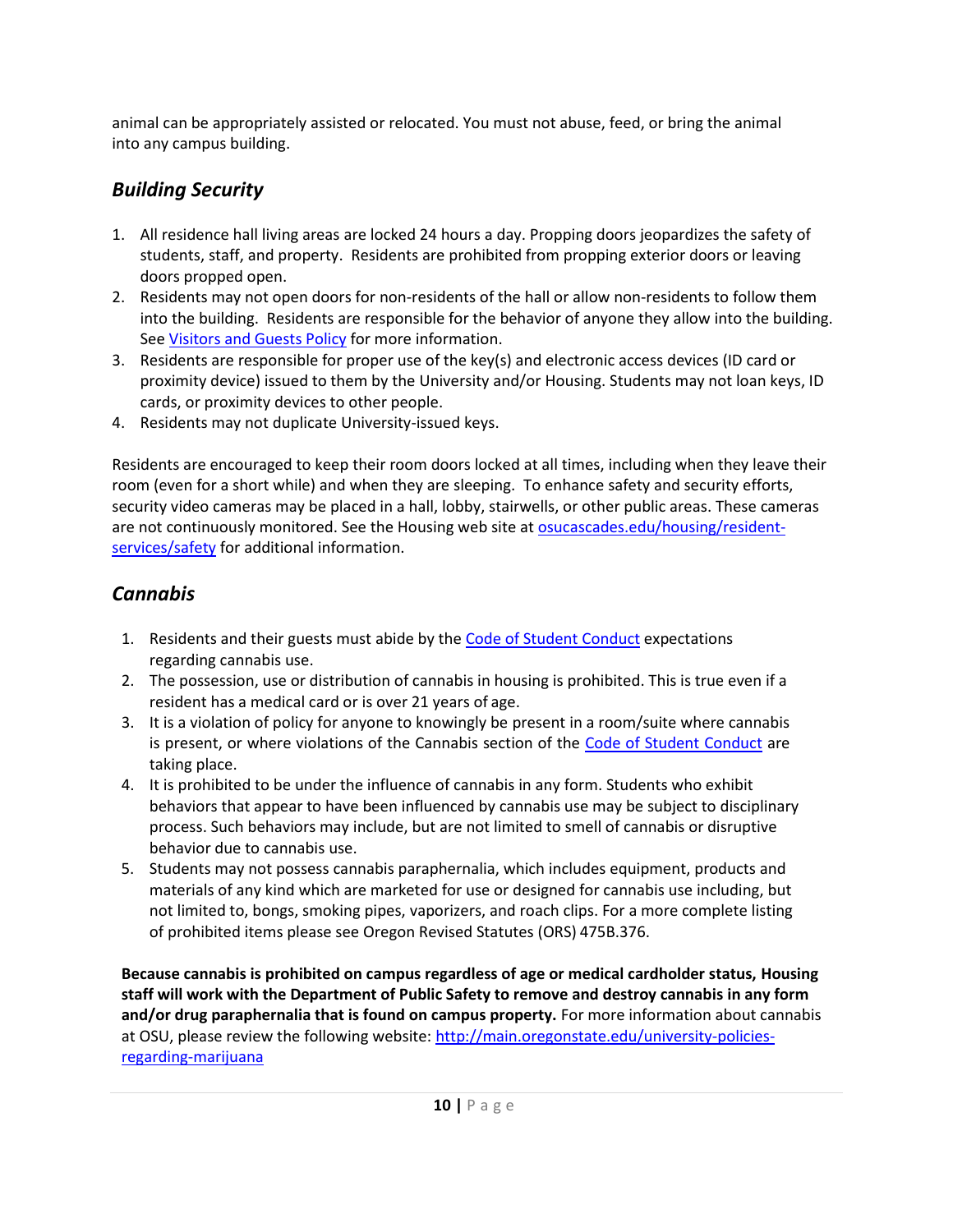If you have any questions or concerns about drug use, you are encouraged to talk with a staff member in the Student Wellness Office. They are trained staff who can provide information, assistance, and counseling. For more information on alcohol and other drugs please visit the following website: [http://studenthealth.oregonstate.edu/alcohol-and-](http://studenthealth.oregonstate.edu/alcohol-and-other-drugs) [other-drugs](http://studenthealth.oregonstate.edu/alcohol-and-other-drugs)

#### <span id="page-11-0"></span>*Disruptive Behavior*

- 1. Any act that poses a danger to health, safety, or property within Housing facilities is prohibited.
- 2. Students shall not obstruct or disrupt the University living environment. Disruptive behavior is behavior that interferes with the University living and learning environment, or that interferes with the other students' rights to socialize, study, or sleep. Disruptive behavior may include, but is not limited to the following:
	- a. Excessive noise or nuisance;
	- b. Failure to cooperate with the reasonable directive of a University official (including all members of the OSU-Cascades faculty and staff), acting in the performance of their duties;
	- c. A student may not enter another resident's room without expressed consent from the resident(s) of that room.

Hall staff reserve the right to confiscate items that cause an ongoing disruption to the living environment.

3. The laws and University policies applicable in this area include, but are not limited to: disorderly conduct, malicious mischief, reckless endangerment, harassment (racial, sexual, etc., whether by phone, electronic medium, or in person, as set forth in OSU Policy. (See:

[studentlife.oregonstate.edu/studentconduct](http://studentlife.oregonstate.edu/studentconduct) and<http://oregonstate.edu/fa/manuals/gen> ).

4. Any unauthorized use of electronic or other devices to make an audio or video recording of any person without that person's prior knowledge, or without effective consent when such a recording is likely to cause injury or distress, is prohibited. This includes, but is not limited to, surreptitiously taking pictures of another person in a restroom or other location where a person would expect privacy.

#### <span id="page-11-1"></span>*Drugs*

- 1. Residents and their guests must abide by the Code of Student Conduct expectations regarding drug use.
- 2. The possession, use or distribution of illegal drugs in Housing is prohibited. The illegal possession, use or distribution of prescription drugs in Housing is also prohibited.
- 3. The use of substances outside of their intended purposes and in a manner not prescribed by a physician is prohibited. Prescription drugs are permitted on campus if accompanied by an authentic medical prescription. Use of legal medication outside the parameters of the medical authorization is prohibited.
- 4. It is prohibited to be under the influence of federally controlled substances in any form. Students who exhibit behaviors that appear to have been influenced federally controlled substances use may be subject to disciplinary process. Such behaviors may include, but are not limited to, slurred speech, smell of other drugs, lack of balance, or swaying. Students are reminded that being under the influence of drugs, including legal substances such as salvia, is not an excuse for disruptive behavior or other violations of University policies or rules.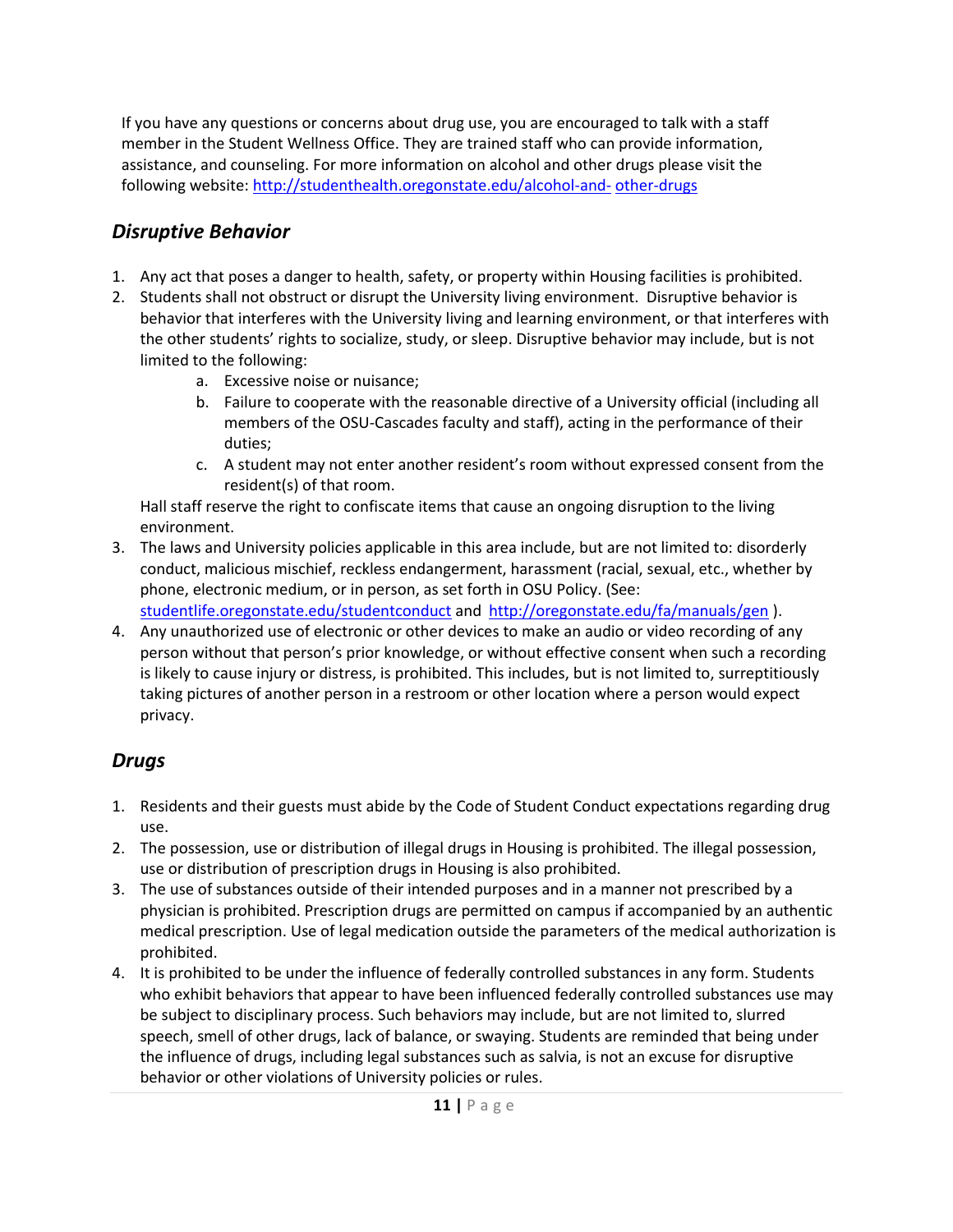- 5. Students may not possess drug paraphernalia. Drug paraphernalia includes equipment, products and materials of any kind which are marketed for use or designed for drug use including, but not limited to, bongs, smoking pipes, vaporizers, syringe needles, and roach clips. For a more complete listing of prohibited items please see Oregon Revised Statutes (ORS) 475.525.
- 6. It is a violation of policy for anyone to knowingly be present in a room/suite where illegal substances are present, or where violations of the Drugs section of the Code of Student Conduct behavioral expectations are taking place.

University officials will refer situations involving residents and their guests who violate this provision to the Department of Public Safety.

If you have any questions or concerns about drug use, you are encouraged to talk with a staff member in Student Wellness. They are trained staff that can provide information, assistance, and counseling. For more information on alcohol and other drugs, please visit the following website: [studenthealth.oregonstate.edu/alcohol-and-other-drugs](http://studenthealth.oregonstate.edu/alcohol-and-other-drugs)

#### <span id="page-12-0"></span>*Evacuation*

- 1. All residents are required to become familiar with the building fire evacuation plan. Each hall has an Emergency Evacuation Plan with detailed instructions for fire safety, evacuation, and training requirements.
- 2. Fire alarm pull stations are located in each building. If there is a fire, pull the alarm and exit the building. When a fire alarm is activated, all persons inside the residential hall must evacuate the building immediately, even if it is believed to be a drill.
- 3. When an alarm sounds, follow these guidelines:
	- a. Close room doors and windows.
	- b. Wear shoes and carry or wear a coat.
	- c. Don't panic move quickly outside the building to at least 50 feet away from the structure and to the designated assembly point, and follow the direction of personnel from the Fire Department, Department of Public Safety and Housing hall staff. If you have questions about where your designated assembly point is located, please talk to a Housing staff member.
- 4. Do not use elevators as exit routes. Use exterior stairwells or fire escape ladders. As a second option, use a central staircase.
- 5. If you are on an upper floor and are not able to escape from your room:
	- a. Close your door and seal it off with a towel or blanket. Dial 9-1-1 and report your situation to the dispatcher. Don't hang up until directed to do so.
	- b. Hang a brightly colored sheet or towel from your window to alert emergency crews to your location.
	- c. Open your window for fresh air if necessary. If smoke enters the room from the outside, CLOSE your window immediately.
	- d. Wait for rescue. You can be safe inside your room for a long time as long as you don't panic, open the door, or prematurely jump from your window.

It is the responsibility of all residents to familiarize themselves with proper fire and emergency evacuation procedures. Evacuation guidelines are posted in each room.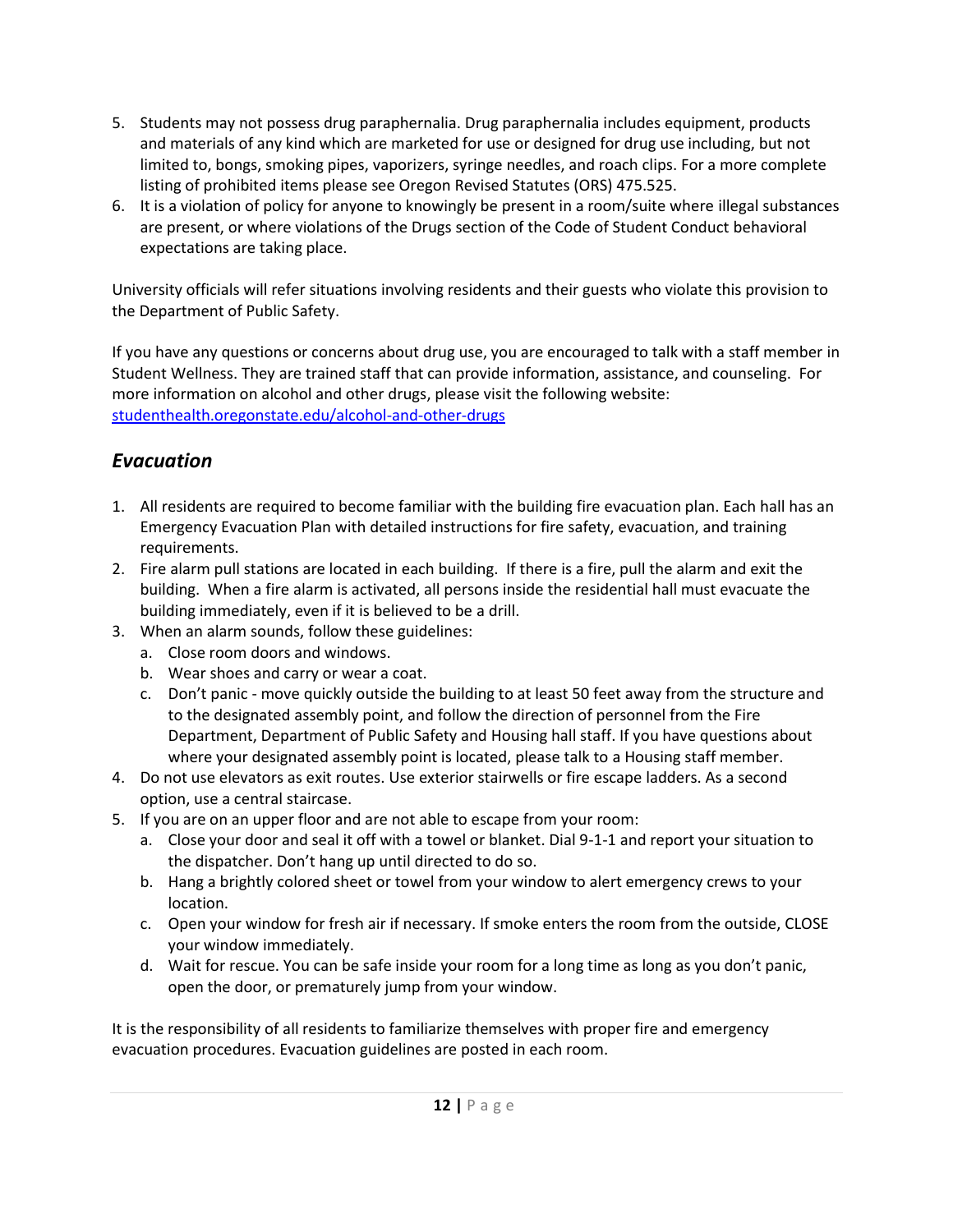#### <span id="page-13-0"></span>*Facility Maintenance*

- 1. Residents may not damage any OSU-Cascades-owned property or property owned by other residents.
- 2. Residents may not permanently alter OSU-Cascades-owned property/space.
- 3. Residents are required to report any individuals they see damaging property. A witness may be subject to disciplinary action for damaging property if they fail to report.
- 4. Residents must keep their contracted spaces (including bathrooms, common spaces, and shared kitchens in apartment arrangements) clean and free of health and safety hazards.
- 5. Residents must clean up after themselves in common areas. Common areas can include kitchens, lounges, lobbies, bathrooms, laundry rooms or other space that is for general resident use.
- 6. All trash must be taken to the location designated in the building.
- 7. All corrugated cardboard must be taken to your building's designated cardboard location. Corrugated cardboard is not allowed in residence hall rooms and cannot be saved for storage.

Residents in the residence hall can be held responsible for the damages or misuse they have caused to OSU-Cascades Housing or another resident's property.

If a resident is found responsible for damaging property they may be billed for the cost to repair/replace the item damaged. Damages that are unaccounted for may be divided and charged proportionately to each individual in that living unit, depending on the circumstances and the extent of the damage.

If you observe someone damaging property, please report the activity to hall staff or the Department of Public Safety at 541-322-3110. Residents who do not maintain cleanliness will be charged an hourly fee for the removal of trash or room cleaning. Maintaining cleanliness will help prevent pests from entering the living space. Please do your part to help maintain an optimal living environment.

#### <span id="page-13-1"></span>*Failure to Comply*

- 1. Students must comply with directions of University officials or law enforcement officers acting in performance of their duties.
- 2. Students must identify themselves to University officials or law enforcement officers when requested to do so.
- 3. Students may not knowingly give untrue statements, hinder, delay, or obstruct any officer or University employee in the discharge of official duties.
- 4. Students are expected to complete required sanctions by the assigned deadline or face further disciplinary action, including, but not limited to, being removed from housing with responsibility for all appropriate charges and fees, having a hold placed on their account (preventing them from registering, dropping or adding classes, getting transcripts or grades), and being required to complete additional sanctions.
- 5. Students who assist anyone in a policy violation or a crime may be in violation of housing policy themselves.

#### <span id="page-13-2"></span>*Fire Safety*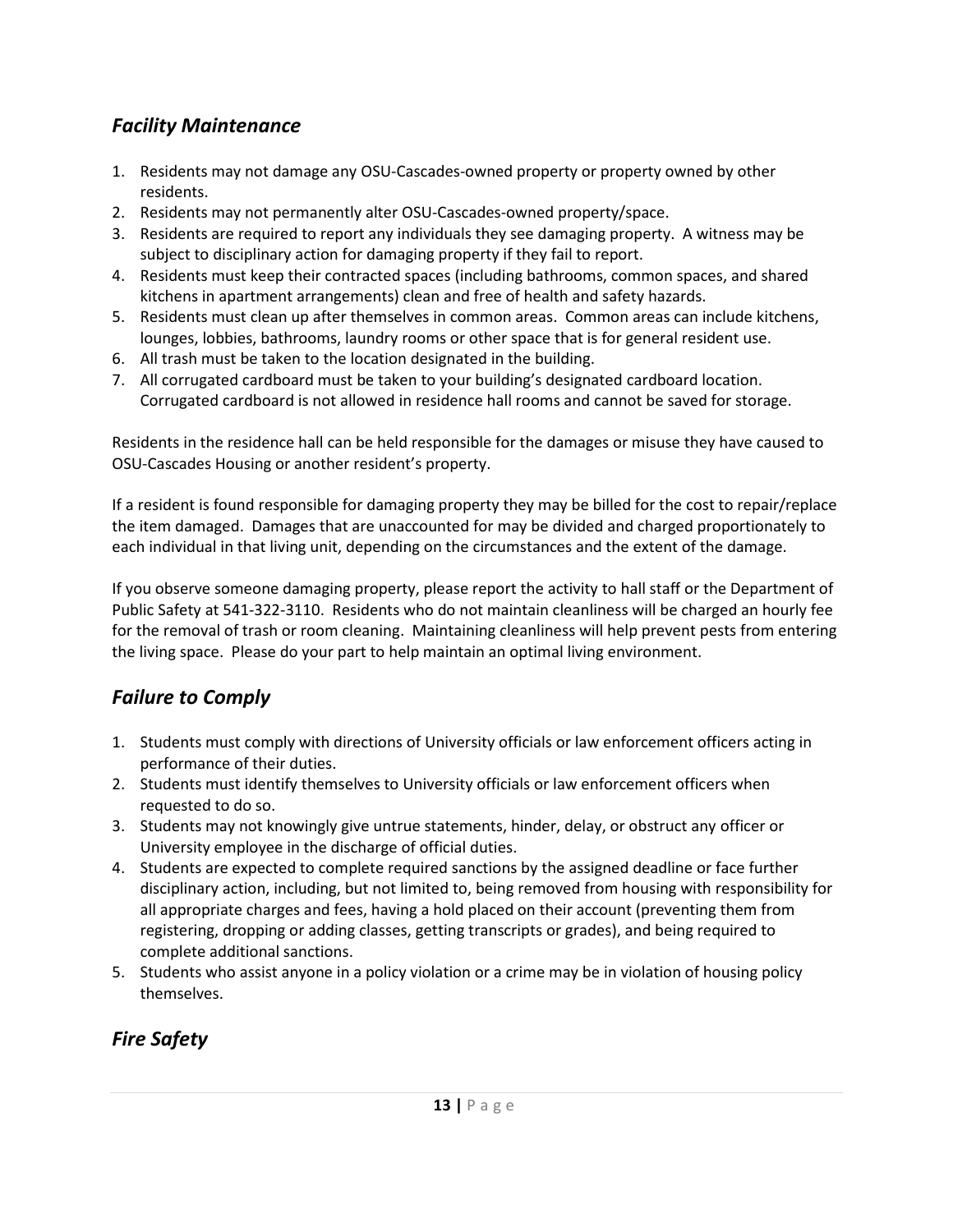- 1. Students may not tamper with, disable, cover or damage fire equipment, including but not limited to sprinkler heads, smoke detectors, alarms/strobe lights, exit signs, pull stations, sprinkler system, fire doors and fire extinguishers, heat sensors, and fire safety signage. Students who tamper with fire equipment may face disciplinary action, a monetary fine, or both and may also be referred to law enforcement authorities. Students may not hang items from the sprinkler heads, cages covering the sprinkler heads, or pipes associated with sprinklers.
- 2. Students may not use or possess candles or any other object produces an open flame inside of the building and within 30 feet of the building (for any purpose, including ceremonial, decorative, or burning purposes).
- 3. Students may not use or possess any object that smolders (incense, sage, sweetgrass, etc.) inside of and/ or within 30 feet of campus buildings unless they are approved for a religious and/or spiritual accommodation. To request a religious and/or spiritual accommodation, students must contact the Office of Equal Opportunity and Access and follow the Housing Smudging and Religious Practices Process. Follow this link,

[https://cm.maxient.com/reportingform.php?OregonStateUniv&layout\\_id=3,](https://cm.maxient.com/reportingform.php?OregonStateUniv&layout_id=3) to request an accommodation. Please contact your resident director for further assistance. For more information, please review the Religious Accommodation of Students Policy: [https://eoa.oregonstate.edu/sites/eoa.oregonstate.edu/files/religious\\_acccommodation\\_policy](https://eoa.oregonstate.edu/sites/eoa.oregonstate.edu/files/religious_acccommodation_policy_for_students_1.12.2017.pdf) for students 1.12.2017.pdf .

- 4. The following items may not be used or possessed inside of the building and within 30 feet of the building: extension cords without fuse protectors, combustible materials or liquids, live cut trees, dried plants, light bulbs that generate excessive heat (including halogen and/or incandescent bulbs that exceed 60 watts), or other large flammable material. **See** *Possession of Prohibited Items*  **section for additional approved and prohibited items.** [\(osucascades.edu/housing/rates](http://osucascades.edu/uhds/rates-policies/what-bring-leave-behind#appliances)[policies/what-bring-leave-behind#appliances\)](http://osucascades.edu/uhds/rates-policies/what-bring-leave-behind#appliances)
- 5. Hall fire doors MUST be closed at all times unless they are held open by magnets that are connected to the fire alarm system. These doors must be free of obstruction and able to close should the fire alarm sound.
- 6. Students may loft their bed if they follow the rules outlined at the following site: [osucascades.edu/housing/resident-services/loft-bunk-beds](http://osucascades.edu/uhds/resident-services/loft-bunk-beds)
- 7. Students may not plug power strips or extension cords into other power strips or extension cords.
- 8. Hallways must remain clear of all items that pose a tripping hazard. These items include, but are not limited to shoes, bikes, bed parts, and trash.
- 9. Residents and their guests are not allowed to sleep in public or common areas.
- 10. Residents and their guests may not leave food unattended while cooking. Residents may only put food and items that are microwave safe into a microwave.
- 11. Doors and walls in the hallway must be clear of large coverings that are taped or tacked to the surface. No more than 30% of any door or wall surface may be covered with combustible materials. Wall surfaces include doors, resident doors, windows, ceilings and floors. Please contact Housing staff for additional information about posting materials anywhere other than your assigned residence hall room door.
- 12. When a fire alarm is activated, all persons inside the residence hall are required to leave the building immediately, even if it is believed to be a drill or false alarm, unless directed otherwise by a University official, the fire marshal, or emergency responders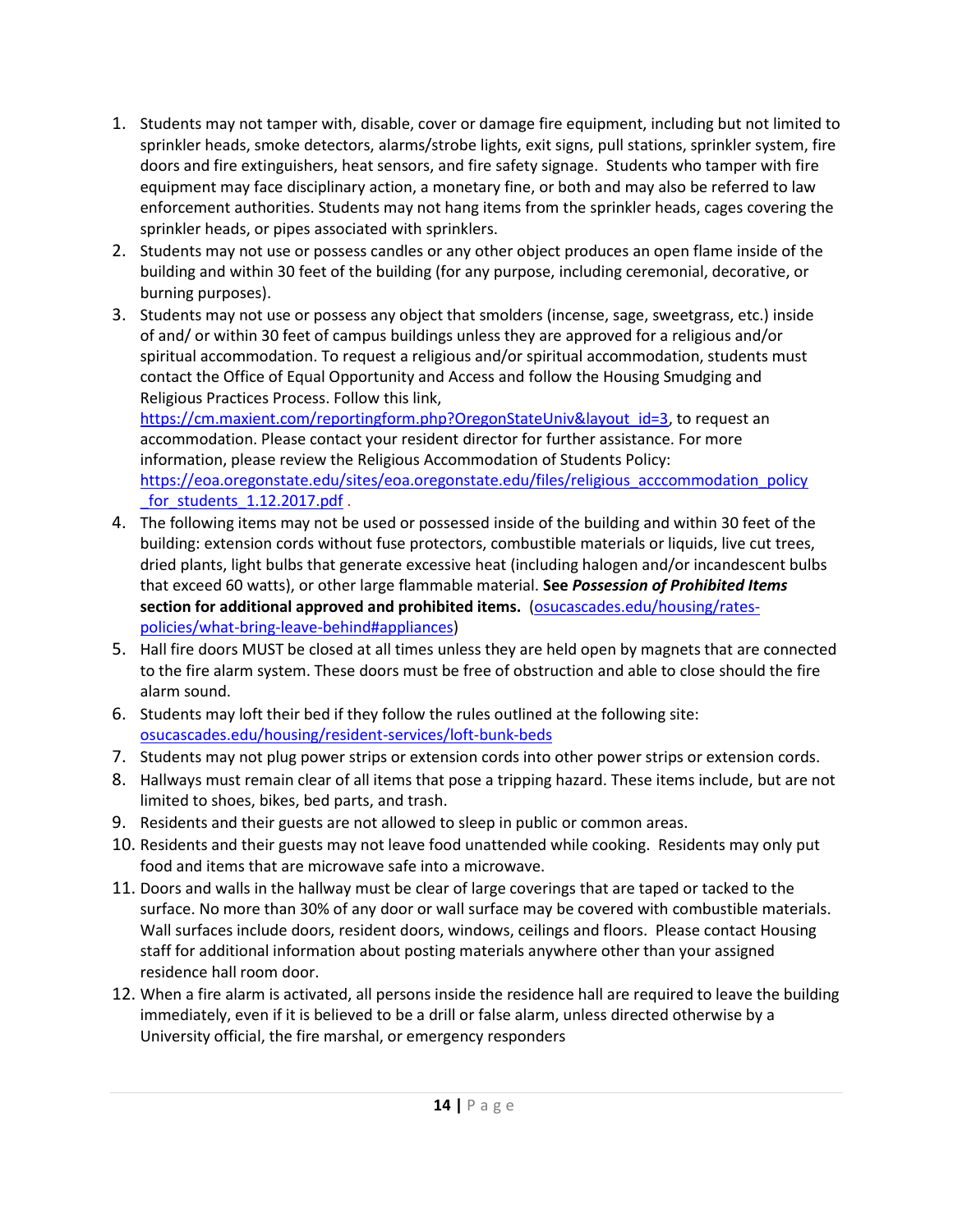Failure to respond to a fire alarm or to Housing staff requests during an evacuation may result in University disciplinary action and/or municipal fines. University officials may refer residents to the Oregon State Police for investigation and prosecution through the District Attorney's Office if they appear to be engaged in any of the following activities: Pranks or false fire alarms that violate any fire safety policy, attempted arson, or arson. In addition, they are subject to immediate housing removal and other University disciplinary action, including fines and restitution.

Any fire equipment that requires maintenance should be reported immediately to a Housing staff member or OSU-Cascades Facilities.

#### <span id="page-15-0"></span>*Firearms, Weapons, Destructive Devices, Fireworks, Explosives and Combustibles*

- 1. Possession, use, or threatened use of firearms, ammunition, dangerous chemicals, weapons, and destructive devices are prohibited.
	- a. "Firearm" means a weapon, by whatever name known, which is designed to expel a projectile by the action of black powder, smokeless powder, or compressed air and which is readily capable for use as a weapon.
	- b. "Weapon" means any object that may be used to injure. Not all weapons can be listed here. Some common weapons that are prohibited include, but are not limited to, knives having a blade that projects or swings into position by force of a spring, by centrifugal force, or by gravity and is commonly known as a switchblade knife; or any knife with a blade longer than 3 inches or not intended for kitchen use. Weapons also include, but are not limited to, any hunting or target bow; any crossbow; any dirk, dagger, slingshot, metal knuckles, bow and arrow, BB/pellet gun, blowgun, paintball gun, sword, stun gun/tasers or any similar instrument by the use of which injury could be inflicted upon the person or property of any other person.
	- c. "Destructive Device" means a projectile containing an explosive or incendiary material or any other dangerous chemical substance; or a bomb, grenade, missile, or similar device or any launching device.
- 2. Firearms are not allowed in the residence hall, dining center, or office, meeting, or classroom space, even if an individual has a license to possess the firearm. Law enforcement officers acting in the performance of their duties are exempted.
- 3. Items that have the appearance of being weapons, including but not limited to parts of weapons, pellet guns, and air soft BB guns, are not allowed in the residence hall, dining center, or office, meeting, or classroom space. Imitation weapons are also prohibited.
- 4. Any device that projects items, including, but not limited to, slingshots, blowguns, and air soft guns are prohibited.
- 5. Residents may not possess more than .5oz of pepper spray. Misuse of personal defense devices is prohibited.
- 6. Explosives and highly combustible or corrosive materials may not be used or stored in or near the living groups. This includes, but is not limited to, fireworks, any kind of explosive device (whether it uses combustible or non-combustible fuel), gasoline, propane, kerosene, lighting fluids, laboratory chemicals, photography chemicals, gun powder, paints, car batteries, tear-gas, and paint thinners.
- 7. Equipment and vehicles that use combustible fuel are also prohibited in or near the buildings.
- 8. Setting off firecrackers and other explosive devices in and around the living groups is prohibited and may be subject to immediate removal from housing.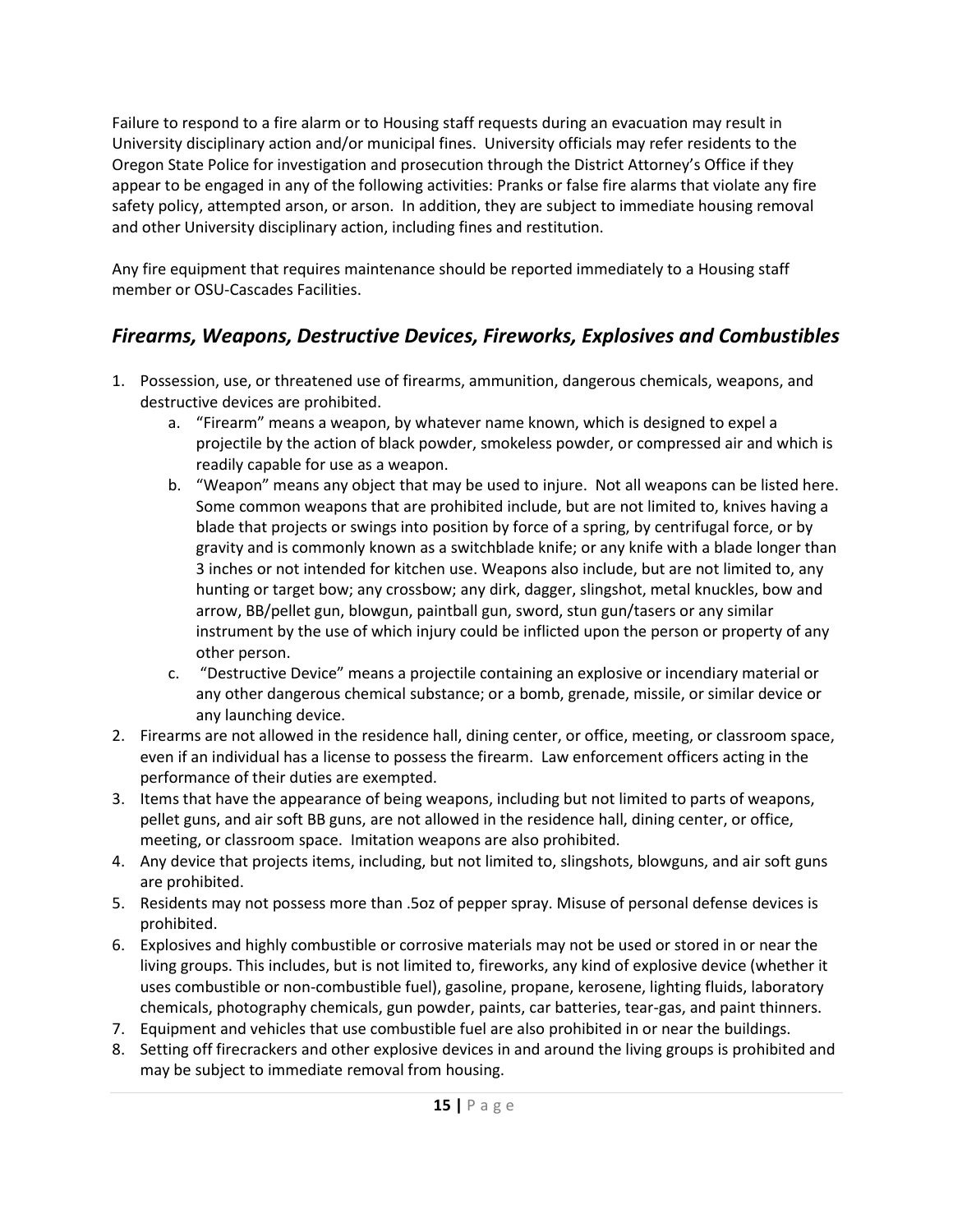#### <span id="page-16-0"></span>*Gambling*

The University prohibits gambling as proscribed by Oregon Revised Statutes (ORS). It is a violation of Housing policy to participate in games of chance when real money or units representing real money (i.e., poker chips) are at risk. This includes online gambling from one's room or using OSU's computer network. Games of chance where real money is not at risk (e.g., Casino Night sponsored by the ASCC) are allowed.

For more information about gambling or for resources and support, please see <https://studenthealth.oregonstate.edu/health-promotion/college-gambling/problem-gambling>

#### <span id="page-16-1"></span>*Improper Use of Facilities*

- 1. Room and common area furniture may not be removed from their designated locations. Lost or damaged furnishings will be charged to the residents of the room. Violators may be referred for conduct proceedings and/or prosecuted for theft.
- 2. Housing provided facilities, furniture, and property must be utilized in the manner for which they were intended. This includes but is not limited to not stacking common area furniture and misusing fire escapes.
- 3. Absolutely no person or property is allowed on the outside window ledges, window frames, roofs, outside walls, stairwell grids, or other outside exteriors. Students may not climb, rappel, sit on, or jump from roofs, ledges, or balconies. Throwing or dropping anything from or to buildings, windows, balconies, or ledges is prohibited.
- 4. Students may not access roof areas on any building or overhang.
- 5. Residents may not hang items outside their room windows (such as towels, lights, banners, etc.), except in the case of an emergency in which the room resident(s) requires rescue by emergency personnel.
- 6. Students may not remove window screens. This includes but is not limited to lounge and resident room window screens.

If a personal item such as a Frisbee gets stuck on a roof, overhang, or walkway, the resident will need to alert the Facilities staff, Resident Assistant, or OSU-Cascades staff in order to have the item returned safely. Anyone, including guests, violating this policy may be immediately removed from the facility, damages may be assessed to the responsible student(s), and further conduct action may be taken. Students responsible for throwing objects from or at a living group may be subject to immediate disciplinary action and possible removal from the building. This includes but is not limited to pouring water out of windows.

#### <span id="page-16-2"></span>*Noise Policy / Quiet Hours*

The realities of community living dictate that individuals respect community needs for the moderation of noise regardless of established quiet hours. Noise is any sound which is disturbing to any resident. In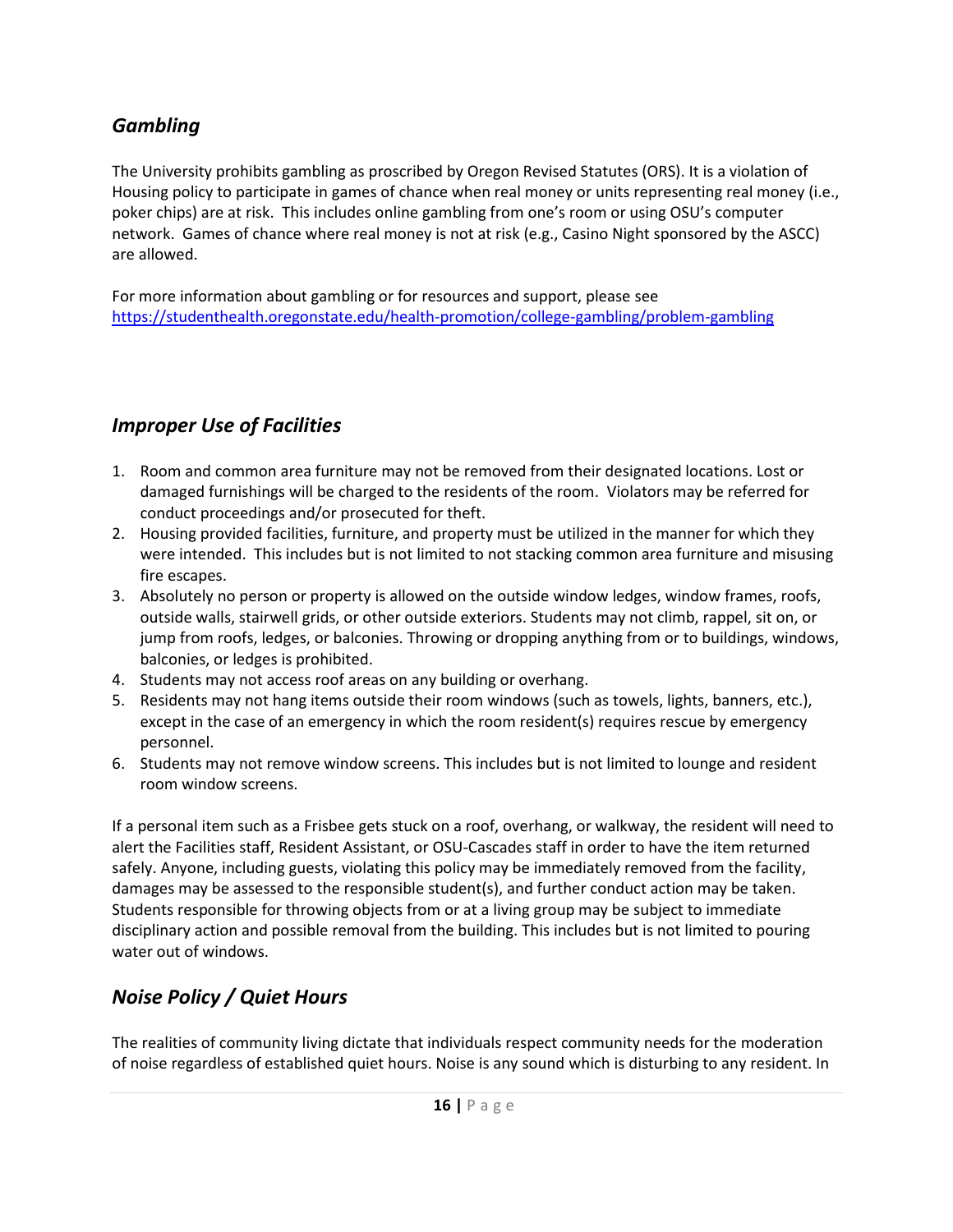an effort to reduce the amount of noise in the living groups, specified quiet hours are established in each living group.

#### *Excessive Noise*

Noises that are disruptive at any time are prohibited. Disruptive noises, including but not limited to loud stereos, amplified instruments, or loud voices, infringe on the rights of other students. Residents with stereos are encouraged to use headphones. Amplifying music or other sounds out of residence hall windows into public spaces is prohibited. While it is the responsibility of all to control noise, it is also the responsibility of those bothered by noise to contact the offending party and request that the problem be corrected. All residents must assume responsibility for monitoring their own behavior.

#### *Courtesy Hours*

Courtesy hours are in effect at all times. Courtesy hours allow all residents to sleep, study, and relax or host visitors without distracting noises from neighbors. If any student makes a reasonable request that another student reduce the volume of their music, talking, and TV, they must comply with the request. Residents must comply with staff requests to reduce noise; for more information see the failure to comply policy. Retaliation against the person requesting may result in further conduct action.

#### *Quiet Hours*

Quiet hours are in effect from 10 PM – 10 AM Sunday through Thursday, and midnight – 10 AM Friday and Saturday. Individual living groups through a community standards meeting facilitated by hall staff at which the majority of the floor is present and the Residential Education Coordinator approves of the changes, may choose to establish a stricter policy at any time, should they so desire. When quiet hours are in effect, the living environment should be quiet enough to allow others to sleep.

During the week before Finals and Finals Week, quiet hours are extended to 22 hours per day, with courtesy hours in effect from 8-10 PM. Students in violation of quiet hours during the final two weeks of the term may be asked to immediately leave the living group.

#### <span id="page-17-0"></span>*Possession of Prohibited Items*

- Please exercise good judgement when deciding to bring items to the residence hall. All items need to meet the following criteria to be permitted within the residence hall:
	- $\circ$  All items should be in good working order and cannot be under recall by the manufacturer. Some information regarding recalls can be found here: https://www.cpsc.gov/Recalls. [Any damaged or altered items are](https://www.cpsc.gov/Recalls.%20Any%20damaged%20or%20altered%20items%20are%20prohibited.) prohibited.
	- o All appliances should be UL listed and have an automatic shutoff.
	- $\circ$  Items should be shut off when not in use and any cords should be examined to ensure they are not worn or frayed or subject to pinch damage
	- o The misuse or illegal use of electrical appliances create serious hazards in the residence hall and is prohibited.
	- o No exposed heat source.
	- o No open flame.
	- o Storing flammable or combustible liquids or gasses is prohibited.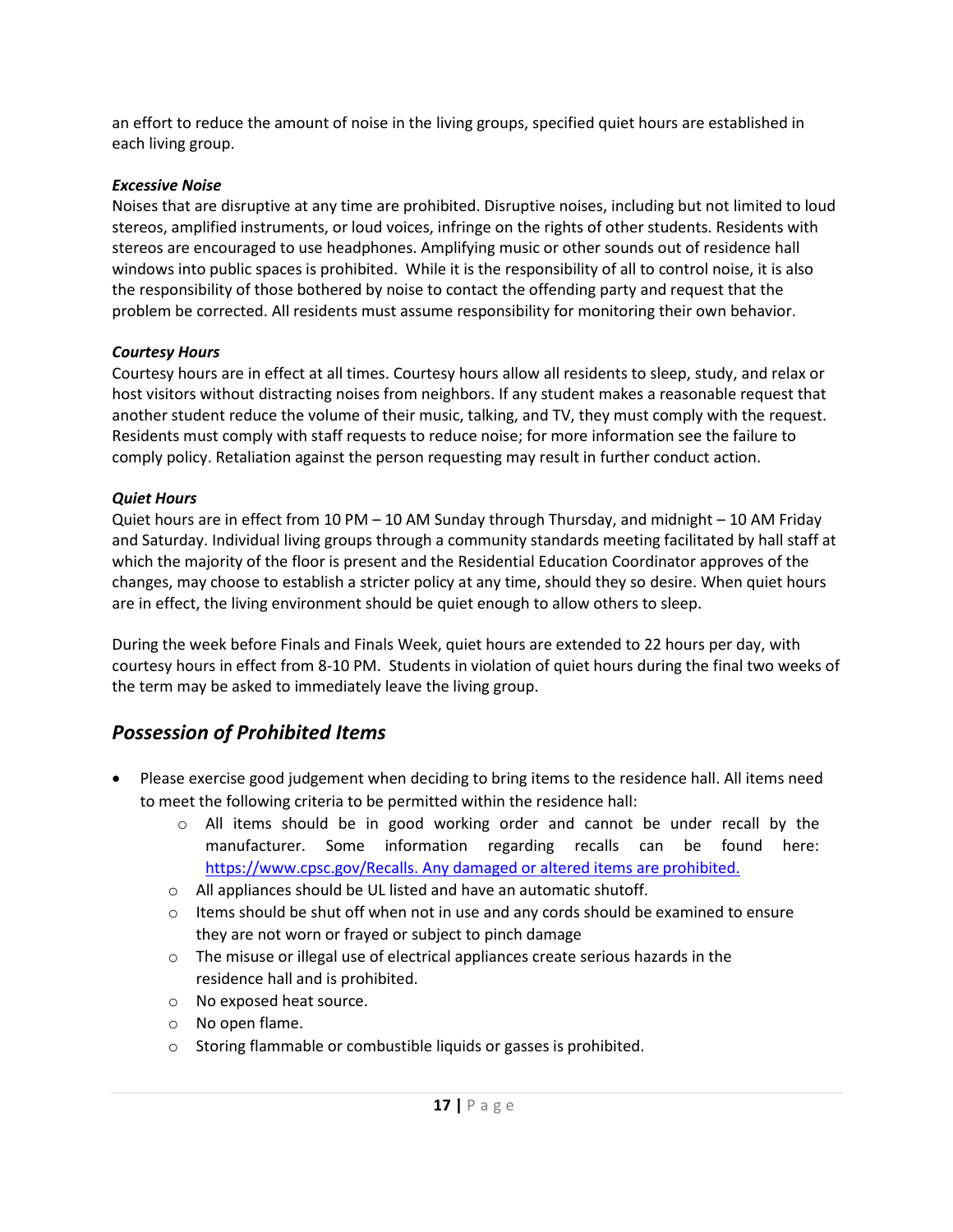- $\circ$  Any appliance that produces steam, smoke, or grease laden vapors is prohibited. Clothes irons, electric kettles used to boil water, and scent diffusers are the only exceptions.
- $\circ$  Any device with light bulbs that generate excessive heat is prohibited (including halogen bulbs and/or incandescent bulbs that exceed 60 watts).
- o Any device that would exceed the electrical load is prohibited.
- o Not otherwise interfere with OSU's wireless or network infrastructure.
- o Any approved cooking appliance must be attended at all times.
- The following items are never approved in the residence halls:
	- $\circ$  Air conditioners, barbecues and grills, electric and air fryers, electric grills and sandwich makers/presses, electric woks, extension cords, fog, smoke, and haze machines, gasoline, electric, or hybrid powered scooters, hookahs, hookah smoking accessories, e-cigarettes, vaporizers, hot plates, microwaves (unless microwave/refrigerator combination unit), portable space heaters, and wireless network routers and wireless access points.
	- $\circ$  If you have a special need for an exception, please talk to Housing staff, who can guide you through the process.
- **Exceptions** 
	- $\circ$  Coffee Makers. As long as your coffee maker doesn't use a warming plate to keep the coffee warm, you can use it in your room. Coffee makers with warming plates are permitted only in apartments, and only if it remains in the kitchen area of the suite and has an automatic shut off function.
	- $\circ$  Toasters, toaster ovens, and rice cookers may be stored and used in the community kitchen or in-suite kitchens within apartments in your building after talking to Housing staff.
	- $\circ$  Clothes irons, curling irons, hot curlers and flat irons. These items are permitted as long as they are used according to manufacturer's instructions.
	- $\circ$  Power strips or a plug multiplier. Power strips and plug multipliers must have built in circuit breaker to be permitted within the residence halls.
	- o Refrigerators. All halls have shared, full-sized refrigerators available for resident use in common areas. Small refrigerators that are not part of a microwave/refrigerator combination unit are allowed, as long as they meet the following criteria: Energy Star rated, draw 11 amps or less, and are 3.2 cubic feet or less. Housing strongly recommends that residents only have one refrigerator per room, due to load limitations on our campus' electrical system. Housing recommends residents contact their roommate(s) in advance of move-in to determine who will bring shared items/appliances.
	- $\circ$  3D Printers. 3D printers are permitted if all of the following conditions are met:
		- $\Box$  Must be approved in advance; you can seek permission to have a 3D printer by emailing Housing. Your emailed request should include your name and room number; affirmative statement that you have sought and been granted permission by any roommate(s) to have the printer in your room; the brand, model number, and specifications of your printer; and the filament you plan to use. Non-approved 3D printers are prohibited. Printers may need to be inspected before approved; Housing staff will communicate additional instructions for how to have your printer approved.
		- $\Box$  If contracted to a space with roommates, resident must gain approval in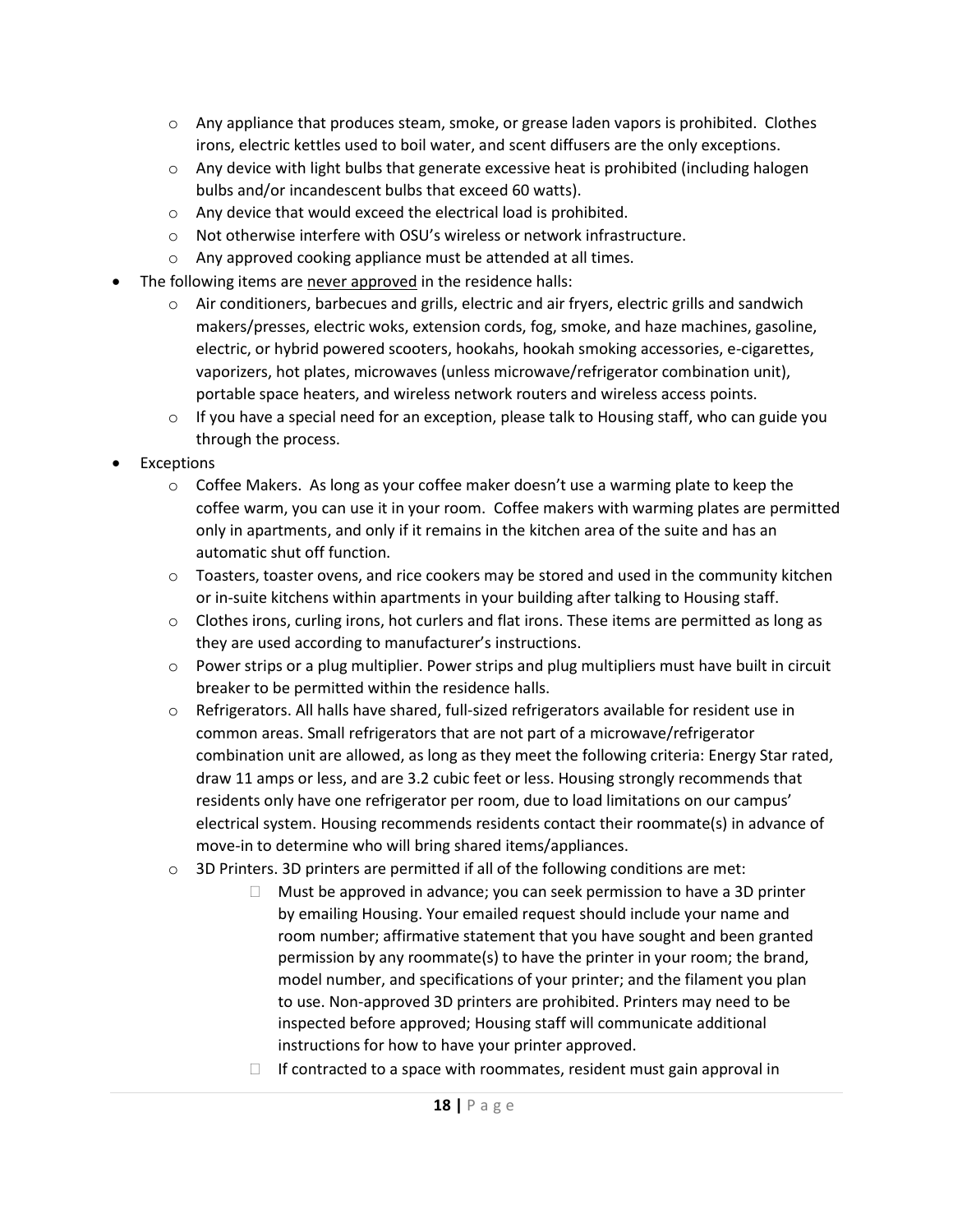advance from roommates to have printer in space as the process produces heat, noise, odor, and particles.

- $\Box$  Polylactic Acid (PLA) filament is required. No other filaments, including Acrylonitrile Butadiene Styrene (ABS), may be used under any circumstances in the residence halls.
- $\Box$  Printers that do not have automatic thermal shutdown are never permitted in the residence halls. Any attempt to circumvent thermal protections or any other built-in safety measures in firmware or through other means may result in disciplinary action.
- $\Box$  Printer must have proper ventilation due to production of ultrafine particles and heat during the printing process. Do not place printers in enclosed spaces such as wardrobes, dressers, closets, etc.
- $\Box$  Printers must be attended at all times while in use.
- $\Box$  3D printers may be used only for lawful purposes. A resident will not be permitted to possess a 3D printer if they use it to create material that is:
	- a. Prohibited by applicable law.
	- b. Dangerous or poses an immediate threat to the well-being of others, including printing components of any weapons.
	- c. Obscene or otherwise prohibited by University policy, the Code of Student Conduct, or this Policy Guide.
- If the use of your item poses a health or safety concern, causes a disruption to the community, causes property damage or property loss, regardless of whether the item is approved, you may be subject to disciplinary action and associated costs or sanctions.

#### <span id="page-19-0"></span>*Smoking and Tobacco Use and Possession*

- 1. Oregon State University and Oregon State University Cascades are smoke and tobacco-free properties. No one under the age of 21 may possess or use any tobacco products or inhalant delivery systems in Housing facilities, including but not limited to cigarettes, electronic cigarettes, vaporizers or vape pens, hookahs, cigars, pipes, and incense.
- 2. Tobacco products, including smokeless tobacco, may not be used in or around Housing facilities.
- 3. Due to increased fire risk and impacts on the local alarm system, no one, regardless of their age, is permitted to possess electronic cigarettes, vaporizers or vape pens, hookahs, pipes or incense within Housing facilities.
- 4. Smoking or carrying any lighted smoking device or apparatus is prohibited for those of any age within all Housing facilities and the entire OSU Corvallis and Bend campuses. For more information, please see OSU's Smoking and Tobacco Use on University Property Policy at https://policy.oregonstate.edu/UPSM/07-020 tobacco use.
- 5. It is a violation of policy for anyone to knowingly be present in a Housing room/suite where someone under the age of 21 is smoking or possessing any tobacco products, or where someone of any age is possessing or using inhalant delivery systems.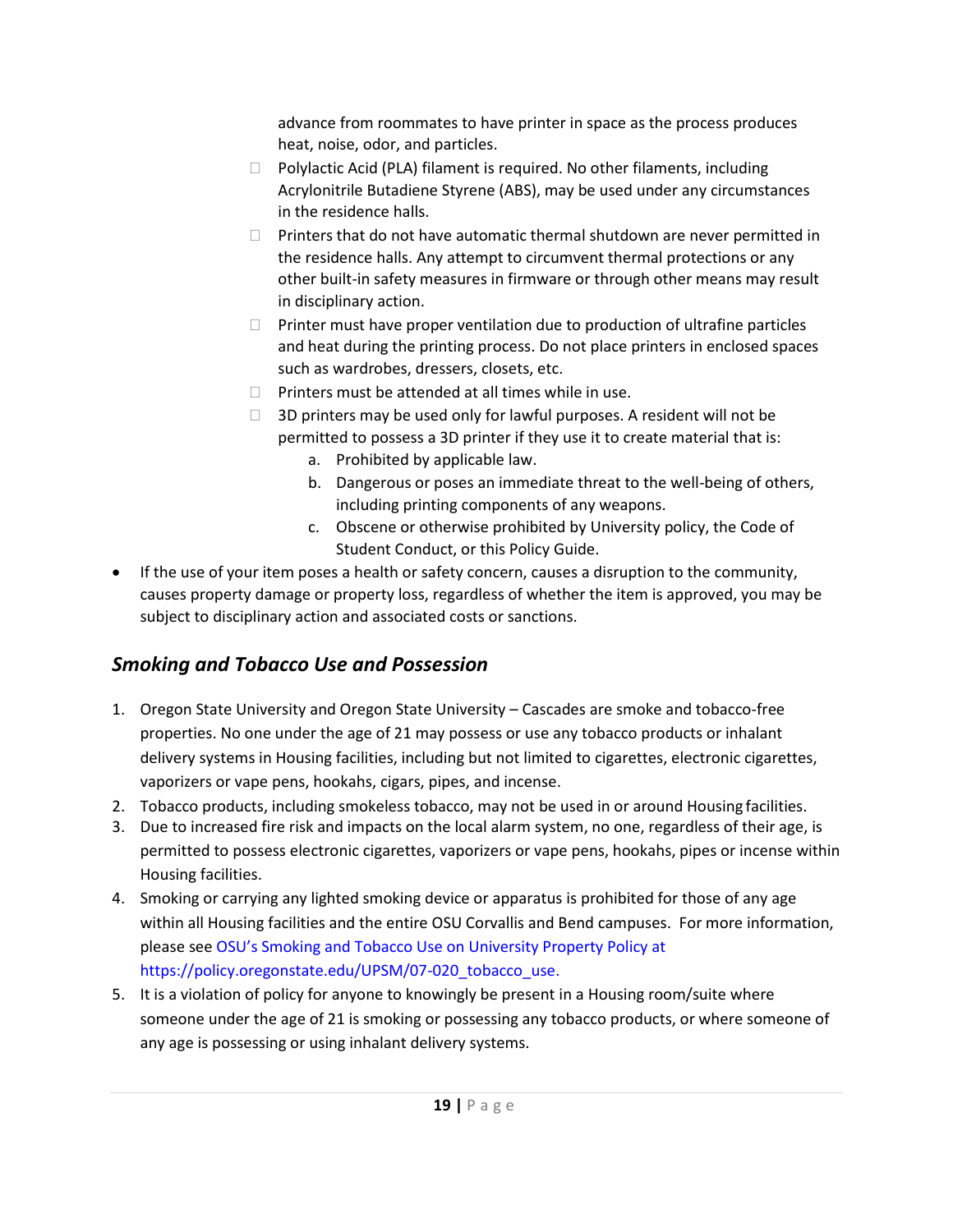#### <span id="page-20-0"></span>*Solicitation*

- 1. For the protection and privacy of residents and to prevent the interruption of studies, solicitation, advertising, promotion, and commercial transactions are prohibited in the living areas of the residence halls. If you encounter such activity, contact a staff member or the Department of Public Safety immediately.
- 2. Exceptions:
	- a. If students wish to receive donations for a cause in exchange for a service in the hall, the following conditions must be met:
		- o Participants must be residents of the building.
		- o Participants need Housing staff pre-approval.
		- o Participants and Sponsors will provide posters to Housing staff for posting (approved by Hall staff) in the living group at least 3 days before the event stating date, time, what they will be doing, and why.
		- $\circ$  Participants and Sponsors may only go to open doors and ask residents if they would like the offered service (e.g. trash removal). They may not knock door-to-door. They may not approach closed doors. Residents may donate the monetary amount they would like for the service. (For instance, residents should not be required to give a specific amount. They should be able to give as much or as little as they deem fit.)

#### <span id="page-20-1"></span>*Sports and Recreation*

- 1. Activities in hallways, residence hall rooms, lounges, or other indoor areas, or areas adjacent to buildings that could interfere with the living-learning environment are prohibited. This includes, dribbling basketballs, running in the halls, throwing or catching objects of any kind, skateboarding, riding bikes, and any other activity that could be considered a sport.
- 2. Students may only lock bikes to designated bike racks.
- 3. Bicyclists must walk their bikes when they are in the building.
- 4. All roommates must agree that a bike may be stored in a room. If one roommate opposes, a bike must be locked to a designated bike rack or in a bike room.
- 5. No stunts, jumps, tricks or other such activities are permitted on OSU-Cascades property. This includes, but is not limited to jumps, stunts and tricks using skateboards, rollerblades or bicycles; parkour; or slack lining outside of designated areas.
- 6. Drones may not be used inside residential facilities or in a manner that violates other institutional policies.
- 7. The use, possession, or storage of hoverboards or other self-balancing scooter devices is prohibited inside all Housing facilities.

All bicycles that are found locked to something other than a designated bike rack may be immediately impounded by the Department of Public Safety. We encourage students to check on their bikes regularly and to report missing property to the Department of Public Safety. OSU is not responsible for lost, damaged, or stolen items of personal property. Please visit this website for more information about bike safety on campus: https://osucascades.edu/transportation/biking

#### <span id="page-20-2"></span>*Visitors and Guests*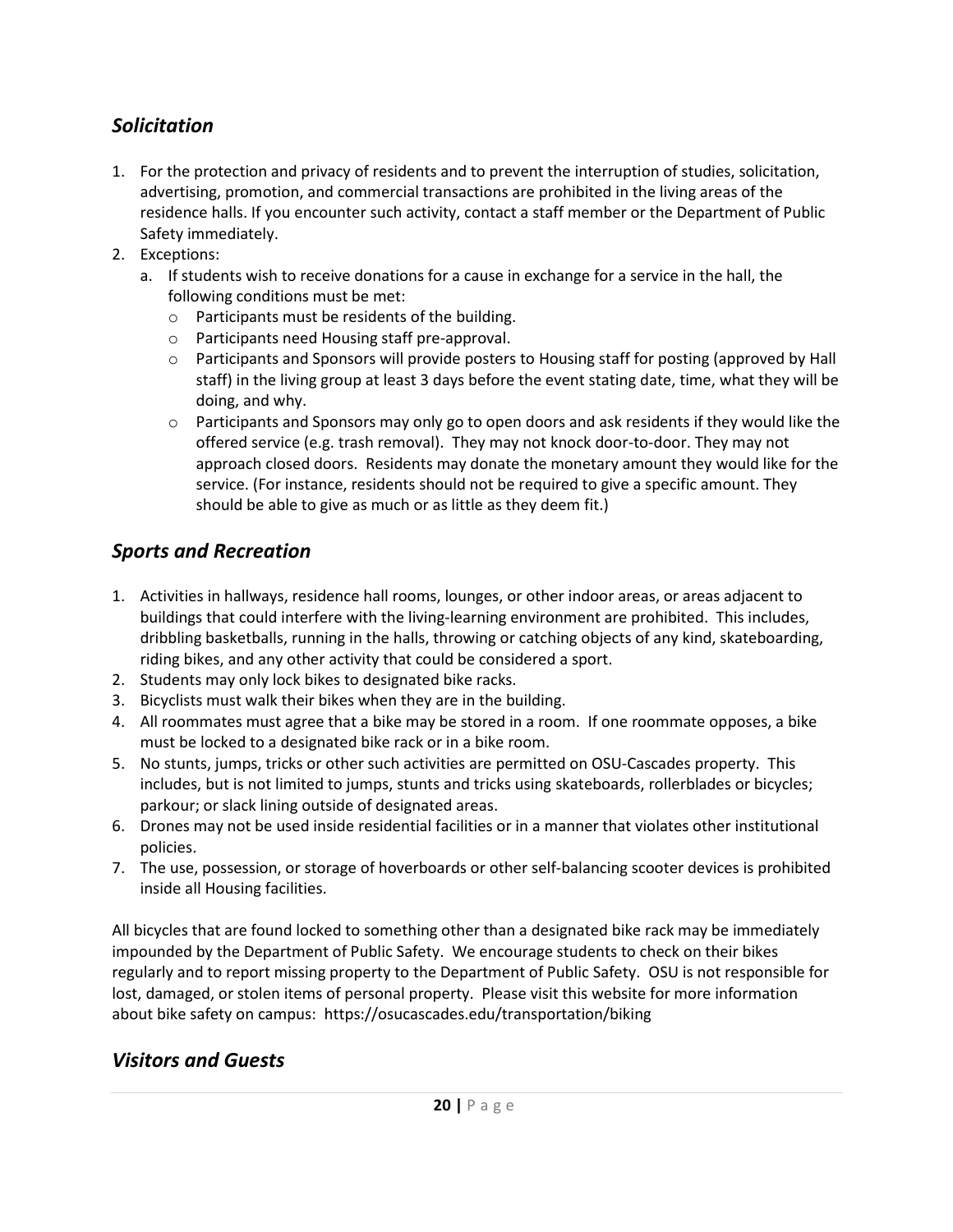- 1. Guests and visitors are defined as any individuals who are not contracted residents of the specific room or building in question. No persons other than escorted guests, residents, or University staff on University business may enter a living group
- 2. Residents must escort their guest(s) the entire time their guest(s) is in the building.
- 3. Residents are responsible for the behavior of their guest(s). Guests are expected to comply with all state, federal and University rules and policies.
- 4. Only people assigned to a room may reside in that room.
- 5. Guests are permitted only with the permission of the contracted resident(s) of the room and then only in designated areas and within the previously agreed upon frequency. In no event will guests be permitted more often than the frequency listed below. Residents may have guests stay providing they meet all of the following criteria:
	- They receive permission from all roommate(s) or suitemate(s), if applicable;
	- the guest does not violate fire occupancy restrictions for overnight stays;
	- during visits during the day, the guest does not stay for longer periods of time than agreed upon by all the contracted residents of the space, considering what would be reasonable for other contracted residents to enjoy the use of their room/suite;
	- the guest stays no longer than three consecutive nights; and
	- residents may only have a guest stay for a total of seven nights in an academic year.
- 6. Residents may not give their ID card to their guests.

Guests that are violating policies or damaging property may be asked to leave. Roommates and suitemates are strongly encouraged to take some time to talk about arrangements for guests and about how all parties feel about the potential disruption guests can cause before the guests are invited to stay. If roommates feel that their rights are being violated, it is their responsibility to contact a staff member. If roommates feel a crime has been committed, they should contact the Department of Public Safety.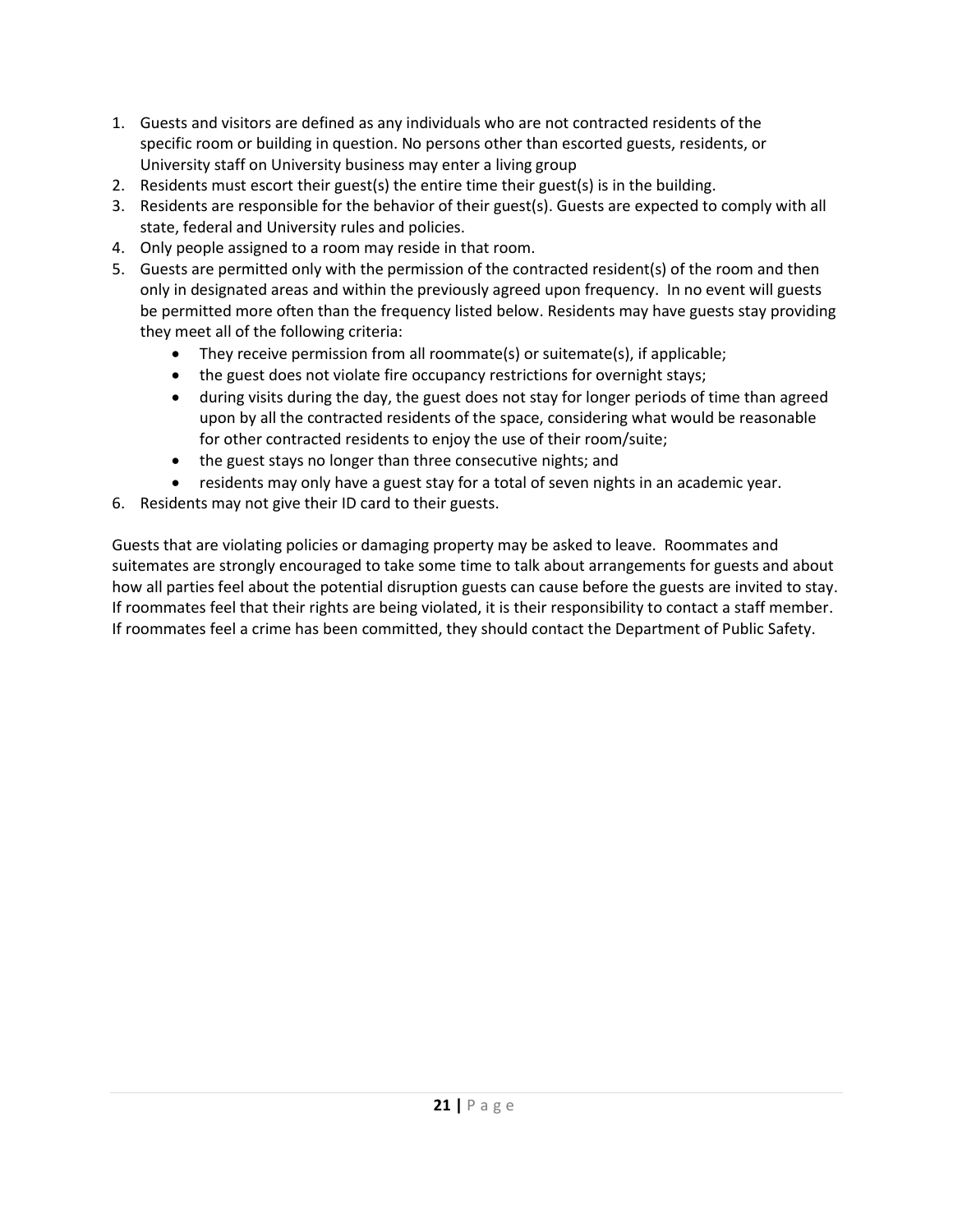## <span id="page-22-0"></span>**Common Area/ Use Policy**

"Common Area" refers to any space in the residence hall that is intended for the general use of the students who live in that facility. Common Areas typically include main lounges, floor lounges, lobby areas, study rooms, and community space or meeting rooms. Housing provides Common Areas for students to study, socialize, and build relationships. The purpose of this Common Area Use Policy is to attempt to assure that the use of space in the building is maximized for all residents who wish to utilize the space consistent with University policy.

Students are permitted to share use of Common Area space for individual or informal small-group purposes when the space is not reserved. Students using Common Areas must not interfere with others' use of the space and are subject to the other policies in this Guide. When, however, residents want to designate a specific purpose for a Common Area for a certain period of time (e.g., for meetings or presentations), such that others cannot reasonably use it for other purposes, then a reservation request needs to be submitted to Housing staff, following the guidelines provided below.

Only designated Common Area spaces may be reserved. These spaces are typically the main lounge and meeting or common rooms; check with Housing staff for a list of the designated areas in your particular living community. Although most living communities will have designated Common Area spaces that may be reserved, some may not have them as a result of their specific layouts.

Common Areas can and will be occasionally reserved and used for University-organized activities, such as staff/Housing governance organization meetings, programs, and floor meetings. Housing staff will coordinate reservation of space. If you wish to host an event in a Common Area, please contact the Housing staff as early as possible to seek approval.

#### <span id="page-22-1"></span>*Guidelines Regarding Common Area Reservations:*

- Reservations must be made in writing to Housing staff by a current OSU-Cascades student, staff or faculty member.
- Requests must be made no less than one week in advance of the event.
- Student groups not a part of Housing must be hosted by a resident and may only reserve twice a year. Each event will be limited to no more than 2 hours in duration for outside groups. Residents are reminded that they are responsible for guest's behavior while in the community, per policies in this Guide.
- All reservations are subject to availability.

Resolving date/time conflicts about the use of Common Areas will be in the discretion of the Housing staff. In general, priority will be given as follows:

- 1. Staff/Hall Council programs and meetings
- 2. Residents' academic use
- 3. Residents' recreational/social use
- 4. Other activities/meetings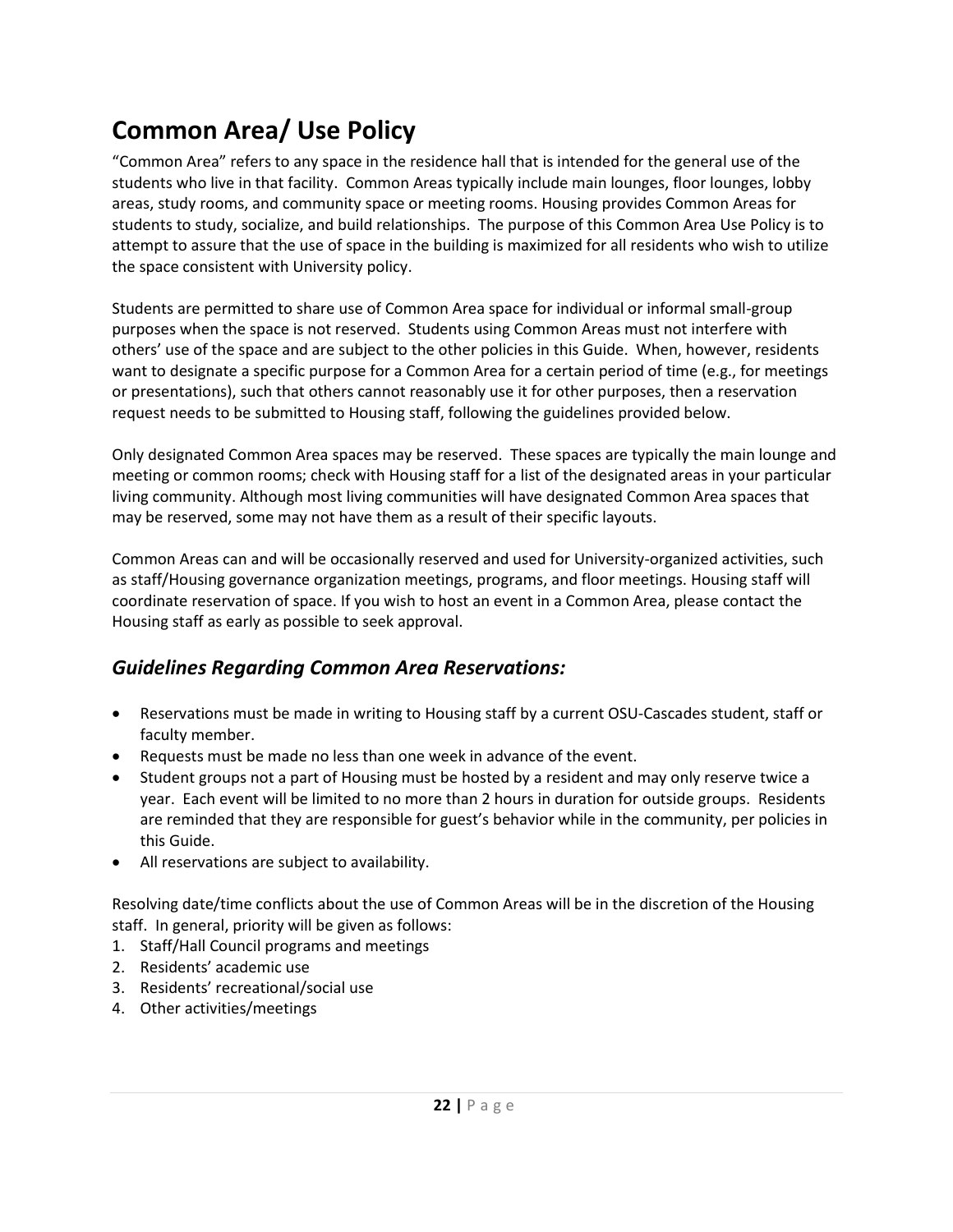Commercial transactions are not permitted in common areas of residence halls. For additional information see the Solicitation policy. It is the responsibility of the person(s) using common area space to clean up after themselves and assure that the space is returned to the original condition.

All state and local laws and University and Housing policies are applicable when using common area space.

## <span id="page-23-0"></span>**Advertising and Promotion in OSU-Cascades Residence Hall**

#### *General Promotion Policy Guidelines*

- 1. Advertisements must meet the following requirements to be considered for Housing distribution:
	- a. Advertisements must be submitted by, and in promotion of events affiliated with, OSU-Cascades departments and registered student organizations.
	- b. Must not be misleading, fraudulent, or promoting an illegal activity.
	- c. Must not be used for any purpose that would be in direct competition with fee-based services of OSU-Cascades.
	- d. Must contain the name of the sponsoring organization, name of the president (or other leader or contact person), and a current phone number or email address.
	- e. Must have pertinent information (i.e. dates, times, contacts, etc.) written in English, or if written in a foreign language, must be accompanied by an English language translation to ensure communication with the overall University community.
	- f. Must include one of the following statements:
		- i. *For alternative formats or accommodations related to a disability, please contact [sponsoring department/organization contact name] at [phone or email]*; or
		- ii. *Accommodation requests related to disability should be made by [specific date] to [sponsoring department/organization contact person, phone number, and email address].*
- 2. Because the residence hall is secured as a private residence, Housing community members not residing in the facility must first have their material approved by Housing and bring that material to the Housing Office for distribution.
- 3. Advertisements that have not been approved under this policy may be immediately removed and any associated **costs or physical damages will be charged** to those responsible parties. Students or representatives of the advertised organizations may also be referred to Student Conduct for disciplinary action.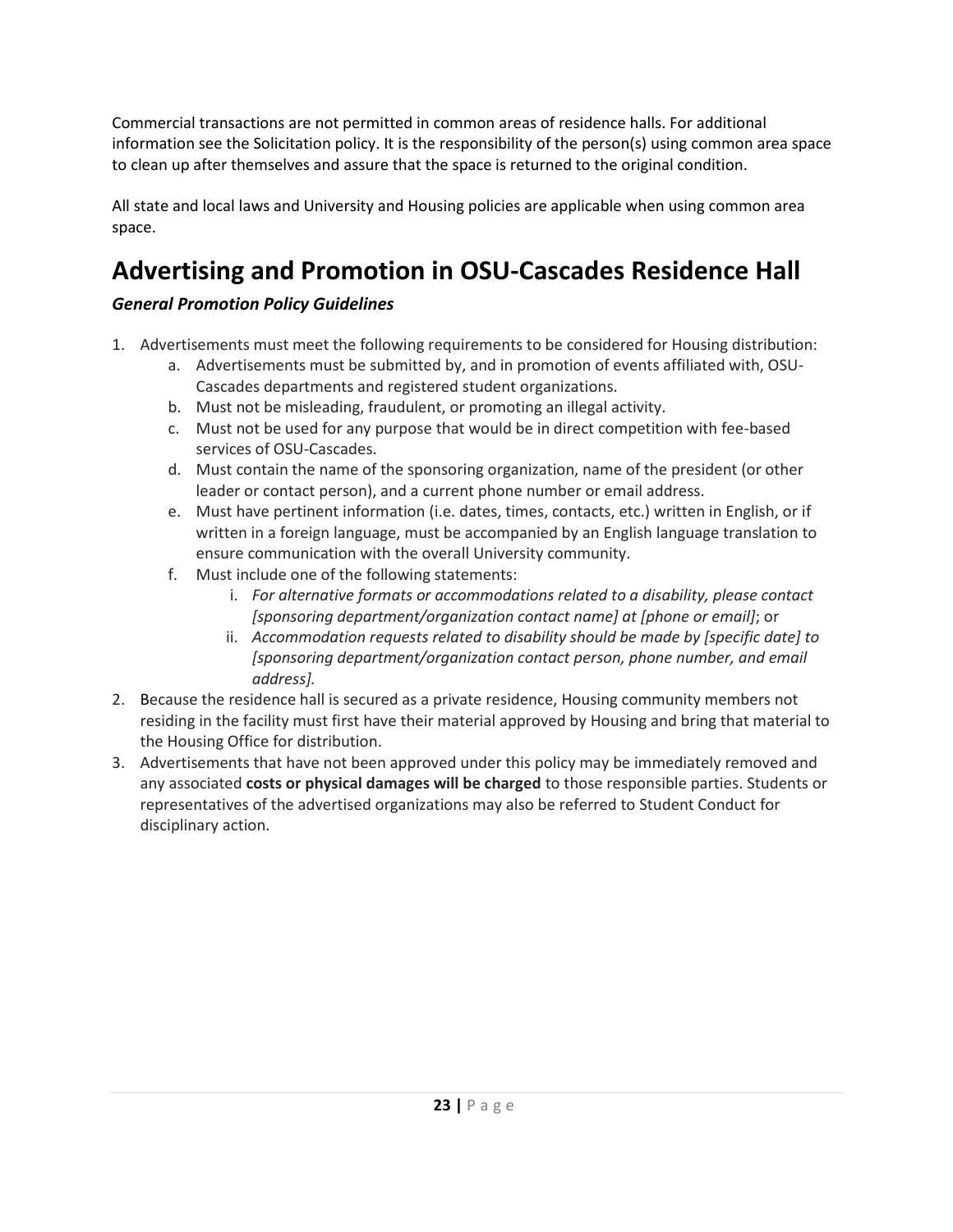## <span id="page-24-0"></span>**Residential Education and Housing (Housing) Conduct Action**

The University expects each student to exercise self-discipline, which will enhance the individual's educational experience and the total learning environment at the University. Housing is committed to encouraging an educational environment that is conducive to learning. Accordingly, all students residing in OSU-Cascades Housing are bound by the University Conduct Policies, Housing Conduct Policies, the terms and conditions of the University Housing Contract, applicable federal, state and local laws and University administrative rules. Failure to observe these conduct regulations may result in disciplinary action by Housing, OSU-Cascades office of Student Success, OSU's office of Student Conduct and Community Standards (SCCS), or the Office of Equal Opportunity and Access (EOA).

Students are responsible for their actions and the actions of their guests and will be held accountable for violations of applicable policies, laws, and rules regulating conduct. Housing, SS, SCCS, and EOA have concurrent jurisdiction over conduct matters involving students who reside in OSU-Cascades Housing. Students who no longer have a contractual relationship with Housing are referred to the OSU-Cascades office of Student Success (SS) or the OSU office of Student Conduct and Community Standards (SCCS) for any follow-up or additional conduct action. Housing may refer any conduct matter to SS, SCCS or EOA at any point. Matters referred SS, SCCS or EOA, over which Housing does not maintain concurrent jurisdiction, are subject to the policies and procedures outlined in OSU's Code of Student Conduct, at [http://studentlife.oregonstate.edu/studentconduct/.](http://studentlife.oregonstate.edu/studentconduct/)

Conduct matters over which Housing maintains concurrent or sole jurisdiction are subject to the conduct policies and procedures outlined below. The procedures outlined below are designed to ensure student residents have notice and an opportunity to be heard with respect to an alleged violation. However, formal rules of evidence are not applicable, nor shall deviations from prescribed procedures necessarily invalidate a decision or proceeding unless significant prejudice to students or the University results. The Four Compelling Community Interests will be used to guide policy development and conduct hearings. Students, staff, faculty (including administrative staff) and visitors or guests may refer a complaint or grievance to Housing Staff. Additionally, the Assistant Director of Residential Education and Housing or designee maintains the discretion to determine if Housing will not act on alleged violations of this Policy Guide based on available resources, institutional needs and priorities.

## <span id="page-24-1"></span>**Housing Conduct Hearings Process**

#### <span id="page-24-2"></span>*Pre-Hearing*

1. The student resident facing Housing conduct charges ("student resident") may request a meeting prior to the Housing conduct hearing with the administrative conduct officer identified in the notice to review applicable process and procedural information.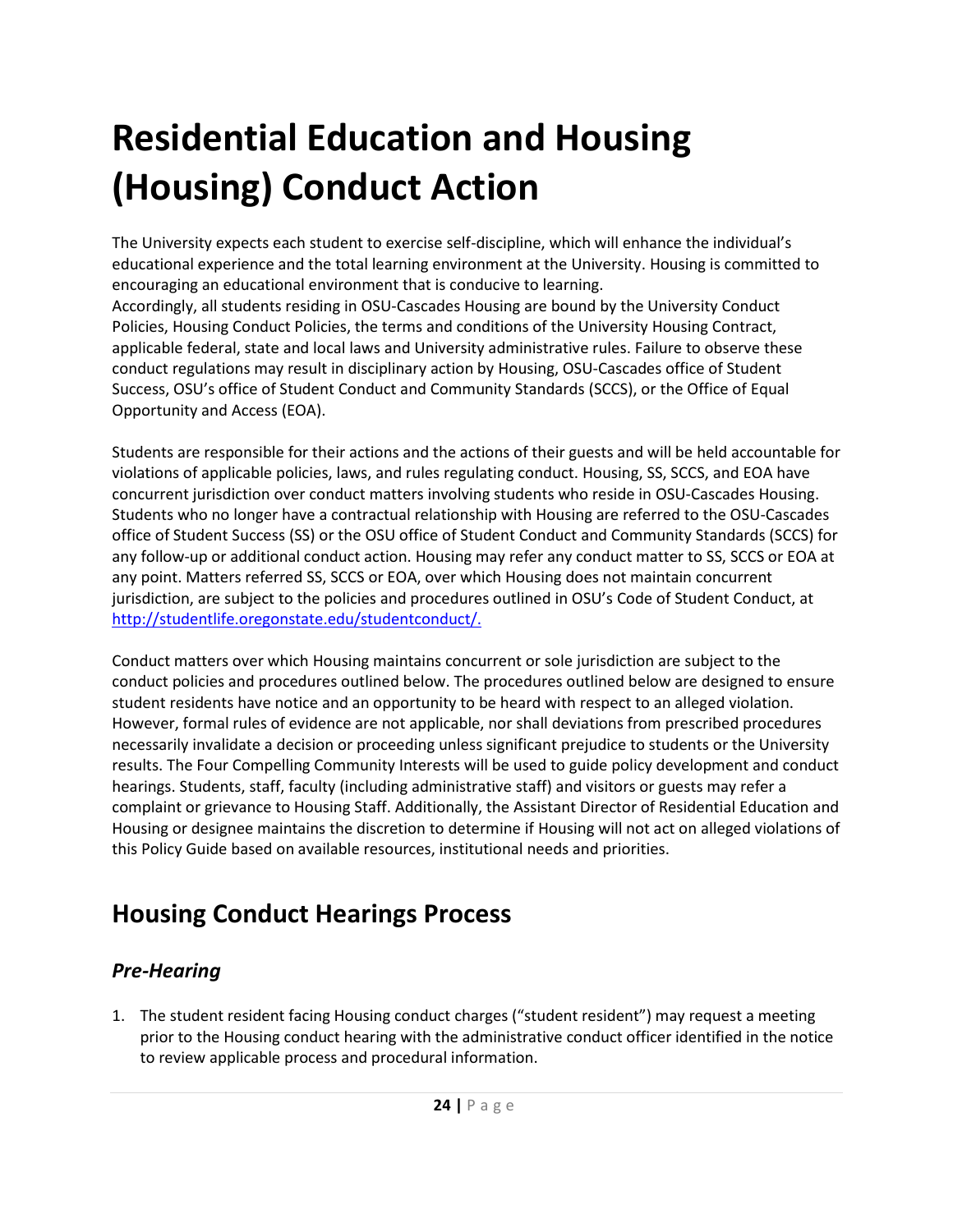- 2. Student residents have the right to review all written or physical evidence relied on by the hearing officer during the conduct process, but not may take a copy or photograph. All such records may be reviewed by the student resident during normal business hours, provided the student provides at least 12 hours' notice of intent to review the records. In the instance where 12 hours' notice is provided but a review of documents is not possible prior to the scheduled hearing, the hearing will be postponed for a reasonable amount of time to allow for document review.
- 3. If using, the name of the advisor and the names of relevant witnesses must be provided to the hearing officer no later than 12 hours prior to the conduct hearing. Anyone who is disruptive to the conduct hearings process will be asked to leave and, if necessary, the hearing may be postponed or rescheduled.
- 4. Housing staff will attempt to eliminate any actual or perceived administrative conduct officer bias in the conduct process. If a student resident is concerned about any actual or perceived bias, they may request a different administrative conduct officer in advance of the hearing.

#### <span id="page-25-0"></span>*Notice of Charges*

- 1. Housing will provide notice of the Housing conduct hearing at least 24 hours in advance of the scheduled hearing. The notice will be sent to one of the following locations: the student resident's on-campus mailbox, ONID email account, or on-campus residence. Student residents are responsible for checking their mailbox and ONID email regularly and often.
- 2. The notice will provide the date and location of the incident underlying the charges to be heard and general information about the incident. The notice will also provide information regarding the date, time and location of the conduct hearing.
- 3. The student resident may also be sent notice that a conduct hearing needs to take place and be given a deadline by which the student resident must set up a time to meet with the conduct officer. If that deadline passes and the student resident has not set up a time to meet with the conduct officer, then a hearing may take place without the student resident present.
- 4. If the student resident has an unavoidable conflict for the designated hearing time, as determined by the administrative conduct officer, the student resident may contact the administrative conduct officer identified in the notice as soon as possible in advance of the Housing conduct hearing to schedule an alternate meeting date or time.

#### <span id="page-25-1"></span>*Hearing*

- 1. A student resident facing Housing conduct charges will generally be provided an opportunity for a hearing before sanctions are imposed. At the hearing, Housing meets to:
	- a. Discuss whether a violation has occurred;
	- b. Determine the student's level of involvement;
	- c. Determine the student's responsibility for a specific violation; and
	- d. If appropriate, assign a sanction. If Housing determines that more information is needed, Housing may interview witnesses or do other fact-finding prior to making a decision. The resident may choose to attend this meeting.
- 2. Student residents are not required to attend the conduct hearing and may submit written statements on their behalf. Student residents are encouraged to attend and to participate in the conduct hearings, however, as participation is considered critical to the learning objectives of the conduct process. A student resident who fails to appear is nevertheless subject to any findings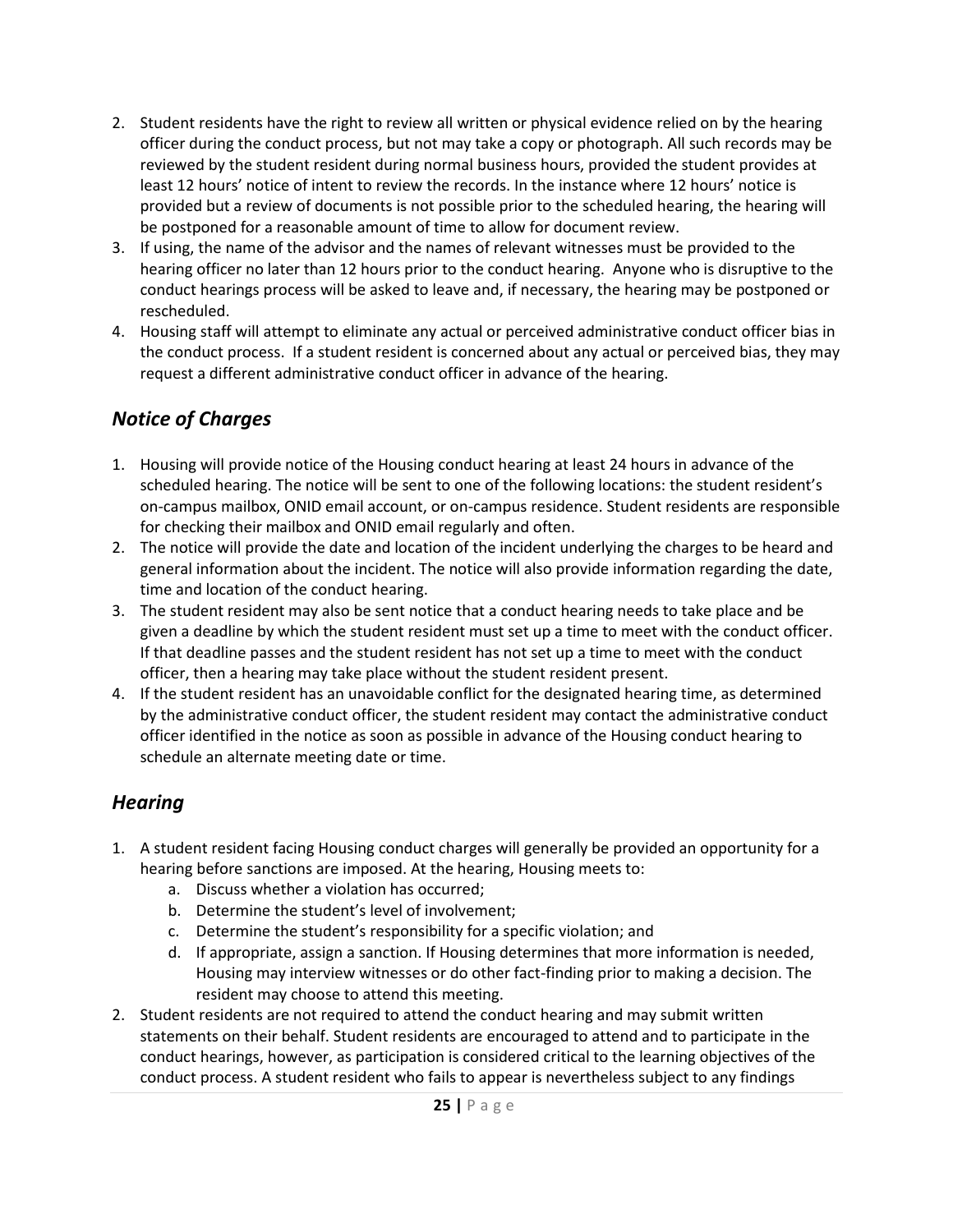resulting from the conduct hearing. The conduct hearing will take place as scheduled, and findings will be made based on information available at the time.

- 3. The student resident has the right to remain silent at the conduct hearing and the choice to remain silent will not be taken as an admission of responsibility, though the student resident is encouraged to participate in the conduct hearing.
- 4. The student resident has the right to present one's own case and to be accompanied by one advisor (who is not a party to the case or a potential witness) for personal consultation during the conduct hearing. However, only the student resident, and not the advisor, may speak on the student resident's behalf during the conduct hearing. The student resident has the right to present relevant, prior-named witnesses; to submit questions for witnesses to the conduct hearing officer (which will then be vetted by the hearing officer); and to respond to and question all information and charges presented. The number of witnesses called may be limited by the presiding administrative conduct officer or officers to prevent redundancy or the inordinate prolonging of the hearing. The relevancy of a witness will also be determined by the conduct hearing officer.

#### <span id="page-26-0"></span>*Findings and Post-Hearing*

- 1. Findings issued by the administrative conduct officer must be supported by a preponderance of information, which requires that the findings be "more likely than not," as determined by the administrative conduct officer or officers in the review of the information.
- 2. The student resident will receive a written notice of the conduct hearing findings after the conduct hearing. Housing will deliver a written copy of the findings to the student resident by personally serving the student with the findings, sending the findings to the student's ONID e-mail address or the student resident's mailbox.
- 3. Student residents have the right to one appeal from any student conduct or Policy Guide findings of contract cancellation, relocation, or probation within Housing (See section for more information regarding "Appealing Conduct Hearing Findings").
- *4.* Student residents who voluntarily withdraw from OSU-Cascades Housing or the University prior to the completion of proceedings are nevertheless subject to any findings issued as a result of the proceedings.

## <span id="page-26-1"></span>**Educational Interventions/Sanctions**

The following sanctions may be imposed by Housing as a result of the conduct hearing process as an educational means of holding students accountable for violations of conduct regulations. Educational sanctions are active and/or passive requirements that aim to foster and facilitate student learning as an outcome of the conduct process. If they are assigned, students are required to complete sanctions. Sanctions may include:

- 1. Housing Warning: An oral or written notice stating the student has been warned that his/her actions or behaviors are not acceptable, that we expect that behavior modifications occur in alignment with institutional and housing policies, and that subsequent infractions may result in further disciplinary action.
- 2. Educational Sanctions: Educational sanctions include reflection papers, research papers, letters, workshops, posters, fliers, pamphlets, follow up meetings, RA rounds, or other such sanctions with an expected attendance and/or production of an artifact that demonstrates critical thinking and learning.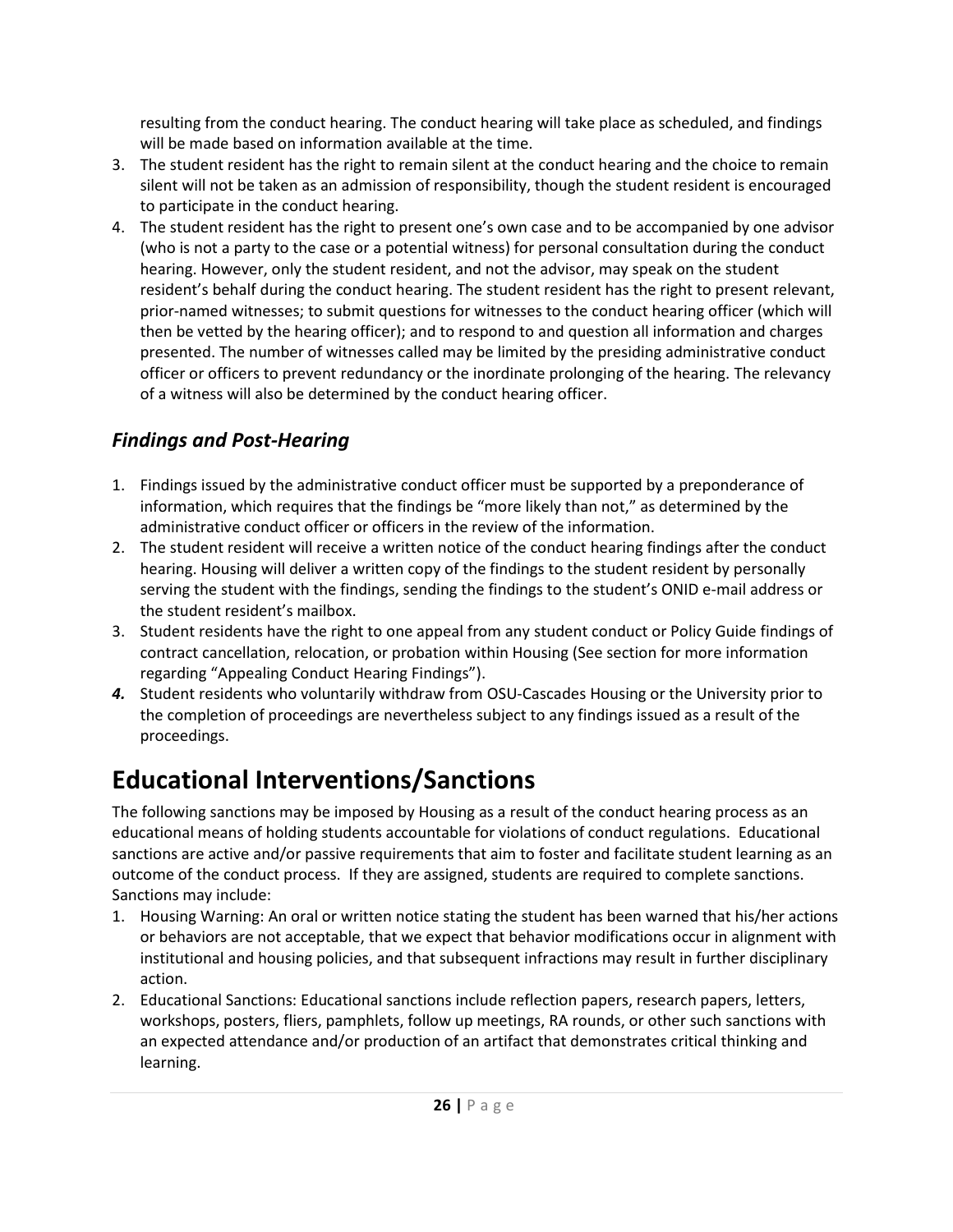- 3. Program Participation, including IMPACT: The IMPACT program sanction may be issued to any student resident who violates the alcohol or illegal drugs policy and who has the potential of benefiting from the program. It is not designed to meet the needs of a student resident with a known or potential substance use disorder. The student resident must pay consultation and class fees at the time of the class.
- 4. Community Service, as specifically detailed by the administrative hearing officer.
- 5. Housing Probation: Any violation of Housing or OSU policies or laws may result in the canceling of a student's housing contract. Probation means that a resident is not in good standing with Housing, and any further violations may result in more severe sanctions.
- 6. Loss or restriction of privileges and/or locations: limitation or removal of privileges including, but not limited to, being in some or all residential spaces, hosting guests in residential space, participation in social activities sponsored by Housing, ability to use meal plan after moving out of residential facilities, or the ability to sign a Housing contract for future terms/academic years.
- 7. Relocation of the student resident's designated living space to another room: Relocation often includes educational sanctions and restrictions on access to the room or floor where the student resident formerly resided.
- 8. Cancellation of the Housing Room and Dining Contract: When contracts are cancelled to remove a student from the residence hall as a result of administrative action taken by Housing, Student Success, or Student Conduct and Community Standards the student is not permitted in any Housing facility without expressed consent from Housing. Removals may occur within 48 hours of official notification. The student will still be required to pay the standard cancellation fees. If a student is permanently removed from a specific community, typically the student is restricted from accessing Housing facilities, even for visitation. The conditions of cancellation take effect upon the date communicated to students in the notice of decision and will be in effect for a period of typically one year, unless otherwise noted. Students whose housing contracts are cancelled as a sanction will no longer be permitted to live in or visit the residence hall until the conclusion of the sanction deadline.
- 9. Restitution: The student is required to make payment to the University or to other persons, groups, or organizations for damages for which they are responsible. This is true whether the action was intentional or an accident. If it was intentional, other sanctions may also apply. Damage caused in public areas in which there is not a known perpetrator may be charged to all residents in a wing, floor or entire hall, depending on the reasonableness of the charge based on the circumstances. Fees associated with fire violations, including those associated with sprinkler discharge, elevator tampering and furniture misuse and/or loss may be applied to a student's account. See fees section of this policy guide.

### <span id="page-27-0"></span>**Appealing Conduct Hearing and Policy Guide Findings**

Residents in the Housing conduct process have the right to one appeal of student conduct and Policy Guide findings of contract cancellation, relocation, and/or probation. The request for an appeal must include specific justification, including at least one of the below:

- An action or omission that occurred that was not in accordance with the procedures outlined in the *Code of Student Conduct*, or was fundamentally unfair, which substantially impacted the outcome;
- New evidence exists that was unavailable at the time of the original hearing that could substantially impact the original finding or sanction (a summary of this new evidence and its potential impact must be included); failure to participate or otherwise present available information in the original hearing does not constitute new evidence; or
- The sanctions imposed are disproportionate given the context of the violation.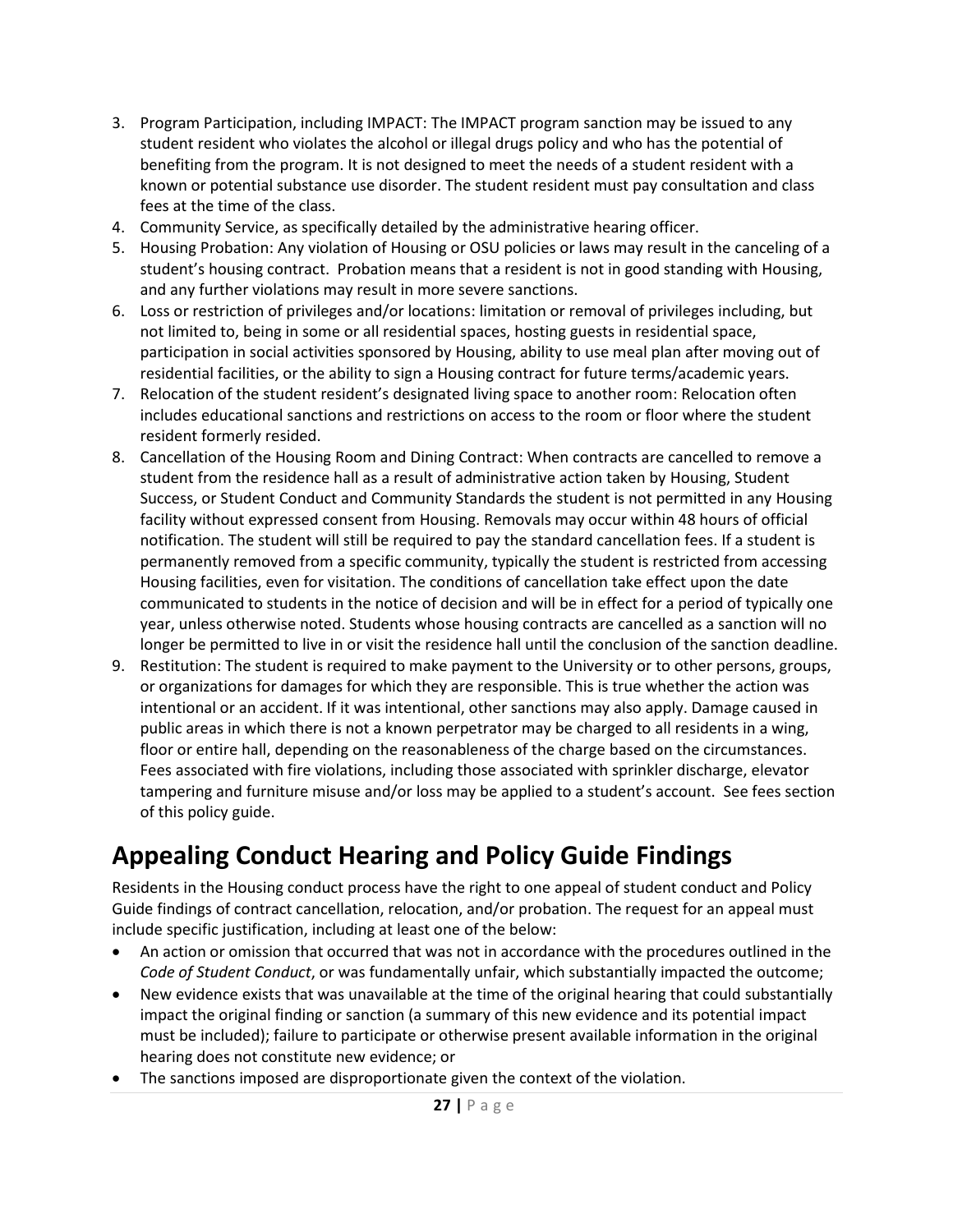Appeals must be in writing and filed with the Assistant Director of Residential Education and Housing or designee by filling out the appeal for[m here](file:///C:/Users/snydeamy/AppData/Local/Microsoft/Windows/INetCache/Content.Outlook/Z9A8BAHU/cm.maxient.com/reportingform.php%3fOregonStateUniv&layout_id=127) Appeals must be made within 5 calendar days of the decision date. The student is responsible for completing all original sanctions and deadlines while the appeal is being reviewed.

The appeal will be reviewed by the Assistant Director of Residential Education and Housing or designee. A final written determination on the student's appeal upholding, modifying, reversing the decision or remanding the case will be issued to the student within a reasonable time. The appeal decision rendered by the appellate body is final.

## <span id="page-28-0"></span>**Emergency Interim Measures**

- 1. The Assistant Director of Residential Education and Housing or designee and the Associate Director of Student Care and Conduct or designee may take emergency interim measures when necessary to secure the health or safety of other persons or the student with whom an action is taken. Emergency Interim Measures may also be taken if an alleged offense occurs during the last two weeks of a term that causes a serious disruption or a potential for serious disruption to the educational environment.
- 2. Housing Emergency Interim Measures includes, but is not limited to:
	- a. Issuing no contact directives between involved parties;
	- b. Immediate removal from the assigned residence hall and/or the housing system; or
	- c. Restriction of the involved student's presence on specific Housing property and/or at Housing events.
- 3. At the time the emergency interim measure(s) takes place, the Assistant Director of Residential Education and Housing or designee or the Associate Director of Student Care and Conduct or designee shall:
	- a. Inform the student involved of the reason for the emergency interim measures;
	- b. Inform the student involved that a preliminary fact-finding meeting will take place and that the student involved will be informed of the meeting date, time and location.
- 4. The preliminary fact-finding meeting shall take place within two business days of the emergency interim measures. At this preliminary meeting, the involved student:
	- a. Shall have full opportunity to demonstrate to the Assistant Director of Residential Education and Housing or designee or the Associate Director of Student Care and Conduct or designee that none of the conditions specified in Section 1 of Emergency Interim Measures above apply;
	- b. May be accompanied by an advisor, but must speak for themselves at all times. Anyone who is disruptive to the fact-finding meeting will be asked to leave and, if necessary, the meeting may be postponed or rescheduled;
	- c. Depending on the outcome of the fact-finding meeting, the student involved may be subject to the disciplinary or other University processes.
- 5. Based on the evaluation of the information presented at the fact-finding meeting, the Assistant Director of Residential Education and Housing or designee or the Associate Director of Student Care and Conduct or designee shall notify the student charged within 24 hours of the decision to:
	- a. Dissolve the emergency interim measures and take no further action;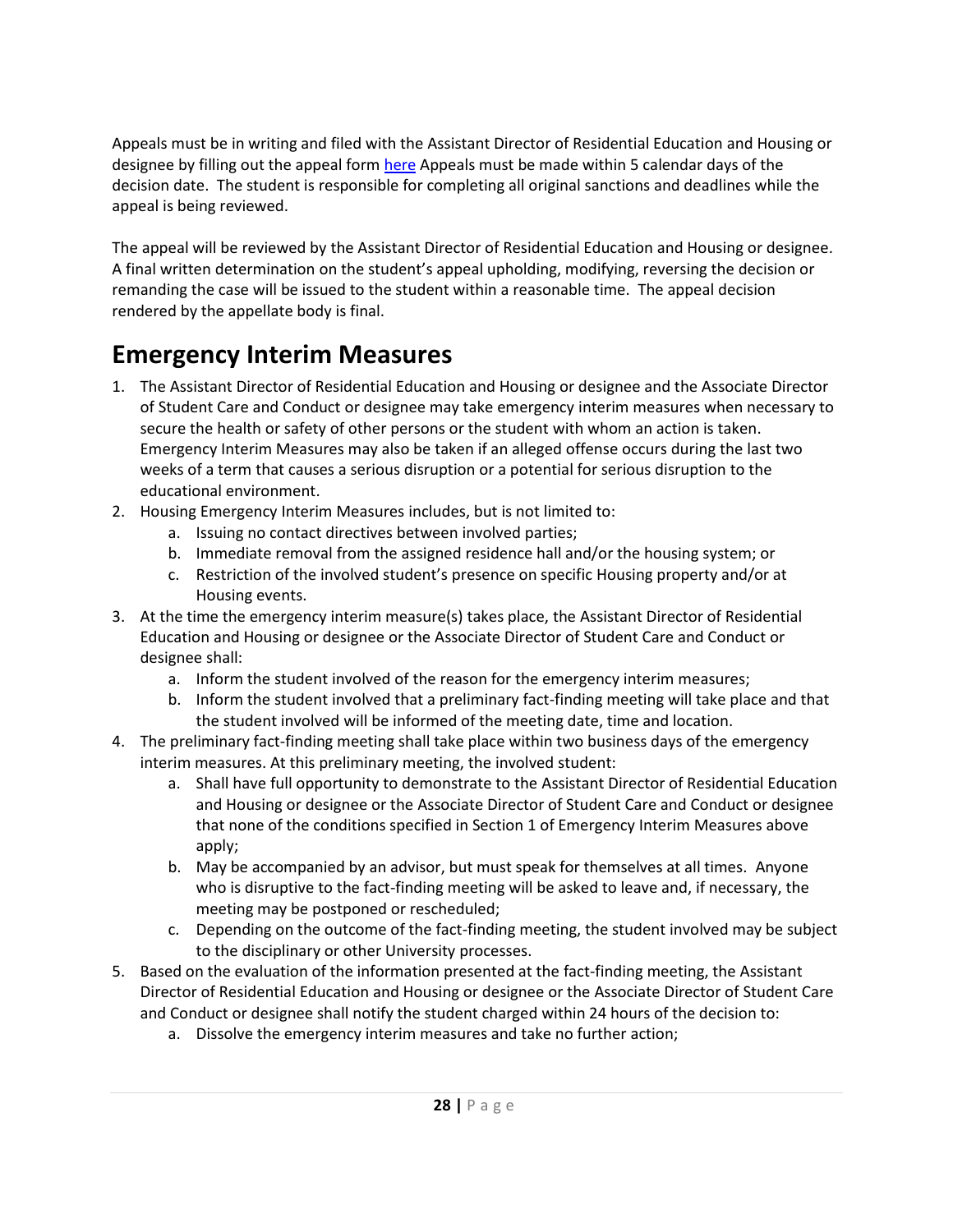- b. Dissolve the emergency interim measures but proceed with a full conduct hearing regarding the involved student's behavior as prescribed in the Code of Student Conduct and/or Housing Student Policy Guide;
- c. Modify emergency interim measures and take no further action;
- d. Modify emergency interim measures but proceed with a full conduct hearing;
- e. Sustain the emergency interim measures until such time as a complete conduct hearing regarding the involved student's conduct may be held and a final decision is rendered.

Any questions regarding these procedures should be directed to professional Residential Education and Housing Staff.

## <span id="page-29-0"></span>**Residential Facility Policies**

## <span id="page-29-1"></span>**Loft kits**

Students must follow policies regarding loft kits, which can be found at: [osucascades.edu/housing/resident-services/loft-bunk-beds](http://osucascades.edu/uhds/resident-services/loft-bunk-beds) 

## <span id="page-29-2"></span>**Damage**

- 1. Within 72 hours of checking into your room, residents are requested to submit any damages found in their room. In addition to reflecting the condition of their room, we encourage students to upload a photograph if they would like to visually document any damages noted. Any damages not declared and not the result of normal wear and tear will be the responsibility of the Resident and will result in a charge upon move-out. Students that have any additional maintenance needs throughout the year can submit a maintenance request via the link in the myHousing portal.
- 2. Residents may be charged for cleaning of the room and for any change in the general condition of University property that is not the result of normal wear and tear. All repairs to residential facilities must be performed by University personnel and not by the resident; students should not attempt to make any repairs themselves. The costs of repairs for damaged items include materials and labor; the standard labor charge is \$50 per hour. Common damage charge amounts are detailed on the Housing [Fees, Charges and Assessments](#page-37-0) section of the Policy Guide.
- 3. Residents who lose or damage residential property, even accidentally, will be billed for it. This includes any portion of the facility itself and does not preclude prosecution or disciplinary action for vandalism, destruction, and/or theft of state property.
- 4. Residents should report any damage to their Housing staff immediately.
- 5. Damages in common areas (such as lounges, hallways, bathrooms, stairwells and elevators) are charged to the individuals found to be responsible.
- 6. Unaccounted for damages may be charged to the hall program account or divided and charged proportionately to each individual in that living unit, depending on the circumstances and the extent of the damage.
- 7. If residents see others damaging the hall, they should ask them to stop if they reasonably believe that it is safe to do so, and then advise a staff person or contact the Department of Public Safety at 541-322-3110 immediately.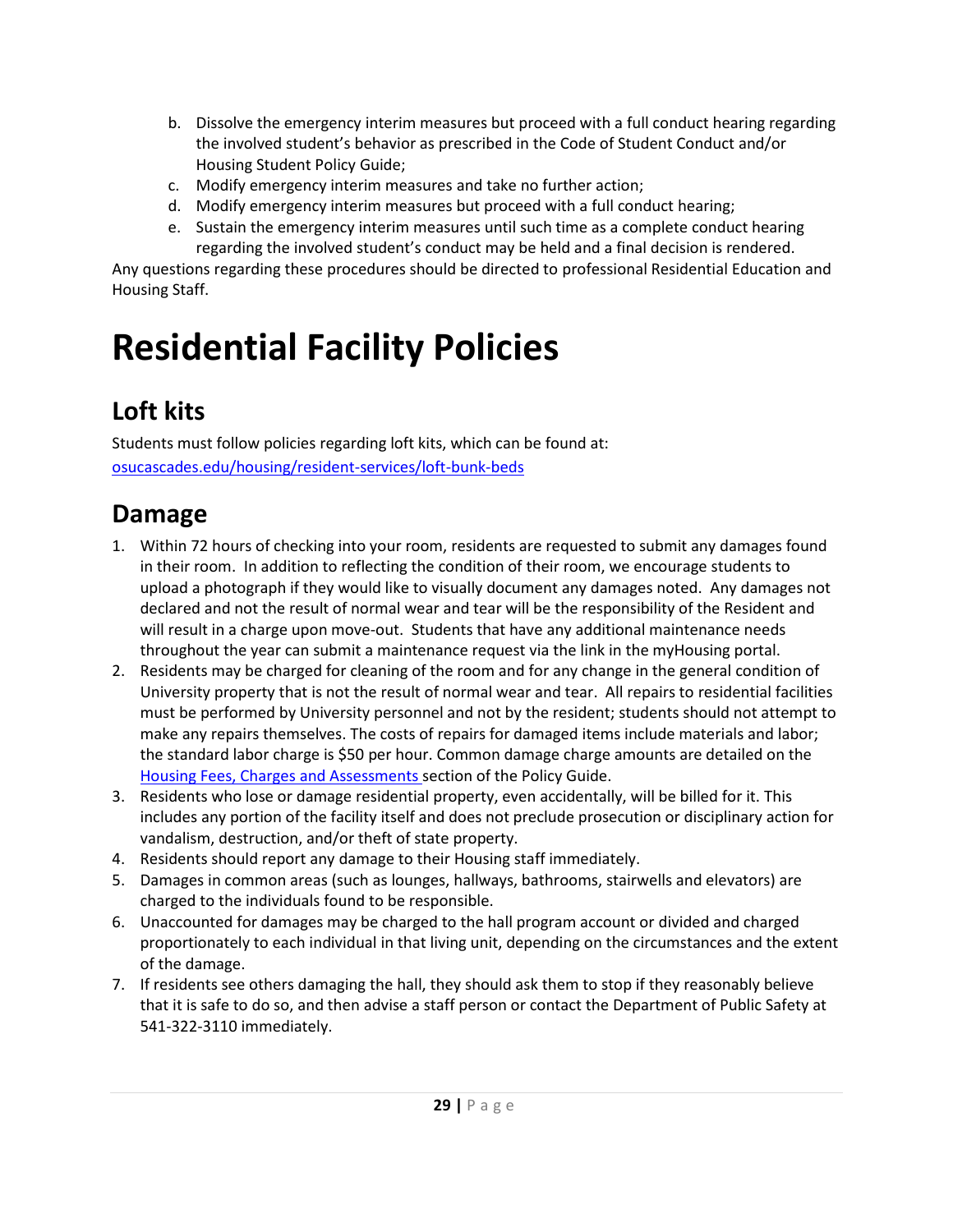## <span id="page-30-0"></span>**Decorating Your Room**

- 1. Creating a home while living in University residences makes the room or apartment more pleasant and comfortable. Extras such as small pieces of furniture, plants, lamps, rugs, bedspreads, and posters help personalize your space.
- 2. When planning to decorate, it is important to keep in mind that no permanent changes may be made to the spaces, and any damage done by decorating the room or by removing decor at the end of the year will result in a charge to the resident.
- 3. Painting by residents is not permitted. Room painting in residence halls is done by the University painting professionals on a rotating basis. If the painted walls in a resident room are in need of repair, residents should report the situation and can submit a maintenance request via the link in the myHousing portal.
- 4. Strong adhesive, including but not limited to duct tape and packaging tape, may not be used on painted, glass or metal surfaces. Residents should consult with hall staff prior to purchasing tapes or adhesives. Any residue from tape needs to be removed by the resident or they will be billed and may face conduct proceedings.
- 5. Use of cinderblocks in residence halls is not permitted.
- 6. Use of stickers or glow stickers on ceilings and walls is not permitted.
- 7. Use of nails, tacks, and similar items that puncture surfaces are prohibited.
- 8. Student will be assessed cleaning and repair charges for removal of items left in their room at checkout and for damaged room items, including non-Housing provided loft kits.

### <span id="page-30-1"></span>**Cleanliness**

- 1. If hall staff become aware of unhealthy living conditions, including, but not limited to rotting food, unclean bathroom facilities or excessive odors, Housing staff may require resident(s) to clean their contracted space or charge resident(s) for a cleaning service. Staff may become aware of cleanliness issues in a room during health and safety checks at the end of each term, from complaints from other residents or personal knowledge if perceived when in common areas.
- 2. The Residence Hall offers a suite-style living arrangement that places some of the responsibility of bathroom cleaning on the residents of the suite. Housing encourages suite residents to coordinate a scheduled, routine and shared cleaning of the bathroom facilities. Consider speaking with hall staff to create a room/suitemate agreement. Hall staff may require residents to periodically clean the bathroom or be charged for a cleaning service and face conduct action if the condition of the bathroom poses a health and safety risk or property damage if not resolved. Additionally, Halls staff my check combination lock cubbies in common area kitchens during health and safety checks or if they become aware of a cleanliness issue or policy violation.
- 3. Placing garbage or recyclables in unapproved locations is prohibited. Se[e Recycling and Trash](#page-35-1) section under General Information in this document for guidelines.

**Integrated Pest Management (IPM)** is a planned program to prevent pests and disease vectors from causing unacceptable damage or injury to people, operations, property, or environment. It is an environmentally sensitive approach to managing pest problems that takes advantage of all suitable pest management options, with the emphasis on the prevention of pest infestations rather than reacting with chemical pesticides. This program requires participation, cooperation, and communication from everyone associated with the residential facility, especially student residents – hence the term "integrated." To prevent pest infestations, we should all do everything possible to eliminate habitats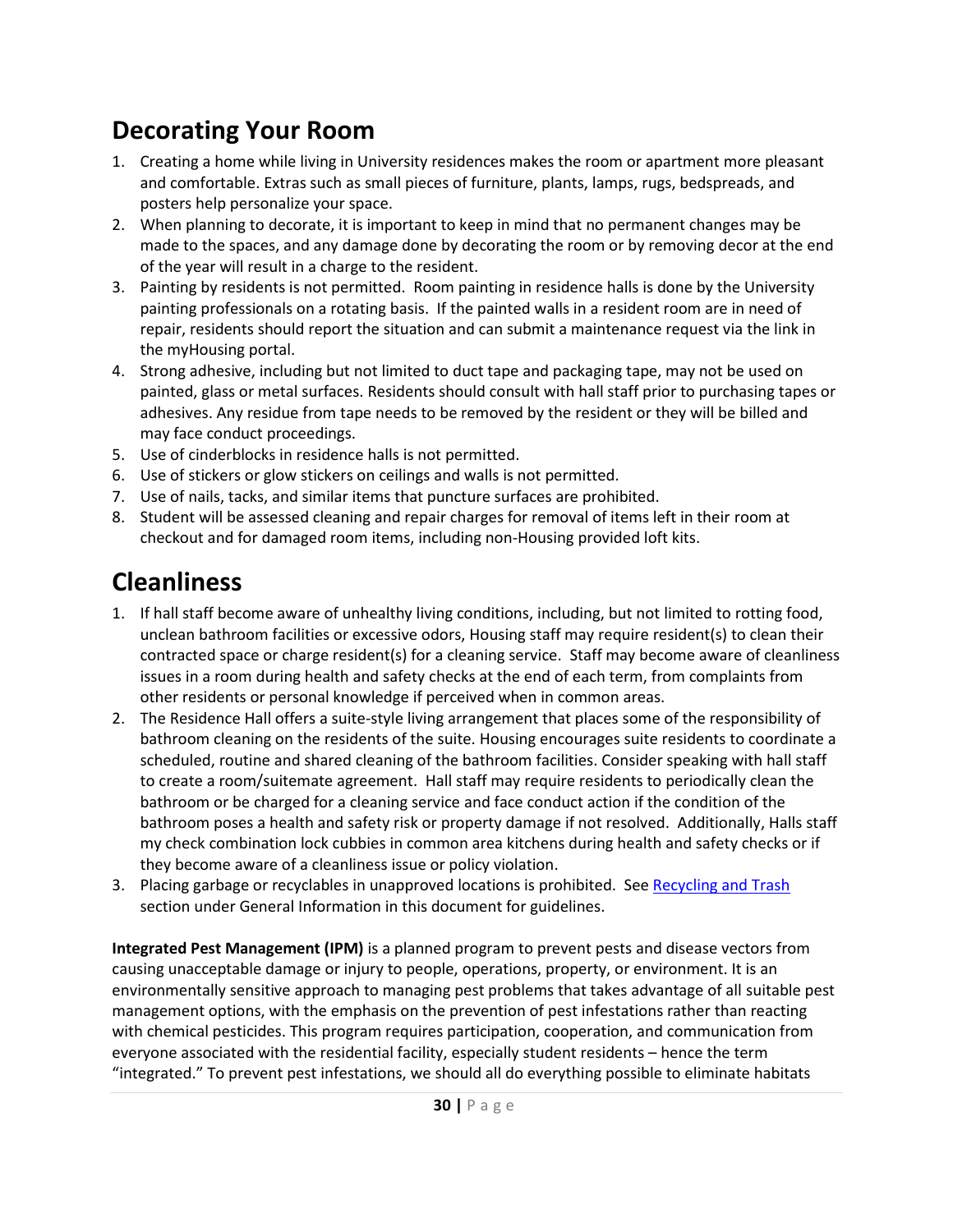conducive to pest growth and survival. There are three things pests need to thrive: food, water, and shelter.

Keeping buildings free of food debris, spilled water, scrap paper and cardboard are essential to a successful IPM program. University staff will dispose of improperly stored food items found in public spaces including but not limited to counters and cupboards in common area lounges, kitchens, and common area refrigerators and freezers.

Residents can take small measures to support a pest-free environment.Residents should keep all consumable food in plastic storage containers and wipe up water spills. Residents should keep all community spaces free of food waste and scraps. Immediately remove cardboard products from the building and place in designated outdoor recycle containers.

## <span id="page-31-0"></span>**Room Displays**

Residents are free to display posters and other items in your room, provided they follow the Decoration policy described above with regard to the method of affixing the posters to the doors, walls or ceiling. Residents should check with Housing staff if they have questions about what posters may or may not be appropriate. Some room displays in public view may constitute a violation of University policies, including but not limited to those regarding racial or sexual harassment. Please remember that while residents are free to express themselves, they are asked to exercise that freedom responsibly and respectfully.

## <span id="page-31-1"></span>**Room Inspections**

### <span id="page-31-2"></span>**Room Entry and Room Search**

Room entry and search may be necessary, and the University may exercise its contractual right to do so under certain circumstances. The University recognizes and respects students' desire for privacy, especially within the context of a group living environment. In its efforts to protect privacy, Housing has defined and restricted the conditions under which authorized University personnel may enter or search a student room.

The following procedures have been developed as a guide for University staff and Housing staff to enable them to perform their duties and to maintain certain standards, while giving due recognition to the rights of privacy. Housing reserves the right to enter rooms for reasons including, but not limited to:

- Provision of maintenance and housekeeping services
- Preparation of space for a new resident
- Inspection of room conditions upon vacancy of a resident, during break periods, or for sanitation, security, or safety reasons
- Elimination of nuisances
- When reasonable cause exists to indicate a violation of established conduct or health and safety standards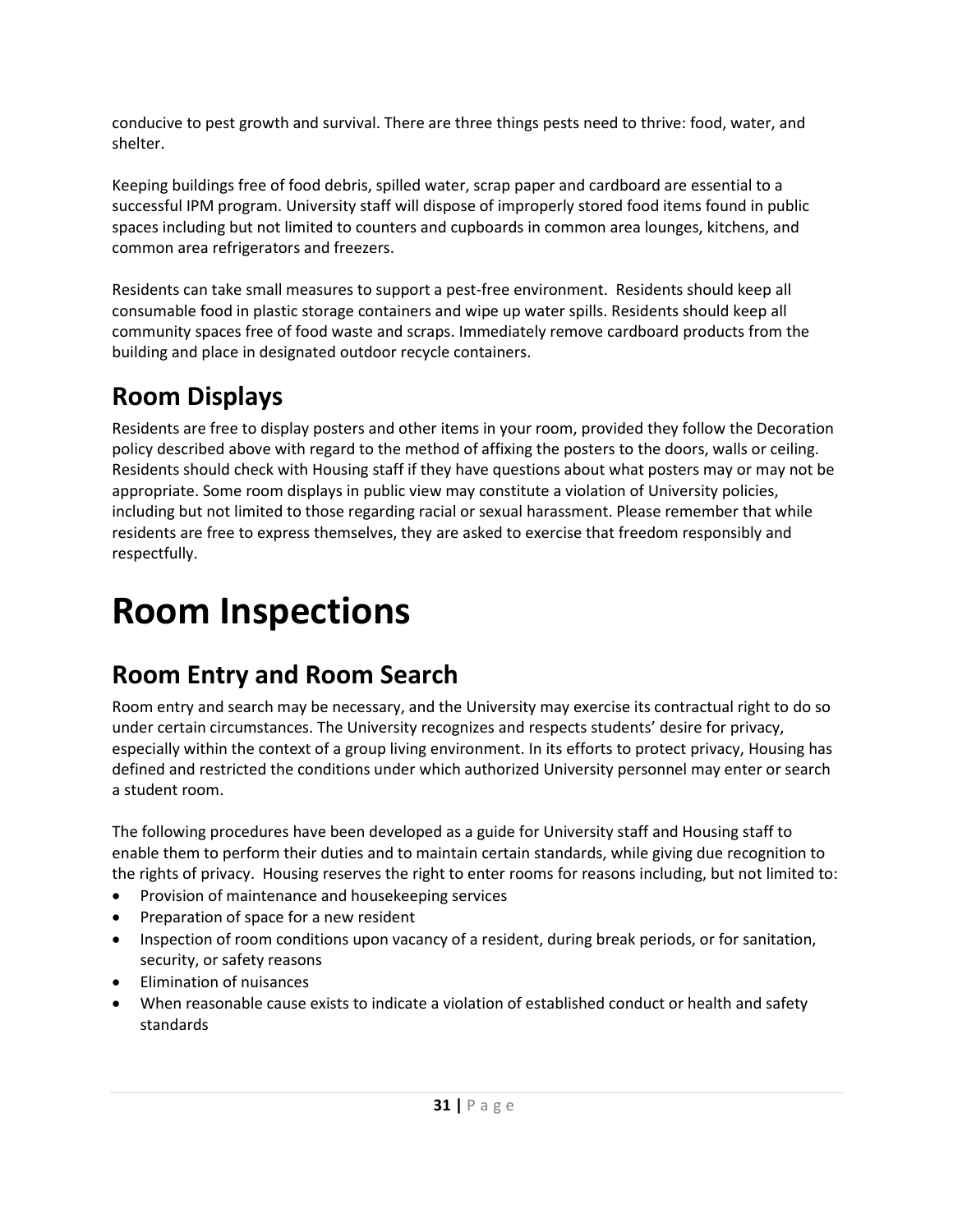Housing performs health and safety inspections at the end of each term, during other breaks such as Thanksgiving, and at the beginning of break periods. During health and safety inspections, contraband items (such as drug paraphernalia, alcohol, and other prohibited items) may be confiscated and reports may be made to the Department of Public Safety, trash/recycling may be removed (with labor costs charged to the student), room/bathroom cleaning may be completed with appropriate charges to the students assigned to the room/suite, and policy violations that are noted during inspections may result in referral for conduct action. Additionally, the combination lock cubbies in common area kitchens may be checked during health and safety checks or if hall staff becomes aware of a cleanliness issue or policy violation.

The following University and University-affiliated personnel are authorized to enter residents' rooms under the procedure described below:

- 1. Housing professional staff or Department of Public Safety personnel, and full-time professional staff members of OSU-Cascades, including our Operations and Facilities personnel;
- 2. Resident Assistants and other Housing staff;
- 3. Employees of the University's Department of Occupational Safety and Environmental Health;
- 4. University and non-University personnel contracted to perform maintenance and repair or provide other services on behalf of OSU-Cascades;
- 5. Other members of the University staff and/or civil authorities may enter student rooms under the conditions described below only when accompanied by a member of the professional or residential staff. In an emergency situation, fire/emergency personnel may enter a room unaccompanied.

### <span id="page-32-0"></span>**Room Entry Procedure**

- 1. Except in an emergency, no room shall be entered without knocking. Entry following the knock shall be preceded by a time lapse of sufficient duration to provide occupants with ample opportunity to open the door.
- 2. When it is necessary for authorized University personnel to enter a room, there shall be, whenever possible, two authorized staff members present. If it is necessary, under the conditions outlined, for authorized University personnel to enter a room when an occupant(s) is not present, the resident(s) will be notified of the entry and the reason for the entry upon returning to the room. This provision does not apply to housekeeping and maintenance personnel performing routine or requested duties, or to staff conducting a health and safety check. Health and safety checks traditionally take place at the end of each term during which staff may check rooms to evaluate cleanliness and safety issues.
- 3. Housing staff members may remove an item of personal property from a resident room without prior consultation with the owner when it is the judgment of the staff member that the item represents an imminent hazard to persons or property or is otherwise prohibited. Housing staff are also authorized to remove from a resident room clearly identifiable University or Housing property not provided as part of the room furnishings. If an item is removed under the above conditions, the resident will be notified promptly of the removal, and a notice left regarding the removed item. If the removed item may be legally possessed by the resident, but it is in violation of this Policy Guide or Oregon State University standards, it may be claimed by the resident but not retained in the building. If illegal or prohibited goods are found and confiscated during the authorized room inspection, the resident may be subject to criminal prosecution and/or disciplinary action.
- 4. Entry of student rooms will be done only as necessary. Attempts to notify the occupant(s) in advance will always be made unless there is a critical situation which precludes notification.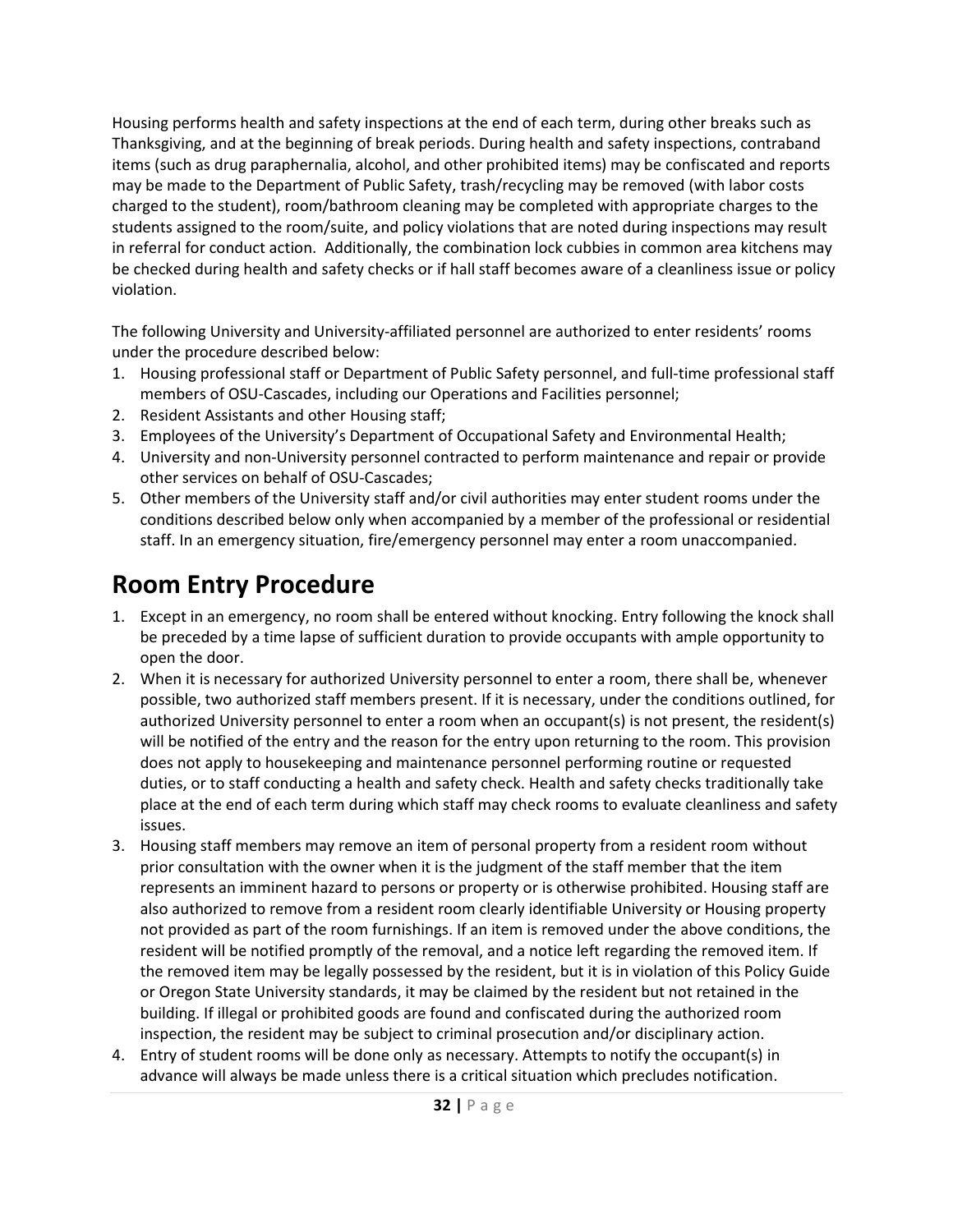- 5. Entry of student rooms by Housing personnel shall only be permitted, except in the case of an emergency, with prior consultation with the Assistant Director of Residential Education and Housing or designee. In these instances, room entry will be conducted by no less than two authorized Housing staff members.
- 6. Housing is opposed to general room searches; that is, the search of a number of rooms in a given area in the absence of cause to search a specific room. General room searches, except in the case of emergency, will be permitted only after authorization by the Assistant Director of Residential Education and Housing or designee.
- 7. State and federal law governs the entry into a resident's room by law enforcement officers. Situations which may permit such entry include, but are not limited to, officers in possession of a valid search/arrest warrant, health/safety emergency, or certain circumstances where search warrants are not required by law. Entry under such circumstances may be facilitated by Housing staff.
- 8. Residents may make requests to hall staff to be present at the time of their room being checked during break periods.

## <span id="page-33-0"></span>**General Information**

## <span id="page-33-1"></span>**Beaver Dam and Study Grounds in Obsidian Hall (Dining**

## **Center) Policies**

Questions relating to policies in the Obsidian dining center, including attire, ID card use, promotional activities and social events should be directed to [housing@osucascades.edu](mailto:housing@osucascades.edu) or by calling the Housing Office at 541-322-3177.

## <span id="page-33-2"></span>**Services and Facilities**

Residential floors are intended for use solely by resident students and their guests. The first floor lobby and lounge area is intended for use by OSU-Cascades accepted and enrolled students.

## <span id="page-33-3"></span>**Security Cameras**

To enhance safety and security efforts, security video cameras may be placed in hall lobbies or other public areas. These cameras are not continuously monitored. See the Housing web site for additional information: [osucascades.edu/housing/resident-services/safety.](http://osucascades.edu/uhds/resident-services/safety)

## <span id="page-33-4"></span>**Custodial Services**

The residence halls have a staff of custodians assigned to do general cleaning in public and common areas, suite bathrooms, lounges, kitchenettes and hallways. The custodial staff members are people you will come to know, respect and appreciate. Custodians work cooperatively with the students to make each residence hall a clean, healthy, and safe place to live. Other specific tasks are done in order to maintain good housekeeping throughout the halls.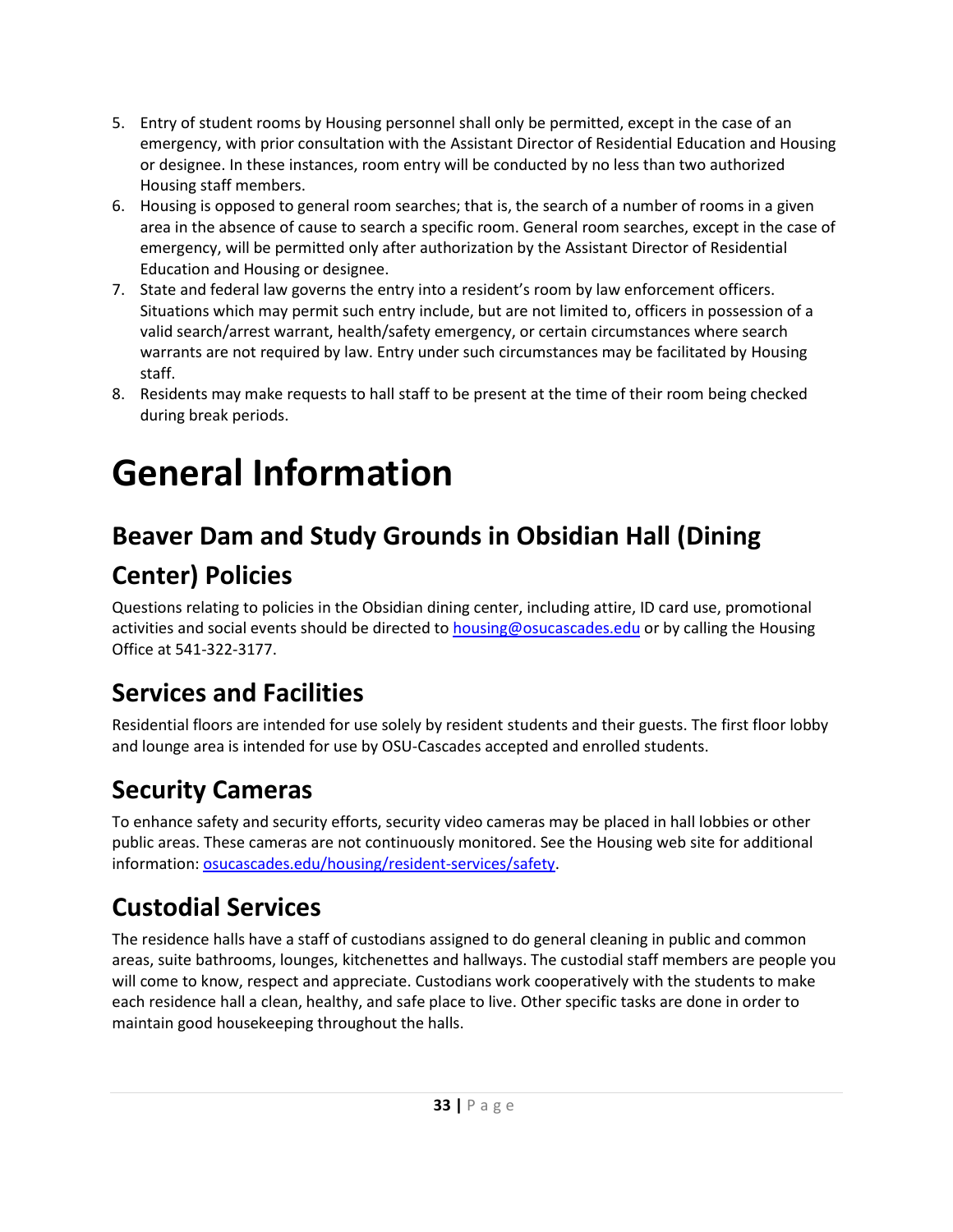Custodians have a heavy work load, which includes performing specific tasks at specific frequencies, and are not expected to clean up excessive messes after parties, practical jokes, or any other unusual circumstance. Individual room cleaning is the responsibility of the occupants.

## <span id="page-34-0"></span>**Maintenance Services**

Although every effort is made to maintain the facilities in the best condition possible, fixtures and furnishings will occasionally need repair. The maintenance staff is available for repairs in the residence halls. Repairs that need to be made that are a result of normal wear and tear will not be billed to the student.

If you have a maintenance concern in your room, put in a work order for your room or for a public area, you can click "Submit a maintenance request" from the myHousing portal page or by following this link: [osucascades.edu/housing/resident-services/maintenance.](http://osucascades.edu/uhds/resident-services/maintenance) You can also contact Housing staff about the issue.

Some examples of common issues that you may enter a maintenance request for include but aren't limited to the following:

- Burned out lights
- Broken furniture
- Leaking pipes
- Pest issues
- Windows that won't close
- Heaters that aren't working properly

A work request will be generated and the maintenance staff will respond as quickly as possible. Maintenance and custodial staff are encouraged to report to hall staff violations of health and safety policy they encounter while performing their duties.

## <span id="page-34-1"></span>**Crisis and Disaster Response**

Please refer to the following website [fa.oregonstate.edu/publicsafety/emergency-response](file://///space.uhds.oregonstate.edu/Shared/Groups/Bend/Conduct/Policy%20Guide/fa.oregonstate.edu/publicsafety/emergency-response) for information about crisis and disaster response. Housing strongly recommends that all student[s register](http://main.oregonstate.edu/alerts/osu-alert-portal)  [for the campus alert](http://main.oregonstate.edu/alerts/osu-alert-portal) system.

## <span id="page-34-2"></span>**Missing Person Protocol**

Any person who is aware of a student who is missing must report that information immediately, if in an emergency to 911, otherwise in a non-emergency they should contact the Department of Public Safety by phone at 541-322-3110 or in person, on-campus in Obsidian Hall. You do not have to wait 24 hours to report if you believe a student is missing. This will allow the University to initiate its missing student procedures and notify the missing student's confidential contact.

Each year, students, regardless of age, are required to provide a confidential missing student contact when they complete their housing application with Housing. This contact is strictly for missing persons purposes and can be the same as their general emergency contact, or students may also choose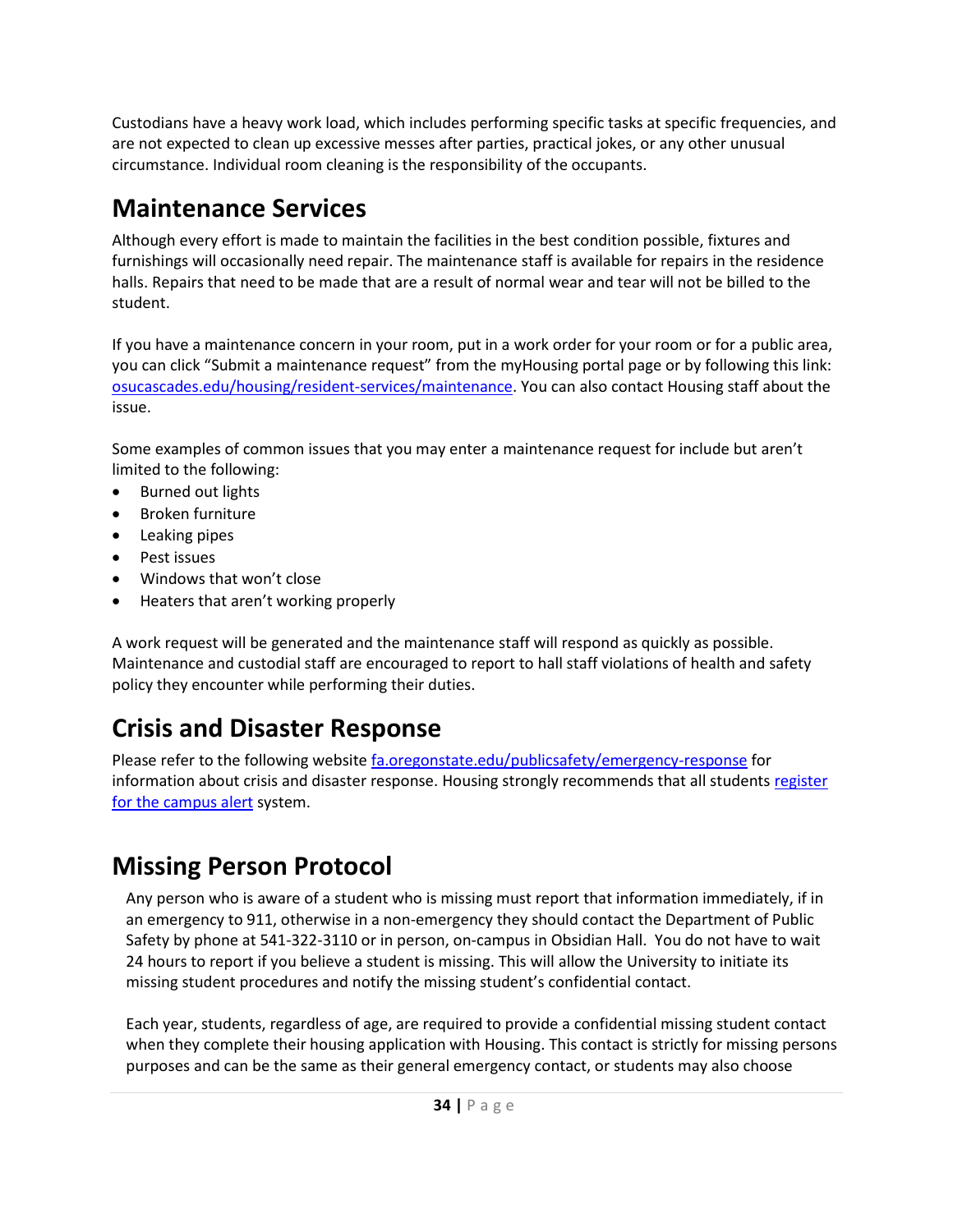someone different. For more information about how to register a confidential contact or contacts, please contact Housing at 541-322-3177 o[r housing@osucascades.edu.](mailto:housing@osucascades.edu)

## <span id="page-35-0"></span>**Laundry Facilities**

Facilities for washing, drying, and ironing are available in each living unit. Laundry facilities are not to be used for large or heavily soiled items, such as sleeping bags, car mats, animal blankets, and saddle blankets. The cost of laundry facilities is included in the room and board rate. Residents may utilize unlimited use of laundry facilities without the need for coins, tokens, or laundry cards. Please keep in mind energy conservation practices when doing laundry. Note that use of Housing washing facilities is for residents only. We have high efficiency washers in our facilities – a small amount (less than 1⁄4 cup) of LIQUID laundry detergent is recommended to get the maximum efficiency from the washers. Using more than the recommended amount of detergent will cause the laundry machine to shut down and require repair.

## <span id="page-35-1"></span>**Recycling and Trash**

Because OSU's mission includes the promotion of environmental progress for the people of Oregon, the nation and the world, and because Oregon is an environmentally responsible state, students, faculty and staff are encouraged to reduce, reuse, and recycle materials whenever possible. To achieve this mission, residents are expected to act responsibly in the handling of waste. This includes supporting the care and maintenance of clean, pest-free and aesthetically pleasing common areas including kitchens, recycling rooms, recreation areas and exterior waste containment areas. It also includes following guidelines regarding the proper disposal locations for different types of waste.

#### **Guidelines for Waste Disposal**

Personal room garbage must be taken to designated area in the hall elevator lobby, corrugated cardboard flattened and placed in designated cardboard containers and allowable recyclables placed in designated carts and bins on each floor.

- Only acceptable recyclable discards shall be placed in designated recycling containers.
- Residents may not take recyclables from the recycle bins without permission, even to redeem for cash.
- Overflowing recycling or trash containers in recycle rooms, kitchens or other common areas should be reported to the hall staff whenever possible.
- Corrugated (heavy) cardboard shall be emptied of any plastic bags, Styrofoam, metals or other nonfiber material, flattened and placed only in designated cardboard locations
- All non-recyclable garbage shall be bagged and disposed of in the designated area in the residence hall. This includes plastic bags, Styrofoam, food, liquids and soiled pizza boxes. Trash shall not be placed in, on top of, or on the ground in front of any cardboard recycling container. Overflowing trash containers should be reported to the residence hall staff whenever possible.
- Whenever possible, share information about the responsible handling of waste with other residents.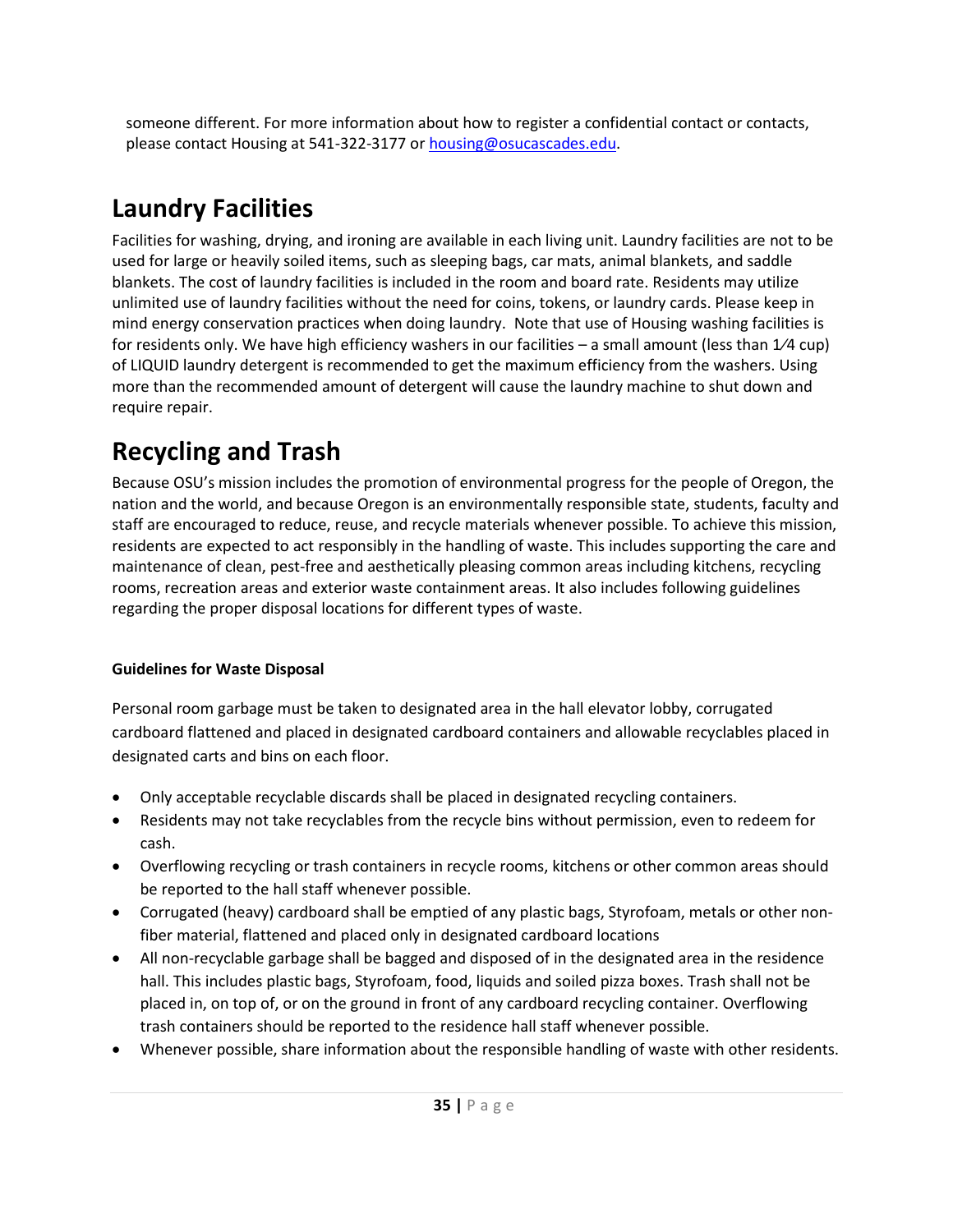• If there is any confusion or question about waste and recycling handling procedures, contact residence hall staff.

## <span id="page-36-0"></span>**Abandoned Property**

Any personal items (including lost and found and items left in common areas) left abandoned after a student moves out may be disposed of after 5 business days or by the close of each term. Items that are confiscated because they are in violation of Housing policies will be kept until the end of the term, unless otherwise noted. Any costs associated with disposal will be charged to the student's account.

## <span id="page-36-1"></span>**Vending Services**

Vending machines are located in the lobby of the residence hall. If money is lost in a vending machine or there are mechanical problems, call the service number listed on the vending machine. The University has no responsibility for these vending machines, and all residents agree to hold the University harmless from any liability in connection with the use thereof.

## <span id="page-36-2"></span>**Housing During Vacation/Break Periods**

The residence hall is open during the Thanksgiving, Winter, and Spring vacation breaks. There is no extra charge to stay, as it is included in the room rate. However, students are required to sign up for break periods so that Housing staff is aware of who is in the building during a lower occupancy period. Students must be signed up to live in Housing for the term/period immediately following the break in order to be eligible for break housing.

## <span id="page-36-3"></span>**Check-In Procedures and Room Condition Acceptance**

The process for how to check in to your room during fall opening will be communicated to incoming students via their ONID email accounts. You will need your OSU-Cascades ID card or other identification to check-in. Upon check-in, you will be able to note the condition of your room within the first 72 hours of moving in to Housing staff or by sending an email to [housing@osucascades.edu](mailto:housing@osucascades.edu) with the room condition noted. When you check out, you may be responsible for any damages beyond normal wear and tear not noted by you at check-in.

## <span id="page-36-4"></span>**Check-Out Procedures**

1. After receiving approval from Housing staff to move out, or at the end of the contract period, please make an appointment with your Resident Assistant (RA) to check out. Please remember that RAs are students and will have classes, so planning ahead is critical to everyone's success. Once your appointment has been set, please note what cleanliness entails for your space.

#### **2. Before your Check-Out Appointment:**

- a. Remove all of your belongings from your room. Be sure to open all drawers to make sure you have everything.
- b. Completely clean the room. **Cleanliness** is the absence of dirt, including dust, stains, bad smells and garbage. Cleanliness upon checkout includes but is not limited to:
	- All room surfaces wiped down (i.e., window sill, desk top, and wall).
	- Floor is swept, mopped and vacuumed.
	- Closet/wardrobe/dresser is emptied and wiped down.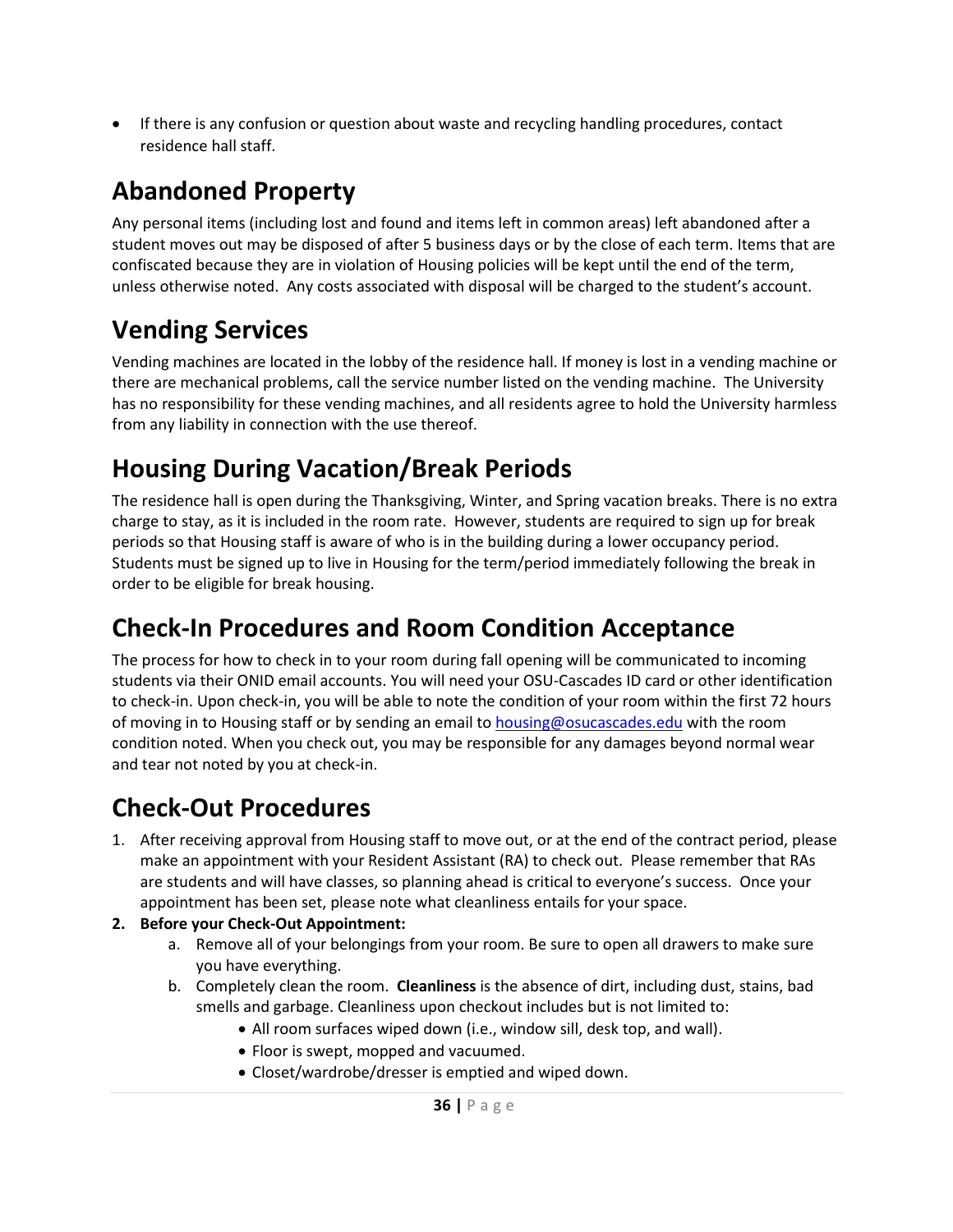- Room door, ceiling, and walls are free of tacks, tape, adhesive strips, posters, stickers, moon/stars/comets.
- Mattress is wiped down and bed is assembled correctly.
- Room window has screen in place and is free of stickers, smudges, dirt, and cobwebs.
- All room furniture is clean and in condition noted upon check in. Any discrepancies could result in a damage fee being assessed.
- Trash and recycling bins have been emptied and are clean inside.
- Stove range wiped down (if applicable).
- Toilet, shower and sink surfaces all wiped down.
- c. You are responsible for ensuring all original furniture is in the room.
- **3. During your Scheduled Check-Out Time:**
	- a. Go through the list above and room completely with your RA. Note that this is a general cleanliness check of the room only. The room will be inspected for damages at a later time, and your student account will be charged for any damages found. **Please be sure to check your ONID email and your OSU student account frequently.**

#### **4. After You Have Been Checked-Out by Your RA:**

- a. Once you have completed your room inspection with your RA, your ID card will be deactivated.
- b. Change your address with our OSU-Cascades Mailroom staff. **Mail is only forwarded for up to 3 months after your checkout date.** After 3 months, it will be returned to sender, so please update your address with the various companies from whom you receive mail.

## <span id="page-37-0"></span>**Housing Fees, Charges and Assessments**

Please see the following link for a list of Residential Education and Housing Fees, Rates, and Common Charges: [osucascades.edu/housing/rates-policies/room-dining-rates](http://osucascades.edu/uhds/rates-policies/room-dining-rates)

Fees are subject to change. For questions relating to these fees and to learn of changes, or in the case that the link does not work, please contact the Residential Education and Housing office, or email Housing at [housing@osucascades.edu.](mailto:housing@osucascades.edu)

## <span id="page-37-1"></span>**Links to Campus Resources and Additional Policies**

**Office of Student Conduct and Community Standards:** [oregonstate.edu/studentconduct/home/](http://oregonstate.edu/studentconduct/home/) **Roommate Agreement:** [osucascades.edu/housing/rates-policies/living-roommate](http://osucascades.edu/uhds/rates-policies/living-roommate) **Equal Opportunity and Access**: [eoa.oregonstate.edu](http://eoa.oregonstate.edu/) **Information on sexual assault, OSU policies, and resources:** [leadership.oregonstate.edu/survivor-support](http://leadership.oregonstate.edu/survivor-support) **Consensual Relationships Policy:** [eoa.oregonstate.edu/consensual-relationships-policy](http://eoa.oregonstate.edu/consensual-relationships-policy) **Safety and Security:** [osucascades.edu/campus-safety](file://///space.uhds.oregonstate.edu/shared/Groups/Bend/Conduct/Policy%20Guide/osucascades.edu/campus-safety)

**ResNet Use Policies:** [osucascades.edu/housing/resident-services/networks-and-streaming/resnet](http://osucascades.edu/uhds/resident-services/networks-and-streaming/resnet)

## <span id="page-37-2"></span>**Agreement Verification**